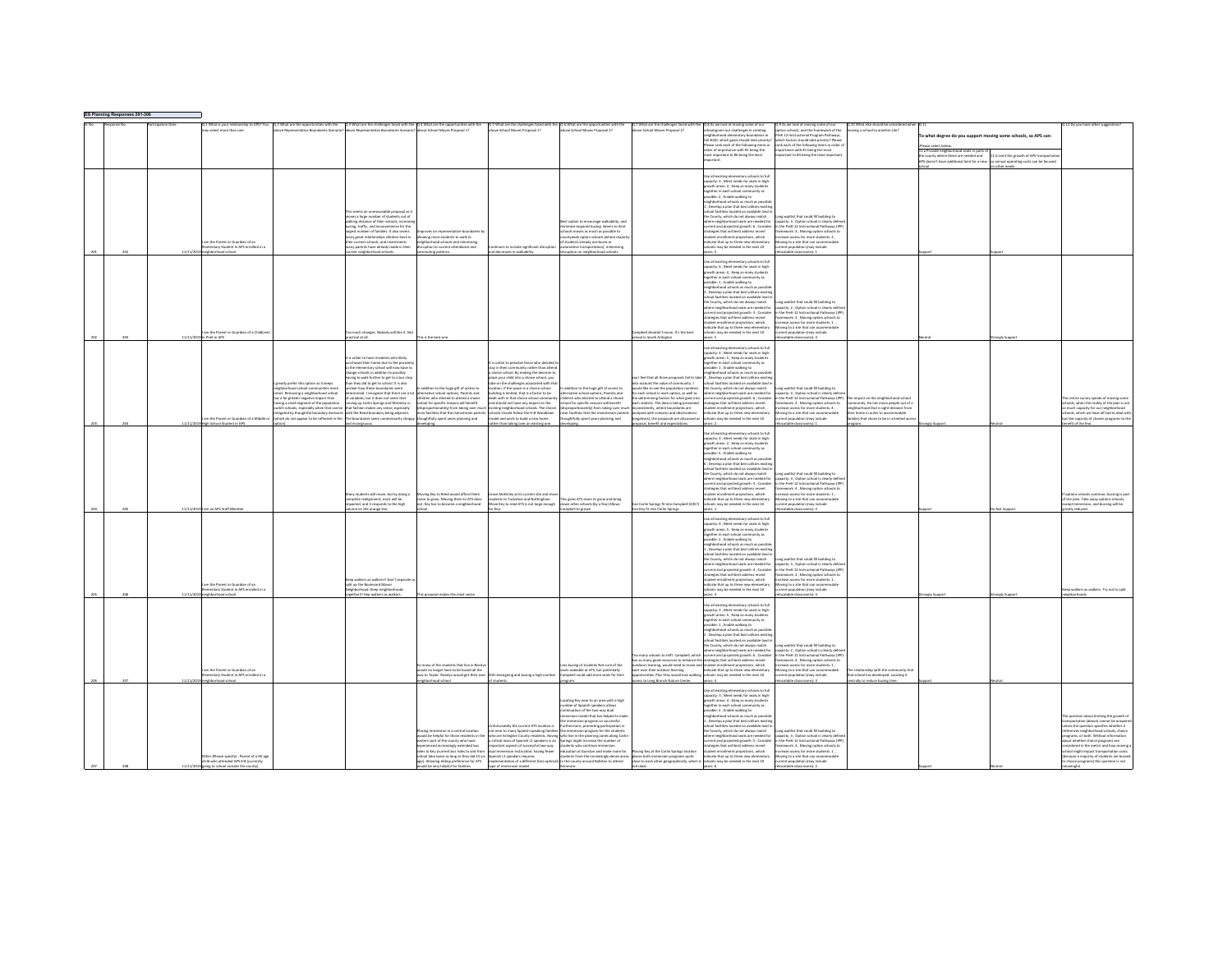|  |           | m the Parent or Guardian of an<br>mentary Student in APS enrolled in a<br>hbarhood school                                                                 |                                                                                                                                                                                                                                                                                                                                                                                                                                                                                                                                                                                                                                                                                                                                                                    | extremely difficult to answer these<br>tions without much better maps of th<br>arize and without all of the<br>mation in one place. Where is the ma<br>wing where students would move un<br>scenario and where the school<br>daries would be changed to?                                                                                                                                                                                                                 |                                                                                                                                                                                                                                                                                                                                                                                                                                                                                                     | is extremely difficult to answer these<br>ions without much better maps of th<br>cenarios, and without all of the<br>nation in one place. The link to<br>"School Moyes, Proposal 1" shows no<br>hool boundaries and appears to show<br>mouses four structurets from mole 4 schools<br><b>Yey, Arlington Traditional, McKinley and</b><br>dealer Cords Lited, Joseph Popel wan add<br>that's what's happening, in another set of<br>tables. I saw that there were several<br>enarios where more than half of the kid<br>at my neighborhood school (Ashlawn)<br>would move (although these tables were<br>hard to decipher as well). Then in another<br>figure, I saw re-drawn boundaries, but the<br>man was sn small it was almost readers an<br>there were not streets on the map ALL OF<br>THIS INFORMATION NEEDS TO BE IN ONE<br>PLACE IN SOME SORT OF FIGURE/MAP<br>HAT IS EASY TO UNDERSTAND! |                                                                                                                                                                                                                                                                                                                                                                                | extremely difficult to answer these<br>estions without much better maps of th<br>narios, and without all of the<br>formation in one place. The link to<br>chool Moves, Proposal 1" shows no<br>work of zysepps bns zeitsbnuod loorb<br>ves for students from only 6 schools<br>.<br>Campbell, Carlin Springs, Key, Arlington<br>Fraditional, McKinley and the new Reed<br>cheeds that I don't think that's what's<br>sppening. In another set of tables, I saw<br>hat there were several scenarios where<br>ore than half of the kids at my<br>bluow (mesiricA) loorito boortrodrisis<br>ove (although these tables were hard to<br>lecipher as well. Then in another figure. I<br>w re-drawn boundaries, but the map was<br>small it was almost useless, and there<br>vere not streets on the map.ALL OF THIS<br>SOME SORT OF FIGURE/MAP THAT IS<br>Y TO UNDERSTAND! | e all existing elementary schools to full<br>pacity: 5 . Meet needs for seats in high<br>wth areas: 3, Keep as many student<br>sether in each school community as<br>ssible: 1, Enable walking to<br>eighborhood schools as much as possibl<br>Nevelop a plan that best utilizes exist<br>pol facilities located on available land i<br>e County, which do not always match<br>nere neighborhood seats are needed for<br>rrent and projected growth: 4 , Consider<br>trategies that will best address recent<br>tudent enrollment projections, which<br>NEOBMATION NEEDS TO BE IN ONE DI ACE. Invirons that us to three new elementary<br>ools may be needed in the next 10 | ong waitlist that could fill building to<br>.<br>pacity: 3 , Option school is clearly define<br>the PreK-12 Instructional Pathways (IPF<br>ework: 2 . Moving option schools to<br>ease access for more students: 1,<br>oving to a site that can accommodat<br>rent population (may include<br>catable classrooms): 4 |                                                                                                                                                                                                                                                                                                                                                                                                                                                                                                                                                                                                                                                                                                                                                                                                                                                                       |            |             |                                                                                                                                                                                                                                                                                                                                       |
|--|-----------|-----------------------------------------------------------------------------------------------------------------------------------------------------------|--------------------------------------------------------------------------------------------------------------------------------------------------------------------------------------------------------------------------------------------------------------------------------------------------------------------------------------------------------------------------------------------------------------------------------------------------------------------------------------------------------------------------------------------------------------------------------------------------------------------------------------------------------------------------------------------------------------------------------------------------------------------|--------------------------------------------------------------------------------------------------------------------------------------------------------------------------------------------------------------------------------------------------------------------------------------------------------------------------------------------------------------------------------------------------------------------------------------------------------------------------|-----------------------------------------------------------------------------------------------------------------------------------------------------------------------------------------------------------------------------------------------------------------------------------------------------------------------------------------------------------------------------------------------------------------------------------------------------------------------------------------------------|----------------------------------------------------------------------------------------------------------------------------------------------------------------------------------------------------------------------------------------------------------------------------------------------------------------------------------------------------------------------------------------------------------------------------------------------------------------------------------------------------------------------------------------------------------------------------------------------------------------------------------------------------------------------------------------------------------------------------------------------------------------------------------------------------------------------------------------------------------------------------------------------------|--------------------------------------------------------------------------------------------------------------------------------------------------------------------------------------------------------------------------------------------------------------------------------------------------------------------------------------------------------------------------------|-----------------------------------------------------------------------------------------------------------------------------------------------------------------------------------------------------------------------------------------------------------------------------------------------------------------------------------------------------------------------------------------------------------------------------------------------------------------------------------------------------------------------------------------------------------------------------------------------------------------------------------------------------------------------------------------------------------------------------------------------------------------------------------------------------------------------------------------------------------------------|-----------------------------------------------------------------------------------------------------------------------------------------------------------------------------------------------------------------------------------------------------------------------------------------------------------------------------------------------------------------------------------------------------------------------------------------------------------------------------------------------------------------------------------------------------------------------------------------------------------------------------------------------------------------------------|----------------------------------------------------------------------------------------------------------------------------------------------------------------------------------------------------------------------------------------------------------------------------------------------------------------------|-----------------------------------------------------------------------------------------------------------------------------------------------------------------------------------------------------------------------------------------------------------------------------------------------------------------------------------------------------------------------------------------------------------------------------------------------------------------------------------------------------------------------------------------------------------------------------------------------------------------------------------------------------------------------------------------------------------------------------------------------------------------------------------------------------------------------------------------------------------------------|------------|-------------|---------------------------------------------------------------------------------------------------------------------------------------------------------------------------------------------------------------------------------------------------------------------------------------------------------------------------------------|
|  | 11/11/201 | im the Parent or Guardian of an<br>entary Student in APS enrolled in<br>logical boorhod rigins                                                            | he what-if scenario cannot possibly be th<br>t way to for APS to use existing school:<br>fficiently (to maximum capacity). There<br>entire neighborhoods that ee<br>parated, and at least one scenario who<br>.<br>vere are 7 closer schools than the one<br>istricted. These are supposed to be<br>barhoad schools, for neighborho<br>hat are walkable when safe and possible.<br>is unappealing. I'm okey with<br>locating all the specialty schools. I am<br>so okay some more new construction, o<br>ative solutions like having K-3 in one<br>col, 4-6, 7-9, and then high school being<br>0-12. A solution like that would more<br>estively meet our capacity issues, keep<br>pols close and toeether, reduce over-<br>ling, etc. I support ATS getting more | is eoine too far, and often passine each<br>r to get to the different schools. The<br>indaries don't make sense. As stated<br>we, there's at least one scenario where<br>ids est moved from one school (Barrett).<br>Reed, where there are literally 7 other<br>hools closer. The districts for Barrett.<br>croft, Reed, Ashlawn and Carlin Springs<br>t least, don't make sense. Moving 43% of<br>kids is far too disruptive to far too<br>ny parents' and kids' lives. | s is better, but still really hard to tell o<br>e current maps what happens to the<br>400 students that aren't a part of Rees<br>ind McKinley. I think juggling around the<br>and ATS programs makes great sens<br>hose kids are chartered from all over th<br>nty without an expectation of<br>valkability. Neighborhood schools should<br>up and keep together more of the Barrett. but she can fand does) easily walk to<br>ight now it's really choppy in the what-if. requirements for busing. | .<br>be for the neighborhoods. Reed picking up Irritating the parents of TWO countywide<br>McKinley will make the what-if Reed school options: Key, and ATS . Adding more<br>ario less ridiculous, and hopefully clear buses. Right now my daughter is "bused"<br>roft, Carlin Springs, neighborhoods, as school. I think APS needs to look at the                                                                                                                                                                                                                                                                                                                                                                                                                                                                                                                                                 | lot the extra space for ATS, creates mor<br>ass for more kids. I think I'm all for<br>vine around the countywide option<br>ols and leaving the neighborhood<br>ools in the neighborhoods. I like the<br>is on fewer schools having changes, and<br>the schools with changes, going through N<br>em together (like if ALL of Key moves<br>wther to the Carlin Springs building) | apparently unclear on the focus of Key.<br>the goal for immersion students to be<br>s of os faul bns vbsents snblasez rizin<br>rish speaking school? or for non-native<br>akers to learn Spanish? So that<br>hallenge is on defining the focus for Key.<br>fore buses, Irritating the parents of THREE<br>ntywide school options: Key, Campbell<br>2TA bn                                                                                                                                                                                                                                                                                                                                                                                                                                                                                                             | se all existing elementary schools to full<br>apacity: 4 . Meet needs for seats in high<br>wth areas: 6, Keep as many stude<br>gether in each school community as<br>sible: 2, Enable walking to<br>eighborhood schools as much as possi<br>bevelop a plan that best utilizes exist<br>chool facilities located on available land i<br>e County, which do not always match<br>tere neighborhood seats are needed for<br>rent and projected growth: 5, Consider<br>atesies that will best address recent<br>dent enrollment projections, which<br>dicate that up to three new elementary<br>als may be needed in the next 10<br>S-and                                        | ng waitlist that could fill building to<br>pacity: 3 . Option school is clearly define<br>the PreK-12 Instructional Pathways (IPP)<br>nework: 4. Moving option schools to<br>ase access for more students: 1,<br>oving to a site that can accommodate<br>int population (may include<br>catable classrooms): 2       | king at the grades per school and what<br>suid be better. Maybe to make our high<br>hools work, they become 10-12 erade<br>laybe to make middle schools work, the<br>ome 7-8-9 or even 8-9. Maybe splittin<br>entary school into two levels make<br>re sense. Maybe try a test in the<br>nty? Have a junior elementary that's                                                                                                                                                                                                                                                                                                                                                                                                                                                                                                                                         |            | nely Suppo  | wally focus on moving the option school<br>neighborhood schools can stay together<br>ook at boundaries and neighborhoods that<br>ake sense. Focus on taking better care o<br>Ashlawn, McKinley, Carlin Springs, Reed.<br>rett, and Barcroft than you have in the<br>at-if scenarios.                                                  |
|  |           | m the Parent or Guardian of an<br>ventary Student in APS enrolled in an<br>loorlan                                                                        | rams at existing schools don't move<br>thus not uprooting long held traditions at<br>veir current locations. Few students nee<br>be bused.                                                                                                                                                                                                                                                                                                                                                                                                                                                                                                                                                                                                                         | jally more busing                                                                                                                                                                                                                                                                                                                                                                                                                                                        |                                                                                                                                                                                                                                                                                                                                                                                                                                                                                                     | .<br>Programs at existing schools are move,<br>uprooting long held traditions at their<br>rent locations. Adversely impacts<br>families who located their housing near<br>tion schools or selected online school<br>due to proximity to the family's housing. So<br>nany more students would need to be<br>bused, adding expense, time, and negativ<br>ronmental impact. More students in<br>version program moved to ATS would<br>need to be in portable classrooms.<br>Centrally locating immersion program at<br>ATS irrelevant when Campbell not centr                                                                                                                                                                                                                                                                                                                                         |                                                                                                                                                                                                                                                                                                                                                                                | rograms at existing schools are move, th<br>prooting long held traditions at their<br>rrent locations. Adversely impacts<br>milies who located their housing near<br>sting schools or selected ontion schools<br>lue to proximity to the family's housing. So<br>any more students would need to be<br>used, adding expense, time, and negative<br><i>i</i> ronmental impact. Goal of moving<br>nersion program to Carlin Springs to<br>roll more native Spanish speakers can I<br>chieve in a less disruptive way, such as<br>etter outreach to the Spanish speaking                                                                                                                                                                                                                                                                                                 | Jse all existing elementary schools to full<br>spacity: 3, Meet needs for seats in high-<br>with areas: 6 . Keep as many student<br>gether in each school community as<br>sible: 1 . Enable walking to<br>righborhood schools as much as possibl<br>Develop a plan that best utilizes existi<br>ool facilities located on available land i<br>the County, which do not always match<br>here neighborhood seats are needed for<br>rrent and projected growth: 4 , Consider<br>ategies that will best address recent<br>dent enrollment projections, which<br>ndicate that up to three new elementary<br>ools may be needed in the next 10                                    | ne waitlist that could fill building to<br>spacity: 3, Option school is clearly defin<br>the PreK-12 Instructional Pathways (IP)<br>ework: 1, Moving option schools to<br>sse access for more students: 4 .<br>oving to a site that can accommodat<br>nt population (may include<br>atable classrooms): 2            | late buses may be needed becaus<br>ents cannot reach new school locatio<br>time for pick up. Bad for APS's budget<br>ic, and the envir                                                                                                                                                                                                                                                                                                                                                                                                                                                                                                                                                                                                                                                                                                                                |            | Not Support | leats are needed in Rosslyn, use empty<br>ce space and no vertical.                                                                                                                                                                                                                                                                   |
|  |           | m the Parent or Guardian of an<br>mentary Student in APS enrolled in a<br>ehborhood school, I am the Parent or<br>uardian of a Child(ren) not yet in Prek |                                                                                                                                                                                                                                                                                                                                                                                                                                                                                                                                                                                                                                                                                                                                                                    | pretty much terri                                                                                                                                                                                                                                                                                                                                                                                                                                                        | promise solution, doesn't eo far<br>nough for long-term stability and reduce<br>ortation and still manages to upset                                                                                                                                                                                                                                                                                                                                                                                 | spromise solution, doesn't eo far<br>enough for long-term stability and reduced Best solution so far. Need to maximize<br>sportation and still manages to upset                                                                                                                                                                                                                                                                                                                                                                                                                                                                                                                                                                                                                                                                                                                                    | alkers and minimize wasted money on<br>nsportation                                                                                                                                                                                                                                                                                                                             | ow me the math that this is the best<br>ution to maximize walkers                                                                                                                                                                                                                                                                                                                                                                                                                                                                                                                                                                                                                                                                                                                                                                                                     | Jse all existing elementary schools to full<br>:<br>spacity: 1 , Meet needs for seats in high-<br>powth areas: 4 , Keep as many students<br>rether in each school community as<br>ssible: 6 . Enable walking to<br>phborhood schools as much as possil<br>. Develop a plan that best utilizes existi<br>ol facilities located on available land i<br>the County, which do not always match<br>ere neighborhood seats are needed for<br>rrent and projected erowth: S. Consider<br>tegies that will best address recent<br>dent enrolment projections, which<br><b>Ecate that up to three new elementary</b><br>ools may be needed in the next 10                            | one waitlist that could fill building to<br>acity: 3, Option school is clearly defin<br>the PreK-12 Instructional Pathways (IP)<br>work: 4, Moving option schools to<br>wase access for more students: 2.<br>ving to a site that can accommodate<br>nt oppulation (may include<br>ocatable classrooms): 1            | ed to consider EXPANDED walk zones<br>ot just the standard walk zone. You nee<br>nsure walk zone policy is applied the<br>me across all schools (hint it's not).                                                                                                                                                                                                                                                                                                                                                                                                                                                                                                                                                                                                                                                                                                      | nely Suppo | ongly Suppo | harge a fee (\$100/mon) for busing for AL<br>dents except those require by law or<br>Mi studenti                                                                                                                                                                                                                                      |
|  |           | n the Darant or Guardian of an<br>mentary Student in APS enrolled in a<br>9 neighborhood school                                                           | man was riraun in an extremal<br>leading manner. Starting from the NW<br>mer and drawing down gives APS long<br>my boundaries because that's where o<br>ess canarity is Incated today, I would<br>rmend drawing from the middle, and<br>virk the map would look very different.<br>erhaps we would be talking about puttin<br>otion schools at different locations<br>an these proposals present. That said.<br>ing boundaries that cross Route 50 is<br>sbably a good thing- it creates more                                                                                                                                                                                                                                                                      |                                                                                                                                                                                                                                                                                                                                                                                                                                                                          | pose this creates more seats in<br>osslyn, although I am not sure that I<br>derstand why this move is necessary<br>yben the CIP proposes building more seat<br>nd disruptive program moves?                                                                                                                                                                                                                                                                                                         | entity in sismalized the rationals of taking<br>584 seats off-line at McKinley to address a<br>+116 seat surplus, especially when it is<br>lous those seats are located around<br>stown and nowhere near McKinley<br>s Haven't you just created a 568 seat<br>n that area. Why aren't we just doing that shortage in Zone 1, which likely will be felt<br>stead of spending money on shorter term most in the areas around Reed. Glebe, and<br>Ashlawn which are overcrowded today?                                                                                                                                                                                                                                                                                                                                                                                                                | oose this creates more seats is<br>slyn, although I am not sure that I<br>rstand why this move is necessary<br>en the CIP proposes building more seats<br>that area. Why aren't we just doing that<br>tead of spending money on shorter term<br>and disruptive program moves?                                                                                                  | on't understand the rationale of taking<br>584 seats off-line at McKinley to address a<br>116 seat surplus, especially when it is<br>herring hatened are steel and the<br>stown and nowhere near McKinley<br>tear 800 a haterry trui unu t'nava<br>ortage in Zone 1, which likely will be feb<br>not in the areas around Beed, Glebe, and<br>System which are overcrowded today?<br>lso, the costs associated with all these<br>ool moves have not been provided. As<br>ever, I would want to see that<br>ormation and know that the investm<br>ould pay off in the longer term (5-10<br>ar) horizon. I don't want that money<br>ent on 2-3 year fixes                                                                                                                                                                                                                | Jse all existing elementary schools to ful<br>spacity: 1, Meet needs for seats in high<br>ath areas: 4, Keep as many student<br>ether in each school community as<br>sible: 6, Enable walking to<br>ighborhood schools as much as nossibl<br>, Develop a plan that best utilizes existi<br>nol farilities located on available land i<br>he County, which do not always match<br>re neighborhood seats are needed for<br>rent and projected growth: 2, Conside<br>tegies that will best address recent<br>dent enrollment projections, which<br>icate that up to three new elementa<br>ols may be needed in the next 10                                                     | ong waitlist that could fill building to<br>pacity: 3, Option school is clearly define<br>the PreK-12 Instructional Pathways (IPP)<br>ework: 1, Moving option schools to<br>wase access for more students: 4.<br>ving to a site that can accome<br>shuhi yaml ngitalusos Ins<br>catable classrooms):                 | don't think APS really has a good handl<br>n WHY people apply to option schools.<br>The data show that nonvinity seems to<br>drive this decision even more than the<br>truction model. That bees the questi<br>why do we continue to bend over<br><b>backwards to ensure that these schools</b><br>exist? If parents want proximity, then ma<br>everything a neighborhood school. Also,<br>APS is making a fuss over the length of the<br>aiting list, without looking at yield rates<br>ow many parents turn down the spot?<br>nally why do we allocate seats at HR he<br>aota, but have an open lottery for<br>.<br>mentary option schools? ATS, at<br>simum, should be a quota like HB. If y<br>to that, you will have a much better<br>mate of how many kids are emptying<br>ut of the neighborhood schools for a<br>ools and you can plan locations<br>ordingly. |            |             | fove schools to utilize space efficiently<br>santant criments selecte notiv<br>t with 80 empty seats filled by preschoo                                                                                                                                                                                                               |
|  | 11/11/2   | am the Parent or Guardian of an<br>nentary Student in APS enrolled in a<br>rhneyd school                                                                  |                                                                                                                                                                                                                                                                                                                                                                                                                                                                                                                                                                                                                                                                                                                                                                    |                                                                                                                                                                                                                                                                                                                                                                                                                                                                          |                                                                                                                                                                                                                                                                                                                                                                                                                                                                                                     | move Key to Carlin Springs and that's<br>it. Kids around Carlin Springs can be moved<br>to Ashlawn, Reed and McKinley creating<br>better diversity at those schools and<br>miting the number of school moves                                                                                                                                                                                                                                                                                                                                                                                                                                                                                                                                                                                                                                                                                       |                                                                                                                                                                                                                                                                                                                                                                                |                                                                                                                                                                                                                                                                                                                                                                                                                                                                                                                                                                                                                                                                                                                                                                                                                                                                       | .<br>Jse all existing elementary schools to full<br>capacity: 1 , Meet needs for seats in high-<br>wth areas: S., Keep as many student<br>parther in each school community as<br>sible: 6, Enable walking to<br>eighborhood schools as much as possil<br>Develop a plan that best utilizes existin<br>hool facilities located on available land i<br>County, which do not always match<br>are naishborhood seats are needed for<br>rent and projected growth: 3, Conside<br>trategies that will best address recent<br>ent enrollment projections, which<br>ndicate that up to three new elementary<br>ools may be needed in the next 10<br>are A                           | ng waitlist that could fill building to<br>vity: 4 Ontion school is clearly defini<br>the PreK-12 Instructional Pathways (IPP)<br>nework: 1. Moving option schools to<br>ase access for more students: 2,<br>pvine to a site that can accommodate<br>sent population (may include<br>atable classs<br>$F$ -laws      | ase stop making the entire system so<br>plicated to accommodate option<br>nels. If you really wanted notion school<br>neet the diverse needs of students,<br>there would be a substantive application<br>ess evaluating whether the student i<br>pod candidate for the option. We'd get<br>way from this applying to option schools<br>p escape the neighborhood school.                                                                                                                                                                                                                                                                                                                                                                                                                                                                                              |            |             | er than immersion, at the elementary<br>values nit of cention or boots. Sure needs<br>nt them, but we don't need them. We<br>reed to focus on the basics of instruction<br>spend way too much time on them<br>his time that would be better spent on<br>tackling instruction and other classroom<br>iues, getting back to basics etc. |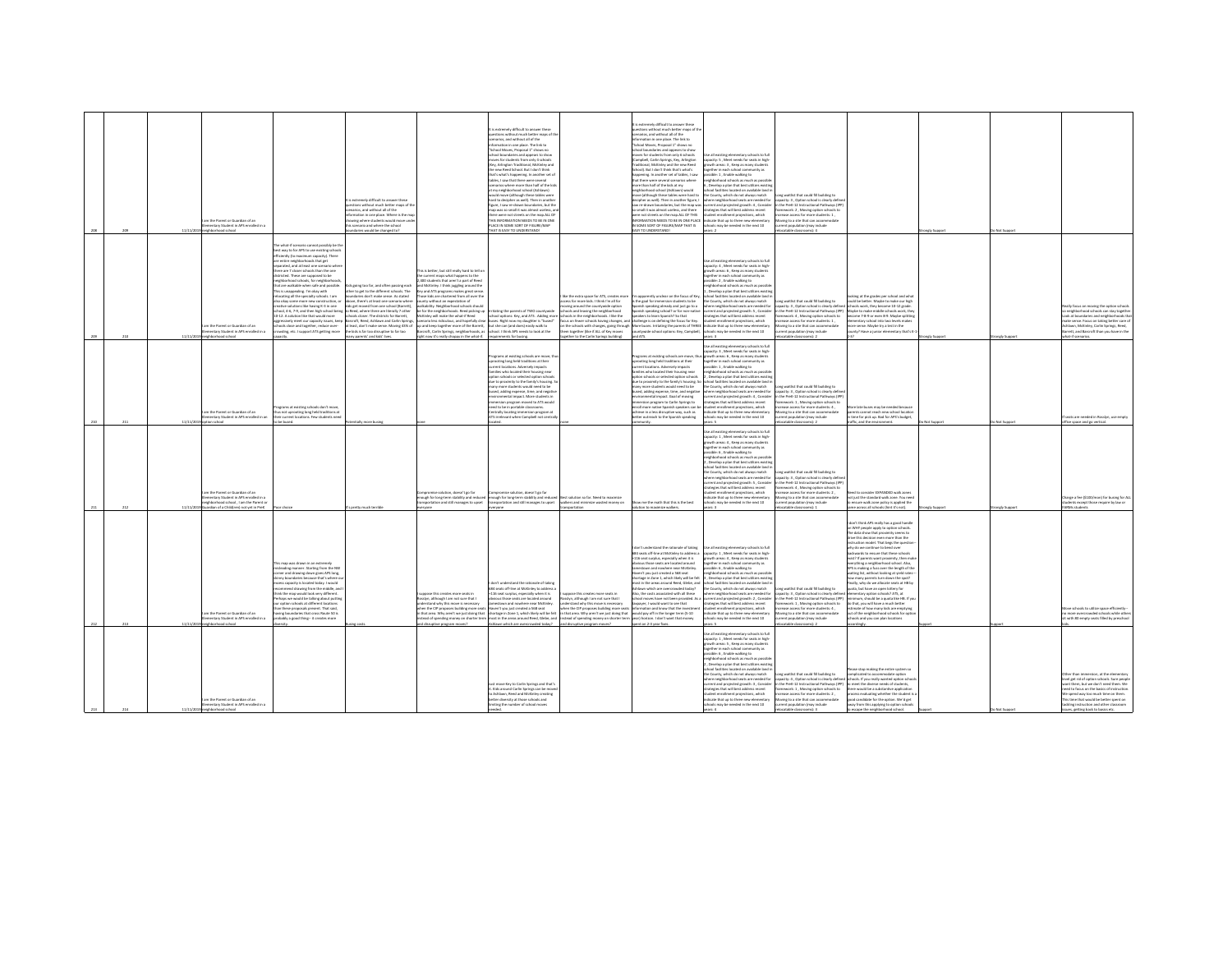|  |                                                                                           |                                                                                                                                                                                                                                                                                                                                                                                                                                           |                                                                                                                                                                                                                                                                                                                                                                                                                                                                                                                                                                                                                                                                                                                                                                                                                     |                                                                                                                                                                                                                                                                                                                                                                                                                                                                           | The process of moving school locations<br>prating of the reviser<br>nout consideration of the revise<br>ndaries is faulty. The wholistic<br>roposals (location & boundaries) need t<br>considered to evaluate opportunities<br>Costly to uproot entire program - Fails to<br>address upcoming population bo<br>Ballston corridor (Clebe & Wilso<br>developments) - uprooting the Key Schoo<br>program will displace the culture and                                                                                                                                                                                                   |                                                                                                                                                                                                                                                                                                                               | me issues as above -Continuously                                                                                                                                                                                                                                                                                                                                                                                                                                                                                                                                                                                                                                                                                                                                                                                                                    | se all existing elementary schools to ful                                                                                                                                                                                                                                                                                                                                                                                                                                                                                                                                                                                                                                                                                                                                 |                                                                                                                                                                                                                                                                                                                                                                               | ad to consider the houndaries in<br>nation with school moves to<br>stand capacity and neighborhoo<br>impact -Trade-offs in transportation cost<br>us moving costs - Site visits and studie<br>of how existing facilities and schools can b<br>case convergences and scrutchs can<br>led to meet demand should take place<br>lore moving kids all over the county -<br>cating science focus program to<br>able current Lyon Village families to                                                                                                                                                                                                    |                                 |                                     | ed a better long-term plan for<br>Iressing growth in high growth areas<br>slyn. Perhaps a corporate partnership<br>n/rent land for a new school would be                                                                                                                                                                                                                                                                                                                                                                                                                                                                                                                                                 |
|--|-------------------------------------------------------------------------------------------|-------------------------------------------------------------------------------------------------------------------------------------------------------------------------------------------------------------------------------------------------------------------------------------------------------------------------------------------------------------------------------------------------------------------------------------------|---------------------------------------------------------------------------------------------------------------------------------------------------------------------------------------------------------------------------------------------------------------------------------------------------------------------------------------------------------------------------------------------------------------------------------------------------------------------------------------------------------------------------------------------------------------------------------------------------------------------------------------------------------------------------------------------------------------------------------------------------------------------------------------------------------------------|---------------------------------------------------------------------------------------------------------------------------------------------------------------------------------------------------------------------------------------------------------------------------------------------------------------------------------------------------------------------------------------------------------------------------------------------------------------------------|---------------------------------------------------------------------------------------------------------------------------------------------------------------------------------------------------------------------------------------------------------------------------------------------------------------------------------------------------------------------------------------------------------------------------------------------------------------------------------------------------------------------------------------------------------------------------------------------------------------------------------------|-------------------------------------------------------------------------------------------------------------------------------------------------------------------------------------------------------------------------------------------------------------------------------------------------------------------------------|-----------------------------------------------------------------------------------------------------------------------------------------------------------------------------------------------------------------------------------------------------------------------------------------------------------------------------------------------------------------------------------------------------------------------------------------------------------------------------------------------------------------------------------------------------------------------------------------------------------------------------------------------------------------------------------------------------------------------------------------------------------------------------------------------------------------------------------------------------|---------------------------------------------------------------------------------------------------------------------------------------------------------------------------------------------------------------------------------------------------------------------------------------------------------------------------------------------------------------------------------------------------------------------------------------------------------------------------------------------------------------------------------------------------------------------------------------------------------------------------------------------------------------------------------------------------------------------------------------------------------------------------|-------------------------------------------------------------------------------------------------------------------------------------------------------------------------------------------------------------------------------------------------------------------------------------------------------------------------------------------------------------------------------|---------------------------------------------------------------------------------------------------------------------------------------------------------------------------------------------------------------------------------------------------------------------------------------------------------------------------------------------------------------------------------------------------------------------------------------------------------------------------------------------------------------------------------------------------------------------------------------------------------------------------------------------------|---------------------------------|-------------------------------------|----------------------------------------------------------------------------------------------------------------------------------------------------------------------------------------------------------------------------------------------------------------------------------------------------------------------------------------------------------------------------------------------------------------------------------------------------------------------------------------------------------------------------------------------------------------------------------------------------------------------------------------------------------------------------------------------------------|
|  | m the Parent or Guardian of an<br>entary Student in APS or<br>wheel in a<br>hood school   | set I you Village with current<br>angement of Key and ASFS scho                                                                                                                                                                                                                                                                                                                                                                           | boundary redistricting fails to accou-<br>he boundary reonstricting titles to accord<br>r the facilities planning process to<br>referstand which schools can increase<br>acity (which schools can address mon<br>city) -The redistricting should utilize<br>roved forecasting models and data to<br>vide whether such extensive shifts are<br>assary right at this time or whether wi<br>ased growth -Switch Discovery to be<br>Woodlawn. This would reduce capacit<br>Discovery, enable Woodlawn to utilize<br>new school building, and open capaci<br>a Rosslyn school (which is where there<br>overpopulation problem)                                                                                                                                                                                           |                                                                                                                                                                                                                                                                                                                                                                                                                                                                           | strength of immersion program -These<br>odels don't account for the amount of<br>otion students who don't move with th<br>ool (because it's not feasible for their<br>families to go across the county). Likely<br>many students will end up at neighborh<br>schools -Replacement school at Key will<br>-<br>Ikely inherit -Lyon Village neighborhood is<br>redistricted away from ASFS, where it has<br>spend significant community and capital to<br>grow the program over the past 25 years.<br>yon Village house prices will be negative<br>effected by the move away from ASFS -<br>Lyon Village families will likely move to st | higher capacity for AP                                                                                                                                                                                                                                                                                                        | reatening to move Key School does not<br>elp with choice school enrollment<br>leterrent for families) -New schools (like<br>very) have a significant ramp-up and<br>equire many years to build into quality<br>rograms. - Spanish population is bette<br>ved with two districts across the county<br>to be located closer to homes in each part<br>of county) -Both proposals seems like very<br>hort term solutions and do nothing to<br>ddress the population growth expected is<br>he Ballston-Rosslyn corridor long term. -<br>i<br>hy not work with a developer or<br>progration in Rossivn to rent land for an<br><b>Sloonly yields</b>                                                                                                                                                                                                       | apacity: S. Meet needs for seats in high<br>wth areas: 3 , Keep as many studen<br>ether in each school community as<br>sible: 2, Enable walking to<br>ighborhood schools as much as possi<br>Develop a plan that best utilizes existi<br>hool facilities located on available land i<br>he County, which do not always match<br>e County, which as not aways match<br>here neighborhood seats are needed for<br>rrent and projected growth: 6 , Conside<br>trategies that will best address recent<br>tudent enrollment projections, which<br>dicate that up to three new elementa<br>hools may be needed in the next 10                                                                                                                                                  | witlist that could fill building to<br>ong www.nt that could hill building to<br>apacity: 2 , Option school is clearly define<br>t the PreK-12 Instructional Pathways (IPP)<br>imework: 1, Moving option schools to<br>rease access for more students: 4,<br>oving to a site that can accome<br>const non-dation feature include<br>inn fmau include<br>stable classrooms): 3 | cess the school and program which the<br>red to the neighborhood for -The new<br>rool that would be stood up at key need<br>be examined for the demographics and<br>ioeconomic status of the school.<br>nifies will quickly leave Lyon Village if<br>neighborhood school is not on par with<br>Life imaginacemous acrossine not un per<br>ASFS -Move HB Wood lawn to Discove<br>Reed) and use Rosslyn space to addres<br>entary capacity issues in Rosslyn -TI<br>rent immersion program at Key is the<br>eiginal program and the transportatio<br>see is withit for the surrous of the<br>gram. Moving will displace many<br>is currently served | angly Do Not Support            | trongly Do Not Support              | the best solution instead of shuffling all the<br>daries every 2 years -APS better a<br>ounsaries every 2 years -ws better nee<br>o link the process of new housing<br>evelopment -Wait until the Census 2020<br>data is available to get a better forecast o<br>intial students adn households and<br>ilize that, combined with other input, to<br>exe using consumed while them input, it<br>adels to prepare better, more thoughts<br>oposals instead of developing reactive<br>posals that will create new issues in a<br>ery short time window -Utilize stackabl<br>.<br>railers at ASFS to provide more capacity<br>while APS more thoroughouly studies a<br>ng-term solution for capacity problem |
|  | n the Parent or Guardian of an<br>mentary Student in APS enrolled in an                   | mot answer this question without me<br>tion. The map of boundaries wo<br>eed to have readable street names and I<br>uld need a sense of how many studen<br>e in various places. Additionally, I would<br>ant to know the demographic breakdor<br>schools to answer this question. Finall<br>most importantly, it is clear Arlington<br>reds more elementary seats, and I would                                                            | uld need the additi                                                                                                                                                                                                                                                                                                                                                                                                                                                                                                                                                                                                                                                                                                                                                                                                 | Why is it not stated that all of Key's<br>lents would not fit in ATS? I cannot<br>wer this question without more<br>tion. The map of boundaries<br>ieed to have readable street names and I<br>vould need a sense of how many student<br>ere in various places. Additionally, I would<br>ant to know the demographic break<br>schools to answer this question. Fir<br>stinn Finall<br>most importantly, it is clear Arlington<br>leeds more elementary seats, and I would | uld need the additions                                                                                                                                                                                                                                                                                                                                                                                                                                                                                                                                                                                                                | nnot answer this question without mo<br>mation. The map of boundaries wou<br>ed to have readable street names and I<br>uld need a sense of how many student<br>re in various places. Additionally, I would<br>nt to know the demographic breakdown<br>tools to an<br>tion, Finally<br>most importantly, it is clear Arlington | it importantly. I would need to how AP<br>cost importantly, I would need to now APS<br>opects to transition the families who walk<br>> extended day at Key. Would they be<br>uaranteed transportation to extended day together in each school community as<br>ind all school events? Would their parents possible: 1 , Enable walking to<br>have transportation to school events? If<br>not, will they move with the school? If not,<br>vill the move make other schools more<br>vercrowded? How will APS fill the seats,<br>rarticularly the 3-5 seats, where students<br>are expected to be literate in Spanish? Will<br>this move kill immersion? How much will<br>the moves cost? Will those costs make it<br>harder for APS to build the additional seats<br>eds more elementary seats, and I would it needs? I would also need the additional | $\label{thm:main} \begin{minipage}{0.9\linewidth} Use all existing elementary schools to full capacity: 3 \textit{ }, \textit{Mest needs for seats in high-growth areas: 6 \textit{ }, \textit{Keyp as many students} \end{minipage}$<br>eighborhood schools as much as possil<br>, Develop a plan that best utiliz<br>chool facilities located on available land in<br>the County, which do not always match<br>where neighborhood seats are needed for<br>urrent and projected erowth: S. Consider<br>trategies that will best address recent<br>trategies that will best address recent<br>tudent enrollment projections, which<br>idicate that up to three new elementar<br>hools may be needed in the next 10                                                        | ng waitlist that could fill building to<br>city: 3, Option school is clearly defin<br>the PreK-12 Instructional Pathways (IPP)<br><b>Nework: 1, Moving option schools to</b><br>ving to a site that can accom<br>ent population (may include                                                                                                                                  | n not prioritize when I b<br>not been decided yet. I believe preservin<br>e immersion program is of utmost<br>sportance and preserving it so all students<br>to are currently enrolled in Key are able<br>continue in the immersion program as                                                                                                                                                                                                                                                                                                                                                                                                    |                                 |                                     | se questions of ranking should be<br>regarded as they are poorly worded a<br>lously worded to support moving<br>y. This is not an unbiased question<br>e should not be forced to rank them in<br>der to submit survey. Draw up new<br>ries first and look into<br>Idings for a new school in the<br>ighborhoods of concern instead of                                                                                                                                                                                                                                                                                                                                                                    |
|  | 11/11/2019   am an APS Staff Membe                                                        | eed to know where those will be located.<br>ues APS tradition of balancing the<br>alues of "walkability" and integration,<br>luting the segregation caused by<br>ntrated socioeconomic housing<br>terns. There's no way to do that, as the<br>rity grows and housing costs increase,<br>inty grows and housing costs increase,<br>hout more buses and longer bus rides.<br>o this scenario maintains the integrity o<br>mmersion program. | tioned above<br>n Springs should not be outside it<br>dary. This plan does not solve the<br>ice problem - none of the proposed<br>irios do that. The county governm<br>kes the land use decisions that have<br>nes use use we we county<br>of that and the county and the county<br>and should step up and help with space<br>anty land, developer proffers,<br>ping/leasing and converting office spac                                                                                                                                                                                                                                                                                                                                                                                                             | ed to know where those will be located.                                                                                                                                                                                                                                                                                                                                                                                                                                   | lioned above<br>.<br>Putting Key School on the south side of th<br>county would concentrate immersion in<br>one part of the county - that is not a<br>nefit. Key School's percentage of nati<br>Soanish speakers has declined because its<br>parism speakers rink vectored accounts<br>latus was changed two years ago and n<br>tose families must apply. Key's current<br>location is ideal for immersion, provides<br>north county option, and should not be<br>acrificed.                                                                                                                                                          | ed to know where those will be located.                                                                                                                                                                                                                                                                                       | information mentioned above.<br>ting Key School on the south side of th<br>unty would concentrate immersion in<br>one part of the county - that is not a<br>nefit. Key School's percentage of native<br>sanish speakers has declined because its<br>tatus was changed two years ago and no<br>hose families must apply. Key's current<br>cation is ideal for immersion, provides a<br>xth county option, and should not be<br><b>Highly</b>                                                                                                                                                                                                                                                                                                                                                                                                         | Jse all existing elementary schools to full<br>an an ensuring ensurated process to turn<br>apacity: 3 , Meet needs for seats in high-<br>rowth areas: 2 , Keep as many students<br>ogether in each school community as<br>sible: 5 . Enable walking to<br>shheeheed schools as much as no<br>gnoomood schools as much as possib<br>Develop a plan that best utilizes existi<br>tool facilities located on available land<br>he County, which do not always match<br>tere neighborhood seats are needed for<br>rrent and projected growth: 1, Conside<br>erness also presented a process recent<br>substitute that will best address recent<br>udent enrollment projections, which<br>dicate that up to three new elementary<br>hools may be needed in the next 10<br>we a | table classrooms): 2<br>ong waitlist that could fill building to<br>acity: 2, Option school is clearly defi<br>the PreK-12 Instructional Pathways (IPF<br>Nework: 1, Moving option schools to<br>ease access for more students: 3,<br>ving to a site that can accommodate<br>on (may include<br>A damneys also able to                                                        | e Key community.<br>ind these questions very difficult to<br>wer. You seem to assume I have muc<br>re information than I do.                                                                                                                                                                                                                                                                                                                                                                                                                                                                                                                      | ngly Do Not Supp<br>Not Support | Ingly Do Not Suppe<br>o Not Support | ving so many students<br>not fair to sacrifice the imm<br>ogram to make other changes easier. D<br>all at once and get the county board to<br>pate in finding space                                                                                                                                                                                                                                                                                                                                                                                                                                                                                                                                      |
|  | n the Parent or Guardian of an<br>ventary Student in APS enrolled in a<br>loorlood school |                                                                                                                                                                                                                                                                                                                                                                                                                                           |                                                                                                                                                                                                                                                                                                                                                                                                                                                                                                                                                                                                                                                                                                                                                                                                                     |                                                                                                                                                                                                                                                                                                                                                                                                                                                                           |                                                                                                                                                                                                                                                                                                                                                                                                                                                                                                                                                                                                                                       |                                                                                                                                                                                                                                                                                                                               |                                                                                                                                                                                                                                                                                                                                                                                                                                                                                                                                                                                                                                                                                                                                                                                                                                                     | be all existing elementary schools to full<br>pacity: 4, Meet needs for seats in high-<br>growth areas: S , Keep as many student<br>together in each school community as<br>ssible: 6 . Enable walking to<br>ighborhood schools as much as possi<br>, Develop a plan that best utilizes exis<br>ichool facilities located on available land i<br>the County, which do not always match<br>tere neighborhood seats are needed for<br>rent and projected growth: 1, Consider<br>ategies that will best address recent<br>dent enrollment projections, which<br>dicate that up to three new elementary<br>hools may be needed in the next 10                                                                                                                                 | ong waitlist that could fill building to<br>apacity: 3, Option school is clearly defin<br>the Dreft, 12 Instructional Dathways (ID)<br>stand: 1 Moving ordina schools to<br>ase access for more students: 2<br>oving to a site that can accommodat<br>rrent population (may include<br>catable classrooms): 4                                                                 |                                                                                                                                                                                                                                                                                                                                                                                                                                                                                                                                                                                                                                                   |                                 |                                     |                                                                                                                                                                                                                                                                                                                                                                                                                                                                                                                                                                                                                                                                                                          |
|  | m an Arlington resident without schoo<br>childre                                          |                                                                                                                                                                                                                                                                                                                                                                                                                                           |                                                                                                                                                                                                                                                                                                                                                                                                                                                                                                                                                                                                                                                                                                                                                                                                                     | SFS is placed within an attendance                                                                                                                                                                                                                                                                                                                                                                                                                                        | slishing an attendance boundary<br>und Reed                                                                                                                                                                                                                                                                                                                                                                                                                                                                                                                                                                                           | SFS is placed within an attendance                                                                                                                                                                                                                                                                                            | lishing an attendance boundary<br>und Reed                                                                                                                                                                                                                                                                                                                                                                                                                                                                                                                                                                                                                                                                                                                                                                                                          | se all existing elementary schools to full<br>spacity: 1, Meet needs for seats in high-<br>growth areas: 3, Keep as many student<br>gether in each school community as<br>uble: 6 . Enable walking to<br>tood schools as much as possil<br>Develop a plan that best utilizes exis<br>school facilities located on available land i<br>the County, which do not always match<br>where neighborhood seats are needed for<br>one own internet seats are needed for<br>rrent and projected growth: S , Consider<br>ategies that will best address recent<br>nt enrollment projections, which<br>dicate that up to three new elementary<br>als may be needed in the next 10                                                                                                    | ng waitlist that could fill building to<br>acity: 4 . Option school is clearly defin<br>the PreK-12 Instructional Pathways (IP)<br>ework: 2 , Moving option schools to<br>ework: 2 , Moving option schools to<br>oving to a site that can accommodate<br>int population (may include<br>atable classrooms): 3                                                                 |                                                                                                                                                                                                                                                                                                                                                                                                                                                                                                                                                                                                                                                   | why Supp                        |                                     |                                                                                                                                                                                                                                                                                                                                                                                                                                                                                                                                                                                                                                                                                                          |
|  | m the Parent or Guardian of an<br>mentary Student in APS enrolled in a<br>hborhood school |                                                                                                                                                                                                                                                                                                                                                                                                                                           |                                                                                                                                                                                                                                                                                                                                                                                                                                                                                                                                                                                                                                                                                                                                                                                                                     |                                                                                                                                                                                                                                                                                                                                                                                                                                                                           | mend that you re<br>I would recommend that you recompany<br>the move to eliminate McKinley as a<br>neighborhood school. This would radically<br>affect the nature of our neighborhood and<br>munity and I don't think this is the bes<br>y to deal with the issue                                                                                                                                                                                                                                                                                                                                                                     |                                                                                                                                                                                                                                                                                                                               | tain - please do not eliminate McKinley<br>r the sake of ATS                                                                                                                                                                                                                                                                                                                                                                                                                                                                                                                                                                                                                                                                                                                                                                                        | se all existing elementary schools to ful<br>capacity: 4 , Meet needs for seats in high-<br>growth areas: 3 , Keep as many students<br>parther in each school community as<br>.<br>sible: 5 , Enable walking to<br>ishborhood schools as much as possil<br>Develop a plan that best utilizes exi<br>ool facilities located on available land i<br>he County, which do not always match<br>ere neighborhood seats are needed for<br>ere magnazinou rens are meses un<br>rent and projected growth: 6, Conside<br>ategies that will best address recent<br>dent enrollment projections, which<br>licate that up to three new elementary<br>ools may be needed in the next 10                                                                                                | ong waitlist that could fill building to<br>city: 1 . Option school is clearly defi<br>the PreK-12 Instructional Pathways (IP)<br>amework: 3 , Moving option schools to<br>use access for more students: 4,<br>oving to a site that can accom<br>ent population (may include<br>ship rises<br>an in                                                                           |                                                                                                                                                                                                                                                                                                                                                                                                                                                                                                                                                                                                                                                   |                                 |                                     |                                                                                                                                                                                                                                                                                                                                                                                                                                                                                                                                                                                                                                                                                                          |
|  | im the Parent or Guardian of an<br>entary Student in APS enrolled in a                    | do not see any when there are reasonable                                                                                                                                                                                                                                                                                                                                                                                                  | nove people who actually live across<br>e street from Ashlawn Elementary scho<br>d Carlin Springs Elementary school to<br>cKinley. You should not move people<br>ently can walk to one neighborhood<br>hool in less than 5 minutes to a<br>hborhood school where they would<br>ed to be bused. It seems like it has the<br>the county. It just has the makings of a<br>aster. This seems like it would have a lot<br>changes people would have to get<br>omed to quickly. With this amount o<br>experience to question, which were alleged to<br>reging, friends and quality relationships<br>dants, parents of students, teachers, and<br>dants, parents of students, teachers, and<br>inistrators for all of the schools with<br>hanges. About 4 in 10 enrolled will face<br>uners, this seems way more than need |                                                                                                                                                                                                                                                                                                                                                                                                                                                                           |                                                                                                                                                                                                                                                                                                                                                                                                                                                                                                                                                                                                                                       | not see additional opportunities versu                                                                                                                                                                                                                                                                                        | do not see additional opportunities vers                                                                                                                                                                                                                                                                                                                                                                                                                                                                                                                                                                                                                                                                                                                                                                                                            | se all existing elementary schools to ful<br>capacity: 4, Meet needs for seats in high<br>growth areas: S., Keep as many student<br>pother in each school community as<br>sible: 3 . Enable walking to<br>borhood schools as much as possi<br>Develop a plan that best utilizes exist<br>ool facilities located on available land i<br>he County, which do not always match<br>rhood seats are needed for<br>rategies that will best address recent<br>tudent enrollment projections, which<br>dicate that up to three new elementary<br>ools may be needed in the next 10                                                                                                                                                                                                | a waitlist that could fill building to<br>spacity: 3 , Option school is clearly define<br>the PreK-12 Instructional Pathways (IPF<br>ework: 4, Moving option schools to<br>rease access for more students: 1,<br>oving to a site that can accommodate<br>shut want noisslugger                                                                                                | to not limit options to land the county<br>rently owns. Target sites that would be<br>yeat, and work towards getting somethin                                                                                                                                                                                                                                                                                                                                                                                                                                                                                                                     |                                 |                                     | k into neighborhood census data to se<br>there are transitional neighborhoods and<br>pet school enrollment projectic<br>actual people in the neighborh<br>ections base<br>over to younger generations, who<br>often have or will have children. There<br>ould be a reasonable way to estimate<br>ollment changes overtime that are no<br>w off of they have hi                                                                                                                                                                                                                                                                                                                                           |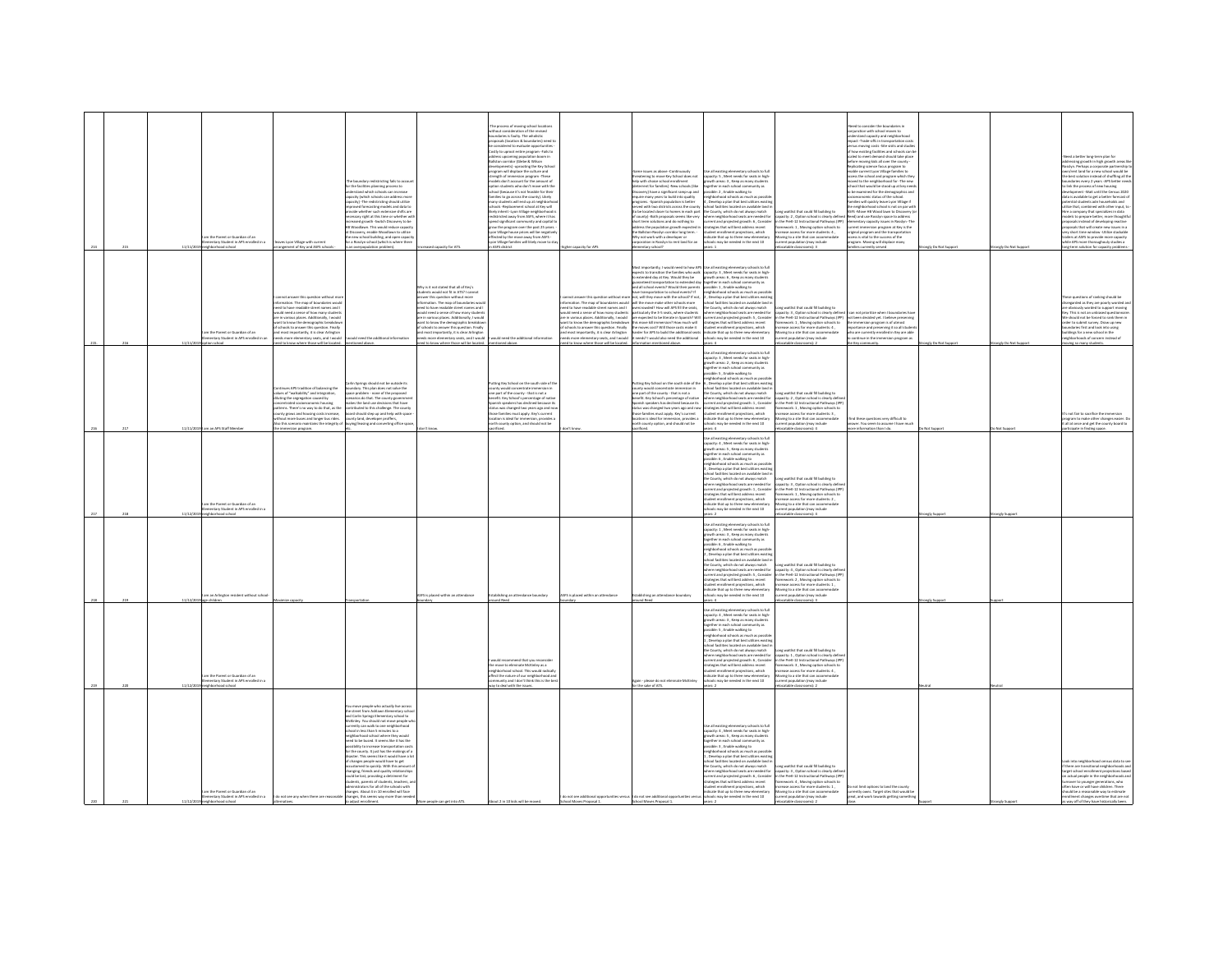|  | im the Parent or Guardian of an<br>ementary Student in APS enrolled in a                                                          | fon't see many opportunities for stude<br>ho are forced to move schools. It is                                                                                                                                                                                                                                                                                                                                                                                                                                                                                                                                                                                                                                                                                                                                                                                                                                                                                                                                                                                                              | ing is disruptive to families, studen<br>.<br>I staff. It is a waste of money. Figure i<br>. And NO MORE trailers. You would<br>nk being sued by DOJ for being racist<br>uld be a wake up call to APS. But n                                                                                                                                                                                                                                                                                                                                                                                                                                                                                                                                                                                                                                                                                                                                                                                                                                         | ities when students are f<br>leave their school. Nonsensical                                                                                                                                                                                                                                                                                                                                                                                                                                                                                                                                                                                                                                                                                                                                                                                                                                                                                                                                                                                                                                                                                                | r change Immersion? Makes zen<br>is too small. Leave Immersion al<br>give them a building that is worthy of th<br>program or big enough. Why was Reed<br>ised" to that cr                                                                                                                                                                                                                                                                                                                                                                                                                                                                                                                                                                                                                                                                                                                                                                                                                                                                                                                                                                                                 | portunities when students are force<br>ave their school. None                                                                                                                                                                                                                                                                                                                                                                                                                                                                                                                                                                                                                                                                                                                                                                                                                                                                                                                                                      | try change Immersion / I<br>i is too close to CIS. Leav<br>lone or give them a building that is worth<br>If the program or big enough. Give them<br>ed is a move is necessary, which it is not                                                                                                                                                                                                                                                                                                                                                                                                                                                                                                                                                                                                                                                                                                                                                                                                                                                                             | Jse all existing elementary schools to full<br>sacity: 1 . Meet needs for seats in high<br>of the areas: 2 , Keep as many student<br>rether in each school community as<br>ble: 6, Enable walking to<br>ighborhood schools as much as p<br>Develop a plan that best utilizes<br>ool facilities located on available land<br>the County, which do not always match<br>ere neighborhood seats are needed for<br>rent and projected growth: 3, Conside<br><i>egies</i> that will best address recent<br>int enrollment projections, which<br>dent enrollment projections, www.v<br>Ecate that up to three new elementary<br>wols may be needed in the next 10                             | ng waitlist that could fill building to<br>city: 2, Option school is clearly defin<br>the PreK-12 Instructional Pathways (IPP)<br>ework: 1, Moving option schools to<br>use access for more students: 4,<br>ving to a site that can accome<br>rent population (may include<br>2 :(zm                                        | s is useless. You are forcing people to<br>a is userer  you we recurring products<br>do the choices you want. Where we<br>mmunity engagement over the choic<br>should be supporting our students of<br>id and not kow-towing to the privileges<br>ners of NArlingto                                                                                                                                                                                                                                                                                                                                                                                                                                                                                                                                                                                                                                                                                                                                    | gly Do Not Sup | ngly Do Not Supp | emunity. Stop trying to please rich<br>elleged parents of NArlington. Suppor<br>eds of ALL student                                                                                                                                                                                                                                                   |
|--|-----------------------------------------------------------------------------------------------------------------------------------|---------------------------------------------------------------------------------------------------------------------------------------------------------------------------------------------------------------------------------------------------------------------------------------------------------------------------------------------------------------------------------------------------------------------------------------------------------------------------------------------------------------------------------------------------------------------------------------------------------------------------------------------------------------------------------------------------------------------------------------------------------------------------------------------------------------------------------------------------------------------------------------------------------------------------------------------------------------------------------------------------------------------------------------------------------------------------------------------|------------------------------------------------------------------------------------------------------------------------------------------------------------------------------------------------------------------------------------------------------------------------------------------------------------------------------------------------------------------------------------------------------------------------------------------------------------------------------------------------------------------------------------------------------------------------------------------------------------------------------------------------------------------------------------------------------------------------------------------------------------------------------------------------------------------------------------------------------------------------------------------------------------------------------------------------------------------------------------------------------------------------------------------------------|-------------------------------------------------------------------------------------------------------------------------------------------------------------------------------------------------------------------------------------------------------------------------------------------------------------------------------------------------------------------------------------------------------------------------------------------------------------------------------------------------------------------------------------------------------------------------------------------------------------------------------------------------------------------------------------------------------------------------------------------------------------------------------------------------------------------------------------------------------------------------------------------------------------------------------------------------------------------------------------------------------------------------------------------------------------------------------------------------------------------------------------------------------------|---------------------------------------------------------------------------------------------------------------------------------------------------------------------------------------------------------------------------------------------------------------------------------------------------------------------------------------------------------------------------------------------------------------------------------------------------------------------------------------------------------------------------------------------------------------------------------------------------------------------------------------------------------------------------------------------------------------------------------------------------------------------------------------------------------------------------------------------------------------------------------------------------------------------------------------------------------------------------------------------------------------------------------------------------------------------------------------------------------------------------------------------------------------------------|--------------------------------------------------------------------------------------------------------------------------------------------------------------------------------------------------------------------------------------------------------------------------------------------------------------------------------------------------------------------------------------------------------------------------------------------------------------------------------------------------------------------------------------------------------------------------------------------------------------------------------------------------------------------------------------------------------------------------------------------------------------------------------------------------------------------------------------------------------------------------------------------------------------------------------------------------------------------------------------------------------------------|----------------------------------------------------------------------------------------------------------------------------------------------------------------------------------------------------------------------------------------------------------------------------------------------------------------------------------------------------------------------------------------------------------------------------------------------------------------------------------------------------------------------------------------------------------------------------------------------------------------------------------------------------------------------------------------------------------------------------------------------------------------------------------------------------------------------------------------------------------------------------------------------------------------------------------------------------------------------------------------------------------------------------------------------------------------------------|----------------------------------------------------------------------------------------------------------------------------------------------------------------------------------------------------------------------------------------------------------------------------------------------------------------------------------------------------------------------------------------------------------------------------------------------------------------------------------------------------------------------------------------------------------------------------------------------------------------------------------------------------------------------------------------|-----------------------------------------------------------------------------------------------------------------------------------------------------------------------------------------------------------------------------------------------------------------------------------------------------------------------------|--------------------------------------------------------------------------------------------------------------------------------------------------------------------------------------------------------------------------------------------------------------------------------------------------------------------------------------------------------------------------------------------------------------------------------------------------------------------------------------------------------------------------------------------------------------------------------------------------------------------------------------------------------------------------------------------------------------------------------------------------------------------------------------------------------------------------------------------------------------------------------------------------------------------------------------------------------------------------------------------------------|----------------|------------------|------------------------------------------------------------------------------------------------------------------------------------------------------------------------------------------------------------------------------------------------------------------------------------------------------------------------------------------------------|
|  | n an Arlington resident without scho                                                                                              | is is my preferred opti                                                                                                                                                                                                                                                                                                                                                                                                                                                                                                                                                                                                                                                                                                                                                                                                                                                                                                                                                                                                                                                                     |                                                                                                                                                                                                                                                                                                                                                                                                                                                                                                                                                                                                                                                                                                                                                                                                                                                                                                                                                                                                                                                      | is a terrible idea                                                                                                                                                                                                                                                                                                                                                                                                                                                                                                                                                                                                                                                                                                                                                                                                                                                                                                                                                                                                                                                                                                                                          | vert a high performing school I<br>tcKinley to a choice school                                                                                                                                                                                                                                                                                                                                                                                                                                                                                                                                                                                                                                                                                                                                                                                                                                                                                                                                                                                                                                                                                                            | is is a terrible ide                                                                                                                                                                                                                                                                                                                                                                                                                                                                                                                                                                                                                                                                                                                                                                                                                                                                                                                                                                                               | convert a high performing schoo<br>Kinley to a choice school.                                                                                                                                                                                                                                                                                                                                                                                                                                                                                                                                                                                                                                                                                                                                                                                                                                                                                                                                                                                                              | Jse all existing elementary schools to ful<br>apacity: 6 . Meet needs for seats in high<br>.<br>swth areas: 3 , Keep as many student<br>gether in each school community as<br>sible: 1, Enable walking to<br>veighborhood schools as much as possi<br>t , Develop a plan that best utilizes exis<br>hool facilities located on available land i<br>the County, which do not always match<br>here neighborhood seats are needed for<br>rrent and projected growth: 4, Consider<br>ategies that will best address recent<br>ctions, which<br>sent encournent projections, which<br>cate that up to three new elementary<br>ools may be needed in the next 10<br>nars: 5                  | ng waitlist that could fill building to<br>city: 3, Option school is clearly defin<br>the PreK-12 Instructional Pathways (IP<br>ework: 1 . Moving option schools t<br>os for mora studardo- 4<br>atable classrooms): 2                                                                                                      | move option schools. If necessary<br>inate the option program.                                                                                                                                                                                                                                                                                                                                                                                                                                                                                                                                                                                                                                                                                                                                                                                                                                                                                                                                         | ngly Support   | ingly Suppo      | McKinley as a neighbr                                                                                                                                                                                                                                                                                                                                |
|  | n the Parent or Guardian of an<br>mentary Student in APS enroll<br>.<br>Iert in a<br>borhood school                               | ns like there are few opportunities in<br>scenario.                                                                                                                                                                                                                                                                                                                                                                                                                                                                                                                                                                                                                                                                                                                                                                                                                                                                                                                                                                                                                                         | ng travel times for students, reduction i<br>Iking to schools. Lots of kids moving to<br>ent schools.                                                                                                                                                                                                                                                                                                                                                                                                                                                                                                                                                                                                                                                                                                                                                                                                                                                                                                                                                | Much better and more cohesive<br>neighborhood school boundaries and mo<br>rally located option programs.                                                                                                                                                                                                                                                                                                                                                                                                                                                                                                                                                                                                                                                                                                                                                                                                                                                                                                                                                                                                                                                    | People don't want to have their kids m<br>around to different schools.                                                                                                                                                                                                                                                                                                                                                                                                                                                                                                                                                                                                                                                                                                                                                                                                                                                                                                                                                                                                                                                                                                    | .<br>ter and more cohesive neighborho.<br>tool boundaries and more centrally<br>ated option programs.                                                                                                                                                                                                                                                                                                                                                                                                                                                                                                                                                                                                                                                                                                                                                                                                                                                                                                              | ole don't want to have their kids mo<br>und to different schools                                                                                                                                                                                                                                                                                                                                                                                                                                                                                                                                                                                                                                                                                                                                                                                                                                                                                                                                                                                                           | Jse all existing elementary schools to ful<br>apacity: 2 . Meet needs for seats in high<br>.<br>swth areas: 3 , Keep as many student<br>gether in each school community as<br>sible: 6 , Enable walking to<br>ighborhood schools as much as possi<br>Develop a plan that best utilizes exist<br>ichool facilities located on available land i<br>he County, which do not always match<br>where neighborhood seats are needed for<br>urrent and projected growth: 4 , Consider<br>rategies that will best address recent<br>dant annibused neviantines which<br>dent enrollment projections,<br>dicate that up to three new elementary<br>intervals medied in the next 10               | ng waitlist that could fill building to<br>acity: 4, Option school is clearly defin<br>the PreK-12 Instructional Pathways (IP)<br>ework: 2 . Moving option schools to<br>ase arrest for more students: 1<br>ving to a site that can acco<br>atable classrooms): 3                                                           |                                                                                                                                                                                                                                                                                                                                                                                                                                                                                                                                                                                                                                                                                                                                                                                                                                                                                                                                                                                                        | ngly Suppo     | ingly Sup        |                                                                                                                                                                                                                                                                                                                                                      |
|  | im the Parent or Guardian of an<br>entary Student in APS enrolled in a                                                            | ry map has clearly been draw<br>with the goal of causing as little disruptio<br>i possible to four schools: Jamestown,<br>ottingham, Discovery, and Tuckahoe. It is<br>pincidence that these schools have<br>in the least affected by changes made<br>ir the past few years as well, with the<br>the past new years are as a philon of opening Discovery (which<br>ption of opening Discovery (which<br>not be viewed as burden through /<br>s). It seems clear that the powers tha<br>e have a priority set that includes<br>cting the boundaries of the schools i<br>the highest income brackets and then<br>ling with the rest however they see fit.<br>nee you to create a new "what-if" scenar<br>ge you to consume a result of the state of the state of the state of the state of the state of the state of the state of the state of the state of the state of the state of the Northeast 4 remain as<br>o" have these ridiculous borders, nor does<br>Carlin Springs "have-to" be located outside<br>E 4, you could easily consolidate those<br>p 3 and make one of them an option | s unfairly drawn for everyone except<br>estown, Nottingham, Discovery, and<br>border. With the underpopulation in the Tuckahoe. Don't expect reasoned discour<br>out a worst-case scenario map that was<br>arly drawn to protect high-income area                                                                                                                                                                                                                                                                                                                                                                                                                                                                                                                                                                                                                                                                                                                                                                                                    | gain, I believe this map has been draw<br>with the goal of causing as little disruptio<br>ssible to four schools: Jamestown<br>lottingham, Discovery, and Tuckahoe. It<br>ms clear that the powers that be have<br>riority set that includes protecting the<br>boundaries of the neighborhood schools is<br>the highest income brackets and then<br>dealing with the rest however they see fit<br>rge you to create a new scenario map ti<br>solidates the four underpopulated<br>sols in the NE into 3, and make one of<br>unlikely to be zoned for high-density                                                                                                                                                                                                                                                                                                                                                                                                                                                                                                                                                                                           | McKinley loses its neighborhood school<br>them an option school. This should work and you have no articulated plan for when<br>for future as well, since these income areas all these students would end up. Many<br>students across the county will be moved                                                                                                                                                                                                                                                                                                                                                                                                                                                                                                                                                                                                                                                                                                                                                                                                                                                                                                             | gain, I believe this map has been drawn<br>ith the goal of causing as little disruption<br>possible to four schools: Jamestown,<br>ttingham, Discovery, and Tuckahoe. It<br>ns clear that the powers that be have<br>prity set that includes protecting the<br>and arises of the neighborhood schools<br>highest income brackets and then<br>aling with the rest however they see fit<br>ge you to create a new scenario map th<br>solidates the four underpopulated<br>ools in the NE into 3, and make one of<br>unlikely to be zoned for high-density                                                                                                                                                                                                                                                                                                                                                                                                                                                            | Kinley loses its neighborhood school,<br>em an option school. This should work and you have no articulated plan for where<br>r future as well, since these income areas all these students would end up. Many<br>tudents across the county will be moved                                                                                                                                                                                                                                                                                                                                                                                                                                                                                                                                                                                                                                                                                                                                                                                                                   | <b>Jse all existing elementary schools to full</b><br>spacity: 2 , Meet needs for seats in high-<br>powth areas: 1 , Keep as many students<br>gether in each school community as<br>sible: 4 . Enable walking to<br>eighborhood schools as much as possil<br>Develop a plan that best utilize<br>Develop a plan triat best utilizes exist<br>hool facilities located on available land<br>e County, which do not always match<br>ere neighborhood seats are needed for<br>rrent and projected growth: 6 , Conside<br>'ategies that will best address recent<br>dent enrollment projections, which<br>dicate that up to three new elementary<br>Of tops will ni babaan ad yam aloo      | g waitlist that could fill building to<br>city: 4, Option school is clearly defin<br>the PreK-12 Instructional Pathways (IPP)<br>ework: 1, Moving option schools to<br>wase access for more students: 2.<br>pving to a site that can accome<br>sistion (may include                                                         | unber of students who will be<br>rupted by such a move. This numbe<br>should be kept as low as possible. Move t<br>tion school to a school that's current<br>nder capacity and has a lower overall<br>sacity. Don't move an option school to a<br>ding that will necessitate displacing 80                                                                                                                                                                                                                                                                                                                                                                                                                                                                                                                                                                                                                                                                                                             |                |                  | over. This process has been infecte<br>y a desire to protect four schools in the<br>theast of the county from any<br>uption and protect their neighborh<br>busing in kids from poorer areas. It                                                                                                                                                      |
|  | m the Parent or Guardian of an<br>ventary Student in APS enrolled in an<br>tion school, I am the Parent or Guardia                | ring School Space Effectively: Changi<br>hborhood boundaries allows APS to<br>ingreams as a counselies allows APS to<br>tost effectively fill all schools as close to<br>spacity as possible. With some schools<br>will over capacity and some way under<br>apacity this is an important issue for APS<br>address. Changes to boundaries may<br>low APS to effectively move more<br>udents into the western portion of the<br>unty where APS says there is an<br>abundance of seats. Demographics:<br>verasursurse or seas. Liemographics:<br>o not see information about<br>emographics, but one might hope that<br>onger boundaries that run N/S *may*<br>neighborhood schools with more<br>anced demographics than currently<br>sist. I have not seen the numbers for thi<br>munity Involvement: Keeping school<br>munities together at their current<br>nines copione in one career<br>nent in schools. Families unders<br>sundaries must change as new<br>hools are brought online but do not<br>cept dissolving of school com<br>mon practice. Investments are then                   | hallenge APS fares is that element<br>cols were built in one section of the<br>mty and secondary schools in the other<br>lijust constructed two new schools in<br>Easternmost part of the county, they<br>e just secondary seats (HB/Shriver and<br>.<br>PS is lacking elementary seats close to<br>pslyn. This most certainly is a challenge,<br>Jyn. This mass servance, .<br>t APS should address it by filling<br>hborhood seats to capacity and<br>ting hub bus stops so students are or<br>ting hub bus stops so students are or<br>sus for as short a time as possible. I<br>ect that APS staff aims to encourage<br>lies to bus their children west by<br>vine option schools to the western<br>ion of the county. This may work short<br>m as families may move with programs<br>er are invested in. However, families<br>th students now in preschool who are<br>it yet invested in said programs may not<br>tually apply to options programs further<br>ray, therefore, this may not relieve the<br>ressure in the Eastern portion of the | using to replace single family housing<br>it is impossible to comment without any<br>school boundaries. The goal of this proce<br>should be to balance enrollment and<br>demographics among neighborhood<br>schools. Will this proposal accomplish the<br>goals? Where is the data? It is really<br>mm). The problem now seems to be that impossible to comment on opportunities<br>without any real information. Regarding<br>capacity, I suspect that APS is hoping that<br>people ratified that MS is naping compared to the western<br>ortion of the county families will choose<br>bus their students west therefore<br>ileviating pressure in the eastern section<br>of Arlington. This may pan out in the shor<br>term as families who are invested may<br>hoose to move with their school:<br>programs. However, families with studen<br>w in preschool (who are not yet invest<br>in said programs) will likely not attend<br>these option schools in large numbers (in<br>the past APS has always stated that<br>students choose to attend option school<br>closer to their homes). Will this plan<br>actually relieve the pressure in the Easter | necessarily<br>This proposal has the potential to damage<br>the K-12 Immersion Program: 1. APS notes<br>that this proposal 'allow(s) about 100 more<br>students, including siblings, to enroll in ATS schools. Will this proposal accomplish th<br>from its waitlist' but does not account for goals? Where is the data? It is really<br>the loss of immersion seats. This plans<br>results in a loss of 188 (653 at Key - 465 at<br>ATS) permanent seats from the eleme<br>mmersion program. APS needs to address by<br>how it will handle this large issue. APS staff po<br>continue to state publicly that they support to<br>se Immersion program, yet remain silent<br>n how it will be sustained and what<br>riteria was used to determine that ATS is<br>an optimal location for an immersion<br>intary school to complement<br>remont at its current location, 2. APS<br>Claremont at its current location. 2. APS<br>continues to assert that all option schools<br>will move together, but this plan places the<br>Key population in Claremont's attendance<br>key population in Claremont's attendance<br>many elem<br>be reassigned from Key to Claremont and | sing to replace single family housing<br>immesible to re<br>and without any<br>is impossible to comment winnout any<br>hool boundaries. The goal of this process<br>iould be to balance enrollment and<br>imagraphics among neighborhood<br>repossible to comment on opportunities<br><b>thout any real information. Regarding</b><br>pacity, I suspect that APS is hoping that<br>y moving option schools to the west<br>ortion of the county families will cho<br>bus their students west therefore<br>leviating pressure in the eastern section<br>'Arlington. This may pan out in the shor<br>term as families who are invested may<br>boose to move with their school<br>params. However, families with stude<br>w in preschool (who are not yet invest<br>said programs) will likely not attend<br>ese option schools in large numbers (<br>e past APS has always stated that<br>udents choose to attend option school<br>ser to their homes). Will this plan<br>actually relieve the pressure in the Easter | mosal has the networked to<br>ms proposer nex tree powertest to<br>ubstantially damage the K-12 Immersion<br>vogram and the EL Program at Campbell.<br>With a county-wide move of this<br>nagnitude APS is signaling to families (and<br>staff) that they should not invest much in<br>heir schools because they are all<br>terchangeable. 1. The Campbell<br>nmunity has worked very hard to<br>itablish a strong program and deep<br>lationship with the nature center. M<br>e program would be very destructive<br>r what benefit? 2. The resulting<br>eighborhood school at Campbell would<br>at be a diverse school, balancing<br>emographics should be a goal in this<br>rocess. 3. This plan places 3 Immersion<br>ools very close together in the far<br>stern section of the county. This will<br>comply deter families in other areas of the<br>surrly from participating (potentially<br>creasing the diversity of this program).<br>This plan decreases equitable access to<br>mmersion which was the main reason<br>pien for striking neighborhood preference | wheels to full<br>capacity: 2 , Meet needs for seats in high<br>growth areas: 6 , Keep as many students<br>gether in each school community as<br>assible: 5 , Enable walking to<br>ighborhood schools as much as possib<br>Develop a plan that best utilizes existin<br>tool facilities located on available land i<br>County, which do not always match<br>nere neighborhood seats are needed for<br>rrent and projected growth: 3 , Consider<br>ategies that will best address recent<br>dent enrollment projections, which<br>licate that up to three new elementary<br>ools may be needed in the next 10                                                                           | stable classrooms): 3<br>waitlist that could fill building to<br>apacity: 4 , Option school is clearly definities PreK-12 Instructional Pathways (IP)<br>simework: 1 , Moving option schools to<br>rase access for more students: 2,<br>oving to a site that can accome<br>sent population (may include                     | tion schools should be placed where<br>ry can most successfully service the<br>dents or Arlington County. APS staff<br>hould identify what criteria they have<br>determine that a particular option<br>chool site is optimal for a particular<br>crocorum a operatorum for a parecoure<br>crocorum de affilike to state somethin<br>o the effect of, 'all programs can exist in<br>ty building'. This may or may not be<br>sccurate. Any program can certainly be<br>skeed anywhere, but can i<br>dents thrive, why or why not? Just as w<br>ry to set our individual students up for<br>cess we must set programs up for<br>ccess as well for example, how will the<br>peram at Campbell change if it is not<br>ted adiacent to the nature center?<br>t is the instructional benefit of being<br>the nature center? Is this an import<br>ent of the program? Why or why<br>t?Should Immersion be accessible to<br>dents in different areas of the county<br>the history of a program and therefor its |                |                  | is of rank privilege<br>not support moving option schools f<br>reason that does not come from a<br>ce of instruction. How will the educa<br>ough a relocation? Please note: I<br>mpleted the first two sets of ranking:<br>re because they were mandatory but<br>not believe the questions were design<br>vell. Please disregard my rankings as they |
|  | a Middle or High School Student in APS<br>n the Parent or Guardian of an<br>nentary Student in APS enrolled in<br>hbarhoad school |                                                                                                                                                                                                                                                                                                                                                                                                                                                                                                                                                                                                                                                                                                                                                                                                                                                                                                                                                                                                                                                                                             | nty long term.                                                                                                                                                                                                                                                                                                                                                                                                                                                                                                                                                                                                                                                                                                                                                                                                                                                                                                                                                                                                                                       | Sytuaco will he restrict                                                                                                                                                                                                                                                                                                                                                                                                                                                                                                                                                                                                                                                                                                                                                                                                                                                                                                                                                                                                                                                                                                                                    | .<br>Whr. when facing capacity issues, would<br>you move an option program to a LARGER<br>building? Option schools DO NOT, with a<br>pure lottery based admissions system, hel<br>lance enrollment or relieve<br>rcrowding at individual schools. If the<br>stated roal is to balance enrollment, which<br>APS should be doing, this makes absolute<br>.<br>o sense. If ATS must go to a larger<br>uildine, reserve 50% of its lottery slots fo<br>building, reserve 50% of its lottery slots fo<br>those schools overcapacity, allocated base<br>on size of the school and how overcapacit<br>t is. Kids at Abingdon where the school is<br>bursting at the seams should get some is<br>of priority over kids at James                                                                                                                                                                                                                                                                                                                                                                                                                                                   | rtion of the county?                                                                                                                                                                                                                                                                                                                                                                                                                                                                                                                                                                                                                                                                                                                                                                                                                                                                                                                                                                                               | n favor of a lotter                                                                                                                                                                                                                                                                                                                                                                                                                                                                                                                                                                                                                                                                                                                                                                                                                                                                                                                                                                                                                                                        | se all existing elementary schools to full<br>e as existing elementary schools to ru<br>sacity: 1 , Meet needs for seats in hig<br>swth areas: 4 , Keep as many student<br>gether in each school commu<br>ssible: 5 , Enable walking to<br>tmunity as<br>ighborhood schools as much as possil<br>. Develop a plan that best utilizes existi<br>tool facilities located on available land i<br>he County, which do not always match<br>there neighborhood seats are needed for<br>rrent and projected growth: 6, Consider<br>utegies that will best address recent<br>dent enrollment projections, which<br>licate that up to three new elementary<br>ools may be needed in the next 10 | stable classrooms): 3<br>waitlist that could fill building to<br>pacity: 4, Option school is clearly def<br>the PreK-12 Instructional Pathways (<br>work: 1, Moving option schools to<br>rase access for more students: 3,<br>oving to a site that can acco<br>rrent population (may include<br>catable classrooms): 2      | of reputation important to protect                                                                                                                                                                                                                                                                                                                                                                                                                                                                                                                                                                                                                                                                                                                                                                                                                                                                                                                                                                     | ngly Sup       |                  | not accurately reflect my position.<br>he easier it will be for APS to balance<br>ent and limit transpo                                                                                                                                                                                                                                              |
|  | m the Parent or Guardian of an<br>nentary Student in APS enrolled in a                                                            | lost of these boundaries look like there<br>in agenda driven by factor other than<br>raphical proximity to the<br>ood school. I understand the<br>re to encourage diversity, economic<br>ethnic, in schools, but the resultant<br>col boundaries look like some of the<br>orst gerrymandered congressional<br>istricts. I believe that rather than try to do<br>a haphazard workaround and shuffle, a one-Discovery, and Jamestown. All unde<br>time TOTAL revamping of attendance zones capacity now, and projected to still be<br>a blank map would be the way to go.                                                                                                                                                                                                                                                                                                                                                                                                                                                                                                                     | tendance zones can see that somethin<br>I with the north Arlington elementary<br>schools, specifically Tuckahoe, Nottingha                                                                                                                                                                                                                                                                                                                                                                                                                                                                                                                                                                                                                                                                                                                                                                                                                                                                                                                           | ulfills the need for a neighborhood scho                                                                                                                                                                                                                                                                                                                                                                                                                                                                                                                                                                                                                                                                                                                                                                                                                                                                                                                                                                                                                                                                                                                    | s anyone determined if the waitlist for<br>This anyone determined it the waterst for<br>ATS is based on a desire to move out of<br>overcrowded neighborhood schools, or an<br>actual desire for the ATS curriculum? I<br>leve that if ATS were to relocate to the<br>Reed school, despite a lower capacity than<br>McKinley, residents would live with it and<br>be OK. This would avoid (mostly) ups<br>the status oug, and ESPECIALLY if<br>cted in sync with a district wide<br>insucces in spix wor a tastics, where<br>integrant, wiping all boundaries, and<br>reting from scratch, establishing walk<br>nes around existing schools, and where<br>no zones overlap, or where many zones<br>overlap, taking into account capacities of<br>available neighborhood schools, locating<br>hools there.                                                                                                                                                                                                                                                                                                                                                                  | ves Carlin Springs stu<br>walkable zone, which would also happer<br>with a district-wide boundary reboot<br>starting with school resources, traffic                                                                                                                                                                                                                                                                                                                                                                                                                                                                                                                                                                                                                                                                                                                                                                                                                                                                | eed to be in a Soanish speaking area? Is<br>even to communicate the stabilish a segregated<br>atino school? That's what will happen,<br>ND it won't benefit the students who will<br>seed to be bilingual outside of the<br>assroom. Additionally, this doesn't seem<br>take into account the growth stagnation<br>of the northern schools. Tuckahoe.<br>ham, Discovery and James                                                                                                                                                                                                                                                                                                                                                                                                                                                                                                                                                                                                                                                                                          | se all existing elementary schools to ful<br>ne as existing elementary schools to rule<br>apacity: 2 , Meet needs for seats in high-<br>powth areas: 3 , Keep as many students<br>gether in each school community as<br>sible: 4 . Enable walking to<br>ighborhood schools as much as possil<br>Develop a plan that best utilizes existi<br>ol facilities located on available land i<br>County, which do not always match<br>we county, which do not annexy metal<br>where neighborhood seats are needed for<br>trategies that will best address recent<br>student enrollment projections, which<br>indicate that up to three new elementary<br>schools may be needed in the next 10  | aitist that could fill huibling to<br>ang winning rate could in building to<br>pacity: 4 , Option school is clearly define<br>the PreK-12 Instructional Pathways (IPF<br>amework: 2 , Moving option schools to<br>rease access for more students: 3,<br>oving to a site that can accommodate<br>ent population (may include | iven by dissatisfaction with<br>crowding of neighborhood schools<br>ich could be alleviated by new<br>ndaries) or by an actual desire for the                                                                                                                                                                                                                                                                                                                                                                                                                                                                                                                                                                                                                                                                                                                                                                                                                                                          |                |                  |                                                                                                                                                                                                                                                                                                                                                      |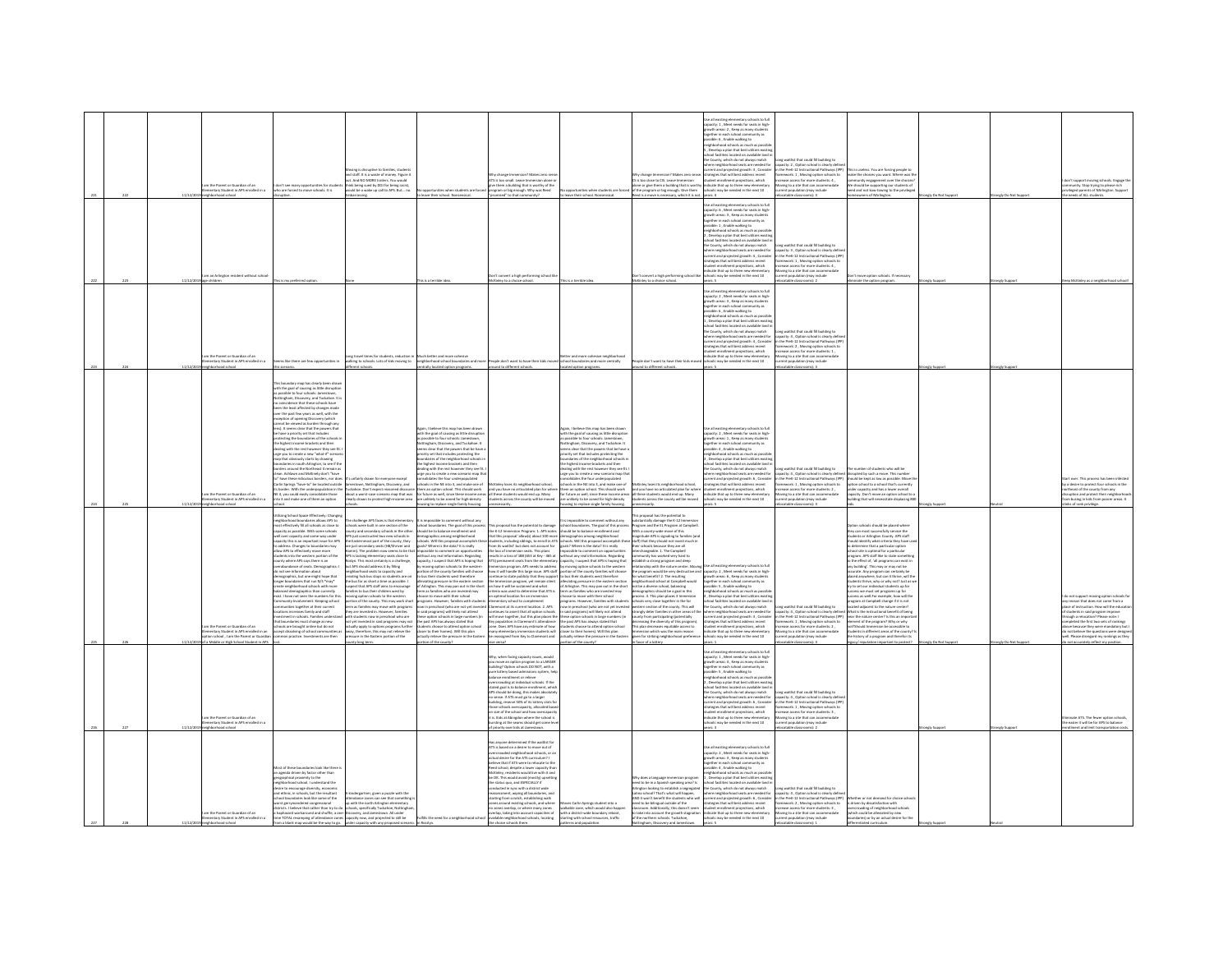| 229  | 11/12/2019 | am an APS Staff Membe                                                                                                               |                                                                                                                                                                                                                                                                                                                                                                                                                                                                                                                                                                                                                                                                                                                                                                                                                                                                                                                                                |                                                                                                                                                                                                                                                                                                                                                                                                                                                                                                                                                                                                                                                                                                                                                                                                                     |                                                                                                                                                                                                                                                                                                                                                                                                                                                                                                                                                                                                                                                                                                                                         |                                                                                                                                                                                                                                                                                                                                                                                                                                                                                                                                                                                                                                                                                                                                                                                                                                                                                                                                                                  |                                                                                                                                                                                                                                                                                                                                                                                                                                                      | I of the same pieces are in this propose<br>s in proposal 1 but with added impact.<br>Carlin Sorines was built with the<br>turnity in mind and moving the<br>munity to an old school does not s<br>good message. Most parents at Carlin<br>rings rely heavily on the bus system to<br>students to and from school and do n<br>ook at the school being walkable as a<br>nefit to their students. Movine<br>rsion for Spanish to Carlin Springs<br>does not allow added benefit for native<br>sanish speakers who are not in the<br>.<br>progam as most of them would be moving<br>to Campbell, a school that has been on the<br>assible demolition list. | e all existing elementary schools to full<br>pacity: 3 , Meet needs for seats in high-<br>wth areas: 2 . Keep as many students<br>other in each school community as<br>ible: 1, Enable walking to<br>ighborhood schools as much as possi<br>Develop a plan that best utilizes existin<br>ol facilities located on available land<br>the County, which do not always match<br>ere neighborhood seats are needed for<br>rent and projected growth: S., Consider<br>tesies that will best address recent<br>dent enrollment projections, which<br>icate that up to three new elementary<br>cols may be needed in the next 10<br>wars: 4 | ong waitlist that could fill building to<br>etity: 1. Option school is clearly defin<br>the PreK-12 Instructional Pathways (IP<br>mework: 4 . Moving option schools to<br>hase access for more students: 2.<br>ing to a site that can accor<br>ent population (may include<br>catable classrooms): 3        | o we have enough advocacy for the<br>derrepresented groups? Will<br>olvement and voice be considered for<br>high poverty schools and families?                                                                                                                                                                                                                                                                           |            |                                                                                                                                                                                                                                                                                                                                                                                                                                                                                                                                                                                                                                                                                                                                                                                                                                                                                                                                                                                                                |
|------|------------|-------------------------------------------------------------------------------------------------------------------------------------|------------------------------------------------------------------------------------------------------------------------------------------------------------------------------------------------------------------------------------------------------------------------------------------------------------------------------------------------------------------------------------------------------------------------------------------------------------------------------------------------------------------------------------------------------------------------------------------------------------------------------------------------------------------------------------------------------------------------------------------------------------------------------------------------------------------------------------------------------------------------------------------------------------------------------------------------|---------------------------------------------------------------------------------------------------------------------------------------------------------------------------------------------------------------------------------------------------------------------------------------------------------------------------------------------------------------------------------------------------------------------------------------------------------------------------------------------------------------------------------------------------------------------------------------------------------------------------------------------------------------------------------------------------------------------------------------------------------------------------------------------------------------------|-----------------------------------------------------------------------------------------------------------------------------------------------------------------------------------------------------------------------------------------------------------------------------------------------------------------------------------------------------------------------------------------------------------------------------------------------------------------------------------------------------------------------------------------------------------------------------------------------------------------------------------------------------------------------------------------------------------------------------------------|------------------------------------------------------------------------------------------------------------------------------------------------------------------------------------------------------------------------------------------------------------------------------------------------------------------------------------------------------------------------------------------------------------------------------------------------------------------------------------------------------------------------------------------------------------------------------------------------------------------------------------------------------------------------------------------------------------------------------------------------------------------------------------------------------------------------------------------------------------------------------------------------------------------------------------------------------------------|------------------------------------------------------------------------------------------------------------------------------------------------------------------------------------------------------------------------------------------------------------------------------------------------------------------------------------------------------------------------------------------------------------------------------------------------------|---------------------------------------------------------------------------------------------------------------------------------------------------------------------------------------------------------------------------------------------------------------------------------------------------------------------------------------------------------------------------------------------------------------------------------------------------------------------------------------------------------------------------------------------------------------------------------------------------------------------------------------------------------|--------------------------------------------------------------------------------------------------------------------------------------------------------------------------------------------------------------------------------------------------------------------------------------------------------------------------------------------------------------------------------------------------------------------------------------------------------------------------------------------------------------------------------------------------------------------------------------------------------------------------------------|-------------------------------------------------------------------------------------------------------------------------------------------------------------------------------------------------------------------------------------------------------------------------------------------------------------|--------------------------------------------------------------------------------------------------------------------------------------------------------------------------------------------------------------------------------------------------------------------------------------------------------------------------------------------------------------------------------------------------------------------------|------------|----------------------------------------------------------------------------------------------------------------------------------------------------------------------------------------------------------------------------------------------------------------------------------------------------------------------------------------------------------------------------------------------------------------------------------------------------------------------------------------------------------------------------------------------------------------------------------------------------------------------------------------------------------------------------------------------------------------------------------------------------------------------------------------------------------------------------------------------------------------------------------------------------------------------------------------------------------------------------------------------------------------|
|      |            | m an APS Staff Member , I am an<br>naton resident without school-age                                                                |                                                                                                                                                                                                                                                                                                                                                                                                                                                                                                                                                                                                                                                                                                                                                                                                                                                                                                                                                | is option contradicts itself: no option<br>ools would move, but ASFS is located<br>its boundary; how could this be?                                                                                                                                                                                                                                                                                                                                                                                                                                                                                                                                                                                                                                                                                                 |                                                                                                                                                                                                                                                                                                                                                                                                                                                                                                                                                                                                                                                                                                                                         | fty move two option schools? If McKinle<br>to become an option school site, why<br>ve ATS?; why not keep ATS (a county<br>wide school) at its present site, and move<br>Key Immersion to the McKinley site? Either<br>.<br>ay, the Immersion Program would not<br>erve the eastern part of the county in an<br>ficient manner, and Key Immersion woul                                                                                                                                                                                                                                                                                                                                                                                                                                                                                                                                                                                                            | nobell program might be a good fit for<br>the ATS facility                                                                                                                                                                                                                                                                                                                                                                                           | ting both Immersion schools in the sa<br>part of the county is not a rood idea. In<br>ew of the Columbia Pike area's likely<br>wth, it would be a bad idea to surrer<br>eighborhood school to an option school<br>ing a different part of the county.                                                                                                                                                                                                                                                                                                                                                                                                   | e all existing elementary schools to full<br>apacity: 6, Meet needs for seats in high-<br>wth areas: 2 , Keep as many stude<br>ether in each school community a<br>ssible: 4, Enable walking to<br>hborhood schools as much as possi<br>.<br>Nevelop a plan that best utiliz<br>ool facilities located on available land i<br>e County, which do not always match<br>e neighborhood seats are needed for<br>rrent and projected growth: 3, Conside<br>atesies that will best address recent<br>ent enrollment projections, which<br>ficate that up to three new elementary<br>ools may be needed in the next 10                      | one waitlist that could fill buildine to<br>city: 4, Option school is clearly defi<br>the PreK-12 Instructional Pathways (IPI<br>mework: 3. Moving option schools to<br>ase access for more students: 1<br>ving to a site that can accommodate<br>nt population (may include<br>stable classs               | ping students, classes and teacher<br>ether: arandfather issues, transportat                                                                                                                                                                                                                                                                                                                                             |            | sed on demographic realities and<br>lections it is obvious that a high-growt<br>I like Rosslyn needs TWO neighbor<br>aols whether or not Key Immersion<br>nains at its present location. It is also<br>ious that the Columbia Pike area will<br>erience high growth during the next<br>rcade, so it would be ill advised to<br>erender a neighborhood school like Car<br>vings to an option school like Key; to do<br>would lead to a foreseeable<br>.<br>rowding crisis in south Arlington. If<br>mont is to remain an option school<br>nd remain in south Arlington, Key<br>version should stay in north and/or<br>tern Arlington to serve the other half o<br>e county. Whereas the opening of a new<br>tool (Reed) will lessen overcrowding in<br>rth Arlington, south Arlington will need<br>many neighborhood schools as possibl<br>the near future. Geography.<br>portation hubs, etc. are permanent<br>tors; demographic factors are in rapid<br>ux. APS should avoid unnecessary<br>cation of schools |
|      |            | m the Parent or Guardian of an<br>nentary Student in APS enrolled in a<br>phorhood school, I am the Parent or                       | ww and Hoffman Boston should also<br>ange in this scenario. If nothing mov<br>program moves), APS has to balance<br>nrollment, it is wholly irresponsible to<br>nive schools like Drew at 60-70% K-5<br>Ilment when kids at schools like<br>cKinley and ASFS are at 130%. At least<br>IcK has relief in site with Reed coming<br>line. APS is going to have to redraw for<br>r Drew, and shift some of Fleet to Drew<br>hich frankly should have already<br>red) and fleet shifts to pick up son<br>Long Branch, then Long Branch shifts to<br>ck up part of Clarendon/Rosslyn, Hoffm<br>diw tuo qied at flida blueda note                                                                                                                                                                                                                                                                                                                     | ne have to he moves with any olan<br>e or no move. APS has to start maki<br>d choices and stop cowering to loud<br>ents. APS also needs to do more<br>dary changes (of lesser magnitude)<br>ore often - small tweaks more frequent<br>ind people will get used to it as the new<br>rmal. Please please make the hard<br>cices now. Know that there are many<br>nany parents out there who think you are<br>iking the right decisions now but their<br>voices will invariably be drown out by thor                                                                                                                                                                                                                                                                                                                   | munities treather, this<br>ping com<br>osal makes a lot of sense. However,<br>ink you are remiss to not consider<br>e Immersion to Barrett instead of<br>s. It is equally centrally-located but<br>ser to native spanish speaking<br>er to newer species.<br>slation. Nothing is going to make<br>nersion happy now - change is hard fo<br>ons that focus on current students<br>relemented. Please plan for the<br>are students and stop pandering to all<br>parents of current students who will be Elementary will simply become<br>t fine. We need to be thinking<br>a and you keep doing what you are<br>oing. You are thinking the right way with<br>proposals! We have to make these<br>ices and yes it will be hard but we have | ryone. We get it but they will adjust just not as close to native spanish speaking<br>.<br>ke all these neighborhood schools will <b>populations as other options (Barrett or C</b><br>djust. We can't keep making short sighted for example). Immersion parents not be<br>happy with anything short of keeping Key<br>to will be moved on to middle school by on Key. Which by the way, you should be<br>eeping Key Elemen<br>ntary on Key Blvd<br>because the name should stay, Key<br>eighborhood and keep the name as it w<br>tegically about the next 10-15 years not before. Nothing uniquely Immersion about<br>st what will next year look like. Let them the name and waste of taxpayer dollars to<br>their WP articles that don't make any spend money on name changes. Please<br>ake reasonable decisions that are wise<br>stewards of taxpayer dollar and don't get<br>sped up in the crazy parent hype. Our<br>children need you to make reasonable | ting enrollment - neighborhos<br>where they are desperately needed<br>nersion closer to native spanish<br>akers option schools remain just that<br>OPTIONS, parents do not have to choose<br>em if they don't like where they are! Go<br>your neighborhood school if you don't<br>the commute. If you don't make thes<br>ves, their will be no room for these kids<br>their neighborhood schools. There<br>already aren't in some schools busting at | mobell and Key both crying to APS. This<br>o shall pass. Change is hard, but you have<br>beep pressing with the hard choices as<br>is is best for every student in Arlimaton.<br>su will have to redraw South Arlingto<br>daries however to make this fair and<br>sliment balanced. I understand that<br>ple want to see the new boundarie<br>ciated with these moves before they<br>ecide if they agree with them so you may<br>have to do it all at one time, as was<br>atedly suggested to you in the 2018<br>cess. All county, including school mov<br>ne time, then do more frequent<br>Itments on smaller scales moving                           | to all existing elementary schools to full<br>acity: 3, Meet needs for seats in high<br>growth areas: 2, Keep as many students<br>author in each school community as<br>sible: 6, Enable walking to<br>phborhood schools as much as possi<br>Develop a plan that best utilizes existin<br>ol facilities located on available land i<br>County, which do not always match<br>tere neighborhood seats are needed for<br>rent and projected growth: S., Consider<br>tegies that will best address recent<br>nt enrollment projections, which<br>irate that un to three new elementar<br>It's may be needed in the next 10               | or gribliad III blaco terit teltiew gro<br>acity: 3, Option school is clearly define<br>the Dreft-12 Instructional Dathways (IDD)<br>ework: 1, Moving option schools to<br>rase access for more students: 2,<br>vine to a site that can accommodate<br>ent population (may include                          | der eliminating option schools all<br>together. I'm not even sure what your<br>puestion above is asking concerning<br>(C Constitue will annihirations for puttons)<br>ent waitlist nearly always reflect<br>simity too (we know people who live<br>doser are more likely to apply/attend) so<br>rent waitlist is meaningless when talkin                                                                                 |            | ry to Barrett; Key becomes neighborh<br>lls ni boorhodigien smoosd as as y<br>irios as there are simply no sites in th                                                                                                                                                                                                                                                                                                                                                                                                                                                                                                                                                                                                                                                                                                                                                                                                                                                                                         |
| 232. | 11/11/9    | an of a Child(ren) not yet in Prek<br>m the Parent or Guardian of an<br>ventary Student in APS enrolled in<br><b>Innert or hend</b> |                                                                                                                                                                                                                                                                                                                                                                                                                                                                                                                                                                                                                                                                                                                                                                                                                                                                                                                                                | o complain.<br>wn students that currently live<br>han 1 mile from Jamestown would be<br>wed to Discovery. This change increas<br>e distance from our home to a new<br>thool, to larger than 1 mile. It also cause<br>lementary student to have to cross<br>mohine Rivi *AND* OH Dom<br>rive. These 2 major roads are very<br>angerous and accidents occur frequent<br>town students safe by NOT<br>iving them cross Old Dominion Drive to<br>avel to a new school that is further away<br>1 lamastruun ist                                                                                                                                                                                                                                                                                                          |                                                                                                                                                                                                                                                                                                                                                                                                                                                                                                                                                                                                                                                                                                                                         | bjective data driven decisions                                                                                                                                                                                                                                                                                                                                                                                                                                                                                                                                                                                                                                                                                                                                                                                                                                                                                                                                   | is proposal would have the least % of all<br>s needing to move schools                                                                                                                                                                                                                                                                                                                                                                               |                                                                                                                                                                                                                                                                                                                                                                                                                                                                                                                                                                                                                                                         | se all existing elementary schools to full<br>spacity: 2, Meet needs for seats in high-<br>wth areas: 3 . Keep as many student<br>ether in each school co<br>nity as<br>ssible: 1, Enable walking to<br>eighborhood schools as much as possib<br>Develop a plan that best utiliz<br>ol facilities located on available land i<br>he County, which do not always match<br>rhood seats are needed for<br>urrent and projected growth: 5, Conside<br>trategies that will best address recent<br>artines which<br><b>Scate that up to three new elementary</b><br>ols may be needed in the next 10                                       | a waitlist that could fill building to<br>apacity: 3 , Option school is clearly define<br>n the PreK-12 Instructional Pathways (IPP<br>mework: 4 . Moving option schools to<br>asa arrass for more students-2<br>ving to a site that can accommodat<br>nt population (may include<br>P. Jamesons of Library | aout moving a school elsewhere                                                                                                                                                                                                                                                                                                                                                                                           | ngly Suppo | a of Rosslyn Clarendon to put a school<br>rep as many students "as is", moving<br>n will he vary disnastive!                                                                                                                                                                                                                                                                                                                                                                                                                                                                                                                                                                                                                                                                                                                                                                                                                                                                                                   |
|      |            | m an APS Staff Member . I am the Parent<br>Suardian of an Elementary Student in<br>nrolled in an option school                      | daries reaching north-south may pull<br>more diverse families.                                                                                                                                                                                                                                                                                                                                                                                                                                                                                                                                                                                                                                                                                                                                                                                                                                                                                 |                                                                                                                                                                                                                                                                                                                                                                                                                                                                                                                                                                                                                                                                                                                                                                                                                     | n school com<br>nities together mea<br>e neighborhood seats in Rosslyn                                                                                                                                                                                                                                                                                                                                                                                                                                                                                                                                                                                                                                                                  | ding more buse                                                                                                                                                                                                                                                                                                                                                                                                                                                                                                                                                                                                                                                                                                                                                                                                                                                                                                                                                   | ampbell                                                                                                                                                                                                                                                                                                                                                                                                                                              | ast disruptive to established schools<br>rows both immersion schools to the same<br>rea of the county creates highest poverty<br>ool in county at Campbell prioritizes<br>Campbell's central location more than ATS<br>ntral location when both programs are<br>ption schools and the centralization of<br>one is not more important than the other<br>re kids can walk to neighborhood school Itakes the nature center and wetlands awa<br>Campbell's EL program                                                                                                                                                                                       | Se all existing elementary schools to full<br>apacity: 1 . Meet needs for seats in high<br>wth areas: 2, Keep as many student<br>agether in each school community as<br>sible: 5 . Enable walking to<br>phborhood schools as much as pr<br>bevelop a plan that best utilizes exist<br>hool facilities located on available land i<br>e County, which do not always match<br>ere neighborhood seats are needed for<br>rrent and projected erowth: 3 . Consider<br>tegies that will best address recent<br>dent enrollment projections, which<br>indicate that up to three new elementary<br>ools may be needed in the next 10         | waitist that could fill huibling to<br>apacity: 1, Option school is clearly defi<br>the PreK-12 Instructional Pathways (IPP<br>ework: 3, Moving option schools to<br>rase access for more students: 4,<br>oving to a site that can accommodate<br>dation desay include<br>atable classrooms):               | esulting demographics of the<br>sining neighborhood schools; I am no<br>interested in creating more high-poverty<br>resated schools in the name of                                                                                                                                                                                                                                                                       |            |                                                                                                                                                                                                                                                                                                                                                                                                                                                                                                                                                                                                                                                                                                                                                                                                                                                                                                                                                                                                                |
|      |            | n the Parent or Guardian of an                                                                                                      | thout any data it is impossible to see an<br>ortunities in either scenario. How can<br>possibly project anything without doing<br>r homework? There are several amazing S<br>lite uov tadt ameneos loodas vistnen<br>destroying by moving the schools and<br>anging their environments which they<br>ed for their specific programs. Have you<br>hought about building up the schools (as in do<br>dding more floors) instead of moving all of pla<br>e schools and thousands of children<br>ound? You can add a couple or more<br>sors to each school building, have a<br>parate entrance for 4th & 5th eraders<br>nd noscibly their new cafeteria or ever<br>ething other than shuffling schools<br>ound and crossing your fineers that it'll<br>ork and then having to revisit in 5 years<br>cause you didn't do your homework and<br>mentary Student in APS enrolled in an do the necessary research that a major<br>re like this involves | The 2nd proposal is absolutely<br>spasterous) Why would you put TWO<br>anish Immersion schools in South<br>vilneton? The purpose of having one in N<br>.<br>Arlington and one in S. Arlington is so that<br>all of Arlington can participate in this<br>nazing program. The 2nd proposal<br>esn't make any sense. It is as if the<br>nner decided to make the 2nd propo<br>o ridiculous so that everyone picks the fir<br>posal. Neither option is good. I think<br>I should go back to the drawing board.<br>ave you thought of possibly asking the<br>unity for some ideas on how to con-<br>vely handle the overcrowding of<br>is a notenity? Stree aud bre alood:<br>rse community with people from all<br>over the country who have had different<br>experiences with transportation to school.<br>urprise you | do not see opportunities, I see great<br>rograms being destroyed due to the lack<br>esearch being done. Moving schools<br>at you the natural habitats in their<br>indings areas as a learning tool to a<br>nd new location doesn't seem smart.<br>u will be ruining their programs and<br>ffecting the children's learning tools and<br>education. All this to save money? Their<br>education should always come first.                                                                                                                                                                                                                                                                                                                 | challenges will be trying to s<br>licate the same programs in the new<br>cation when the reason it worked so well<br>the first place was due to it's location<br>d surrounding areas. You cannot<br>plicate naturel You cannot replicate<br>s<br>stigmant and a structure that the state of the state of the state of the state of the state of the state of the<br>state of the state of the state of the state of the state of the state of the state of the state of the stat<br>Arlinaton so areat in the first place. People<br>re moving to Arlington for these program<br>ind you are risking them by this ridiculou<br>huffle. Please take this back to the<br>trawing board and ask the community for<br>any ideas on how to resolve the<br>overcrowding issues while being fiscally<br>mible at the same time                                                                                                                                          | he School Moyes Proposal 2 is so<br>strageous that I do not see an inkling of<br>a opportunity. This one should really just<br>be scrapped and go back to the drawing                                                                                                                                                                                                                                                                                | his is the worst plan I've seen so far! You<br>ire putting two of the same program in S.<br>.<br>Arlington and leaving N. Arlington<br>itranded. And you want to shuffle aroun<br>hools without even researching to see if<br>would in any way relieve the<br>owding issue and/or save<br>portation costs. It doesn't appear the<br>ne really out much thought into this<br>plan and just came up with SOMETHING<br>b/c they didn't really have anything else to                                                                                                                                                                                        | apacity: 1, Meet needs for seats in high-<br>owth areas: 3 . Keep as many students<br>ether in each school community as<br>sible: 2 , Enable walking to<br>ishborhood schools as much as possi<br>Develop a plan that best utilizes existir<br>col facilities located on available land<br>the County, which do not always match<br>re neighborhood seats are needed for<br>rent and projected growth: 6, Consider<br>tesies that will best address recent<br>dent enrollment projections, which<br>dicate that up to three new elementary<br>schools may be needed in the next 10<br>oare K                                         | na waitlist that could fill building to<br>the PreK-12 Instructional Pathways (IPP)<br>mework: 2 . Moving option schools to<br>hase access for more students: 3<br>ving to a site that can accommodate<br>sbuloni vami noisiuogo tner<br>$A$ -lam                                                           | nsider doing your research! You should<br>scity: 1 , Option school is clearly defined get the data to be able to see how this will<br>se PreK-12 Instructional Pathways (IPP) impact the schools program. For instance,<br>does it rely heavily on it's surroundines<br>flake, nature, etc.) for its educational<br>program? Does it rely heavily on it's<br>anity to have that 50/50 ratio of<br>sish/English speakers) |            | ALK TO THE COMMUNITY! Don't show<br>ideas down their throats and make<br>em chose between the two awful<br>otions. Ask the community what ideas<br>ey have for the overcrowding issues an<br>e if they have any fiscally responsible<br>leas and suppositions. Do your due<br>e community for help. Maybe someone<br>the community can do the research pri<br>no or at a discounted rate. Maybe the<br>TA's can pitch in and eet the research for<br>ir schools. Please re<br>ther that<br>wing schools will affect a child's<br>ducation and that is more important than                                                                                                                                                                                                                                                                                                                                                                                                                                      |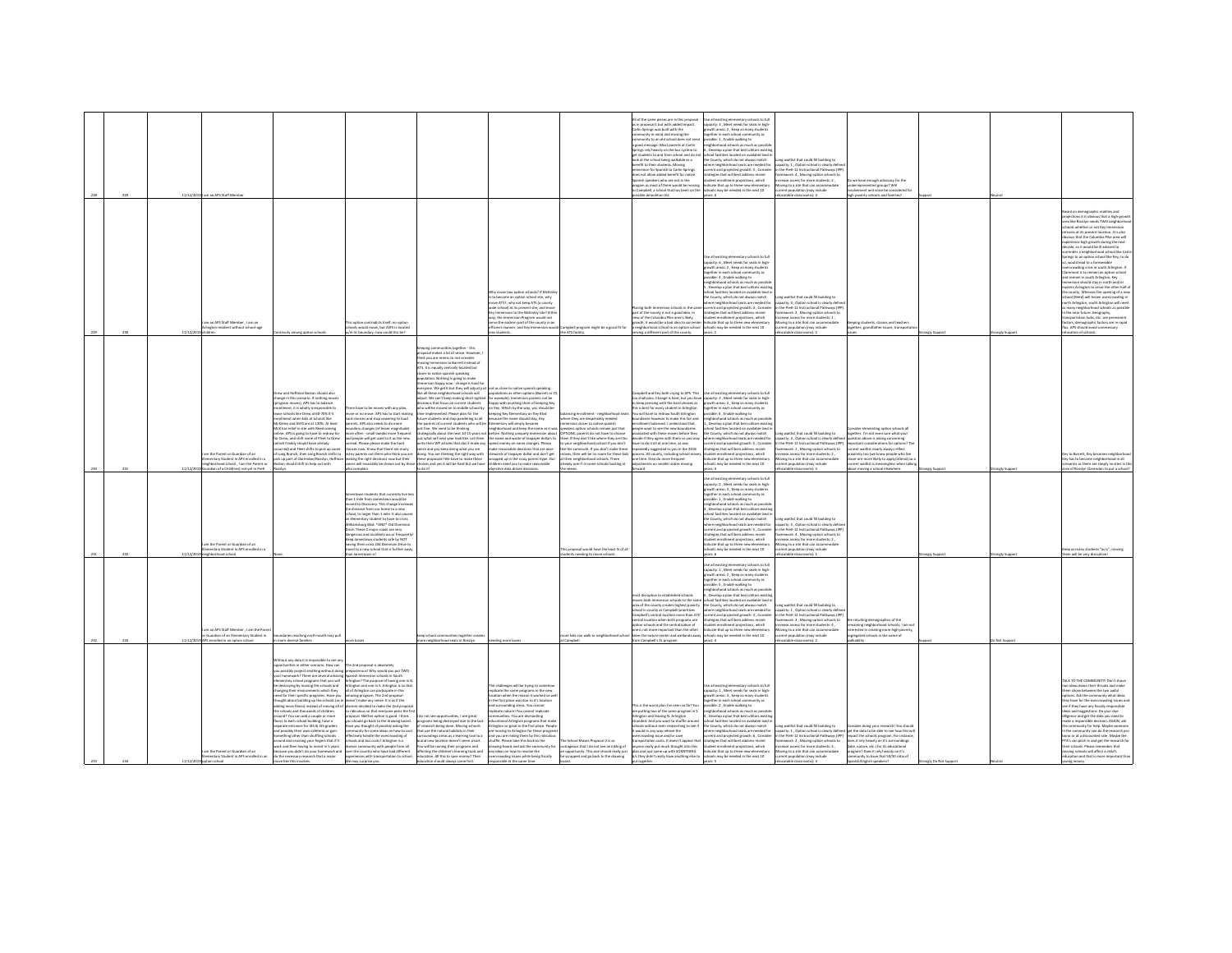|  |                                                                                                                                                                                                           |                                                                                                                                                                                                                                                                                                                                     |                                                                                                                                                                                                                                                                                                                                                                                                                                                                                                                                                                                                                                                     | slyn families are suffering greatly in<br>heir current "neighborhood" school ASFS<br>.<br>This has gone on long enough. Please<br>create a neighborhood school at the Key                                                                                                                                                                                                           |                                                                                                                                                                                                                                                                                                                                                                                                                                                                                                                                                                                                                                                                                                                                                                            |                                                                                                                                                                                                                                                |                                                                                                                                                                                                                                                                                                                                                                                                                                                                                                                                                                                                                                                                                                                                                                                                                                                                                                                                                                                                                                                                                                          | Use all existing elementary schools to full<br>apacity: 2, Meet needs for seats in high<br>with areas: 1 . Keep as many student<br>rether in each school community as<br>ible: 4, Enable walking to                                                                                                                                                                                                                                                                                                                                                                                                                                                                                                                                                          |                                                                                                                                                                                                                                                                                                            |                                                                                                                                                                                                                                                                                                                                                                                                                                                                                                                                                                                                                                                                                                                                                                                                                                                                                               |             |            |             |
|--|-----------------------------------------------------------------------------------------------------------------------------------------------------------------------------------------------------------|-------------------------------------------------------------------------------------------------------------------------------------------------------------------------------------------------------------------------------------------------------------------------------------------------------------------------------------|-----------------------------------------------------------------------------------------------------------------------------------------------------------------------------------------------------------------------------------------------------------------------------------------------------------------------------------------------------------------------------------------------------------------------------------------------------------------------------------------------------------------------------------------------------------------------------------------------------------------------------------------------------|-------------------------------------------------------------------------------------------------------------------------------------------------------------------------------------------------------------------------------------------------------------------------------------------------------------------------------------------------------------------------------------|----------------------------------------------------------------------------------------------------------------------------------------------------------------------------------------------------------------------------------------------------------------------------------------------------------------------------------------------------------------------------------------------------------------------------------------------------------------------------------------------------------------------------------------------------------------------------------------------------------------------------------------------------------------------------------------------------------------------------------------------------------------------------|------------------------------------------------------------------------------------------------------------------------------------------------------------------------------------------------------------------------------------------------|----------------------------------------------------------------------------------------------------------------------------------------------------------------------------------------------------------------------------------------------------------------------------------------------------------------------------------------------------------------------------------------------------------------------------------------------------------------------------------------------------------------------------------------------------------------------------------------------------------------------------------------------------------------------------------------------------------------------------------------------------------------------------------------------------------------------------------------------------------------------------------------------------------------------------------------------------------------------------------------------------------------------------------------------------------------------------------------------------------|--------------------------------------------------------------------------------------------------------------------------------------------------------------------------------------------------------------------------------------------------------------------------------------------------------------------------------------------------------------------------------------------------------------------------------------------------------------------------------------------------------------------------------------------------------------------------------------------------------------------------------------------------------------------------------------------------------------------------------------------------------------|------------------------------------------------------------------------------------------------------------------------------------------------------------------------------------------------------------------------------------------------------------------------------------------------------------|-----------------------------------------------------------------------------------------------------------------------------------------------------------------------------------------------------------------------------------------------------------------------------------------------------------------------------------------------------------------------------------------------------------------------------------------------------------------------------------------------------------------------------------------------------------------------------------------------------------------------------------------------------------------------------------------------------------------------------------------------------------------------------------------------------------------------------------------------------------------------------------------------|-------------|------------|-------------|
|  |                                                                                                                                                                                                           |                                                                                                                                                                                                                                                                                                                                     |                                                                                                                                                                                                                                                                                                                                                                                                                                                                                                                                                                                                                                                     | the for our community. I used to care<br>about my neighbors who attend Key but it<br>gotten so bad with a few families smoke<br>and mirroring the entire process. I just<br>wint PEACE and to go to school with my<br>eightors at a school in which the<br>stration wants to serve the Brisile<br>community. For Key's sake please give<br>hem what is best for the program but let | n sorry, I can't speak in an educated<br>nanner about<br>McKinley/Reed/ATS/Columbia Pike but<br>know from my neighbors that moving Key<br>beart wrenching for them. I'm som<br>about this but my children are at a school<br>out this out my creation are at a strict<br>at DOESN'T WANT TO SERVE THEM an<br>are not getting some of the services                                                                                                                                                                                                                                                                                                                                                                                                                          | ATE NEIGHBORHOOD SEATS IN<br>SSLYN. Help us. We need to rebuild or                                                                                                                                                                             | ley will move, which is very sad because it<br>like Wilson School and the programs that<br>wre hosted there) have been cornerstones                                                                                                                                                                                                                                                                                                                                                                                                                                                                                                                                                                                                                                                                                                                                                                                                                                                                                                                                                                      | eighborhood schools as much as possil<br>, Develop a plan that best utilizes exist<br>ool facilities located on available land i<br>the County, which do not always match<br>ere neighborhood seats are needed for<br>here neighborhood seals are needed for<br>errent and projected growth: 6 , Consider<br>rategies that will best address recent<br>udent enrollment projections, which<br>dicate that up to three new elementary<br>hools may be needed in the                                                                                                                                                                                                                                                                                           | ng waitlist that could fill building to<br>city: 2. Option school is clearly defin<br>the Dreft, 12 Instructional Dathways (ID)<br>nvork: 3 , Moving option schools to<br>ase access for more students: 1 ,<br>ving to a site that can acco                                                                | here are all of the students? Move the<br>ighborhood schools to where the<br>udents are and then move the option<br>ograms deeper in county in a central                                                                                                                                                                                                                                                                                                                                                                                                                                                                                                                                                                                                                                                                                                                                      |             |            |             |
|  | im the Parent or Guardian of an<br>ementary Student in APS enrolled in a<br>ed school                                                                                                                     | Nothing good, more disruption and hauling<br>kids across the county when we had an<br>rrity to spread enrollment                                                                                                                                                                                                                    | us rides, splitting support<br>ommunities/neighborhoods of families<br>kids where they need to be built.                                                                                                                                                                                                                                                                                                                                                                                                                                                                                                                                            | make a decision and move on. Rosslyn can'<br>host 2 option schools eitherwe've gotten                                                                                                                                                                                                                                                                                               | need because it's too crowded and there<br>are children who have more dire needs.                                                                                                                                                                                                                                                                                                                                                                                                                                                                                                                                                                                                                                                                                          | sunity and having a neighborhood<br>is where we begin                                                                                                                                                                                          |                                                                                                                                                                                                                                                                                                                                                                                                                                                                                                                                                                                                                                                                                                                                                                                                                                                                                                                                                                                                                                                                                                          | ses: 5                                                                                                                                                                                                                                                                                                                                                                                                                                                                                                                                                                                                                                                                                                                                                       | int population (may include<br>$4 - 4$                                                                                                                                                                                                                                                                     |                                                                                                                                                                                                                                                                                                                                                                                                                                                                                                                                                                                                                                                                                                                                                                                                                                                                                               | aly Support |            | ngly Suppor |
|  | the Parent or Guardian of a<br>tary Student in APS enrolled in<br>loorba boorhodrigis                                                                                                                     | option schools would move                                                                                                                                                                                                                                                                                                           | ots of disruptive move                                                                                                                                                                                                                                                                                                                                                                                                                                                                                                                                                                                                                              | wer students mov                                                                                                                                                                                                                                                                                                                                                                    | Any move is disruptive                                                                                                                                                                                                                                                                                                                                                                                                                                                                                                                                                                                                                                                                                                                                                     |                                                                                                                                                                                                                                                | vine Carlin Sorines to the Campbell<br>uilding does not support either set of<br>sulents. Campbell is a smaller building<br>thich works fine for a option school, but<br>thich works fine for a optional Also<br>tot for a neighborhood school. Also<br>Campbell has an outdoor classroom.<br>tlands and several other features unio<br>wetlands and several other features unit<br>to this school. Moving either of these<br>ichools makes little serier. Many if not<br>thools makes little serier. Many if not<br>trington. Moving the school to North<br>trington. Moving the sch<br>enience many paren<br>is move is highly disruptive to a large<br>umber of students. Let me also say that<br>is survey discourages participation in the<br>best by how it is structured and<br>narginalizes many families. I hope you will<br>harginalizes many families. I hope you will<br>e launching a more detailed survey in the                                                                                                                                                                           | Use all existing elementary schools to full<br>capacity: 6 , Meet needs for seats in high-<br>rrowth areas: 3 . Keep as many student<br>parther in each school community as<br>sible: 2 . Enable walking to<br>ston: 2 , Listane waiting to:<br>hborhood schools as much as poss<br>Develop a plan that best utilizes exi<br>.<br>hool facilities located on available land i<br>re County, which do not always match<br>here neighborhood seats are needed for<br>rrent and projected erowth: 5 . Consider<br>ategies that will best address recent<br>student enrollment projections, which<br>indicate that up to three new elementary<br>schools may be needed in the next 10<br>years: 1                                                                | ng waitlist that could fill building to<br>apacity: 1, Option school is clearly defi<br>in the PreK-12 Instructional Pathways (IP)<br>ework: 2 . Moving option schools to<br>the advance for more students. I<br>ving to a site that can accome<br>vent population (may include<br>ocatable classrooms): 4 | es and the unique<br>characteristics of the school.                                                                                                                                                                                                                                                                                                                                                                                                                                                                                                                                                                                                                                                                                                                                                                                                                                           |             |            |             |
|  | m the Parent or Guardian of an<br>entary Student in APS enrolled in<br><b><i><u>innel</u></i></b> school                                                                                                  |                                                                                                                                                                                                                                                                                                                                     | map looks as gerrymandered as a<br>ublican voting map. Why aren't the<br>hborhood schools as co<br>mpact as<br>ible? The suggested boundaries fo<br>inley, Carlin Springs, Taylor, Disco<br>lawn, Barrett, and Barcroft appear to b<br>hering, undulating boundaries that do<br>encompass normal neighborhood<br><b>oundaries. I strongly recommend</b><br>b back to the drawing board, and<br>nend that th<br>2ne be hired who has an<br>derstanding of Arlington neighbo<br>d how to draw the most compac<br>dary around any given school. The<br>im that more students will be able to<br>Ik to school under the revised plan is<br>d by the map | to good ones, other than Key and Reed<br>sing neight                                                                                                                                                                                                                                                                                                                                | ATS is stealing the school that the McKini<br>mmunity supported, grew and improv-<br>If ATS and Key want more space. I strongly<br>nend that an office building be<br>sed for them. The current ATS building<br>eded for a neighborhood school, no<br>other school for the privileged childs<br>of wealthy parents. The ATS and Key<br>parents are opting to have their children<br>bussed. Please remove this incentive for<br>them to take over whatever building the<br>like best. If they want to got out of their<br>phonhood school, they should pay for<br>transportation, not the families that<br>isted in a neighborhood with a<br>ghborhood school. Not everyone car<br>afford the other costs of having their child<br>sed, both in risks to health and safety |                                                                                                                                                                                                                                                | ne objections as noted above, but ever<br>were concerned as method account under<br>the state of the proposal is ridiculous. Option<br>ichools should NOT take precedence over<br>reighborhood schools. ATS is stealing the<br>ichool that the McKinley community<br>sported, grew and improved. If ATS and<br>.<br>Wy want more space, I strongly<br>ecommend that an office building be<br>sed for them. The current ATS building<br>eased for trem. The current ATS business<br>redded for a neighborhood school, not<br>mother school for the privileged children<br>f wealthy parents. The ATS and Key<br>arents are opting to have their children<br>ssed. Please remove this incentive for<br>em to take over whatever building they<br>ke best. If they want to cot out of the<br>eighborhood school, they should pay for<br>the transportation, not the families that<br>wested in a neighborhood with a<br>eighborhood school. Not everyone can<br>fford the other costs of having their child<br>ssed, both in risks to health and safety.                                                    | se all existing elementary schools to full<br>or are was my merminery standard in high<br>rowth areas: 4 , Keep as many students<br>nyether in each school community as<br>ossible: 1 , Enable walking to<br>wighborhood schools as much as possib<br>Develop a plan that best utilizes existi<br>ool facilities located on available land i<br>e County, which do not always match<br>examply, which as not annoys mass?<br>rent and projected growth: 6 , Consider<br>ategies that will best address recent<br>sent enrolment projections, which<br>dicate that up to three new elementary<br>ools may be needed in the next 10                                                                                                                            | a waitlist that could fill building to<br>pacity: 4 , Option school is clearly define<br>the PreK-12 Instructional Pathways (IPP)<br>mework: 1 , Moving option schools to<br>use access for more students: 2,<br>oving to a site that can accommodate<br>ent population (may include<br>F dammersals ablet | he option schools should not be given<br>ecedence over the neighborhood<br>hools. The option schools are<br>clusionary, as parents of special need<br>children recognize that these are not<br>tions for their child, plus their child is fi<br>ess likely to be admitted. Do ATS and Key<br>was noory as we wannoout. Lot PCT2 and Region<br>and executive functioning disorder IEPs?<br>very much doubt so. The dress code and<br>work burdens at ATS would not alloy<br>such a child to survive there, much less<br>hrive. It is much more important that the<br>ghborhood schools are supported and<br>couraged, not the option schools for<br>incomplex, not one operate schools for<br>trained to the current buildings, they<br>houldn't accept more students. The<br>lies in my neighborhood purchased<br>mes so that we can walk our children to<br>sool. These plans are completely |             |            |             |
|  | n the Parent or Guardian of an<br>mentary Student in APS enroll                                                                                                                                           |                                                                                                                                                                                                                                                                                                                                     |                                                                                                                                                                                                                                                                                                                                                                                                                                                                                                                                                                                                                                                     | oful that majority of students                                                                                                                                                                                                                                                                                                                                                      | wint assurances that the program at<br>tricinian (ARTS feature) would be the<br>MCNINNY (MX15 focus) Would be the<br>program at Reed, and indeed the prog<br>and the staff would move with the                                                                                                                                                                                                                                                                                                                                                                                                                                                                                                                                                                             | ere would the McKinley students no if<br>ey weren't moving to Reed? Again, I want<br>rance that if the mainstry of McKinley<br>rance that in the majority to resource<br>as to Reed, that the PROGRAM at<br>Gnley (ARTS focused) also moves to | ould be very upset if the arts focus of<br>ckinley didn't move to Reed along with<br>e students. This is why we have<br>rebased a home within this houndary as<br>surchased a nome winn this ocuntary as<br>t is the only school in the county with an<br>irts focus, and I would want this to                                                                                                                                                                                                                                                                                                                                                                                                                                                                                                                                                                                                                                                                                                                                                                                                           | Use all existing elementary schools to full<br>capacity: 4 , Meet needs for seats in high-growth areas: 1 , Keep as many students<br>together in each school community as<br>ossible: 2 , Enable walking to<br>eighborhood schools as much as possib<br>Develop a plan that best utiliz<br>servesp 4 pain that bint utilizes exist<br>lool facilities located on available land<br>County, which do not always match<br>ere neighborhood seats are needed for<br>irrent and projected erowth: S. Consider<br>atesies that will best address recent<br>,<br>dent enrollment projections, which<br>dicate that up to three new elementar<br>ols may be needed in the next 10                                                                                   | ng waitlist that could fill building to<br>acity: 4, Option school is clearly defi<br>the PreK-12 Instructional Pathways (IPF<br>ework: 3 . Moving option schools to<br>asa arress for more students-2<br>ving to a site that can accom<br>lation (may include                                             | <b>PROGRAM and STAFF/FACILITY net</b><br>tow with the school, so McKinley's art<br>s should move with the students to                                                                                                                                                                                                                                                                                                                                                                                                                                                                                                                                                                                                                                                                                                                                                                         |             |            |             |
|  | loorlood school<br>m the Parent or Guardian of an<br>ntary Student in APS enrolled in an                                                                                                                  | his scenario would potentially addres<br>ome of the diversity and equity issues<br>cing the county, which I believe should I<br>top priority. Extending neighborhood<br>ndaries across Arlington Blvd. would b<br>great benefit, as would keeping option<br>is in their current locations. This<br>ario is better than the two oro. |                                                                                                                                                                                                                                                                                                                                                                                                                                                                                                                                                                                                                                                     | ools together                                                                                                                                                                                                                                                                                                                                                                       | ould like to know more about how this<br>posal would address educational equit<br>If the ATS program will be moved and<br>e Ara program will be increased<br>licants from all areas of the county w<br>tinue. How would this proposal all<br>uture capital efforts (does that mean<br>itional schools?) to focus on the<br>olumbia Pike area? How would these<br>changes fit into long term planning for AP<br>d oneoing efforts to ensure edu<br>sity for all Arlington students?                                                                                                                                                                                                                                                                                         | ed, as does the teaching staff.                                                                                                                                                                                                                | tinue if the students moved to Reed.<br>m very concerned that moving Key to th<br>arlin Springs building would weaken the<br>ern spregs coloning wood weeker cin<br>react the division of the boundaries<br>tween Key and Claremont? What<br>streach efforts are planned to ensure<br>obust number of Spanish/English/3rd<br>neuve speaking applicants from acros<br>the county? Impact on middle school<br>rogram? Campbell's program is closely<br>led to its location. How would it be<br>eplicated in another location, and how<br>vould the new school take advantage of<br>he location? I would like to know more<br>bout how this proposal would address<br>ducational equity. If the ATS program will<br>moved and annanded. I hang efforts to<br>rmoved and expanded, i nope enorts to<br>icourage applicants from all areas of the<br>runty will continue. How would this<br>roposal all future capital efforts (does that<br>ean additional schools?) to focus on the<br>stanti bluow worl Sears solit sidmulo<br>sanges fit into long term planning for AP3<br>Sztreduż nożgnitA lla vol ysu | ears: 3<br>e all existing elementary schools to full<br>se as examing elementary across to run<br>parachy: 3 , Meet needs for seats in high<br>powth areas: 2 , Keep as many students<br>together in each school community as<br>ossible: S , Enable walking to<br>elehborhood schools as much as possib<br>. Develop a plan that best utilizes existi<br>nel farilities lerated on available land<br>choor raciities located on available land<br>the County, which do not always match<br>ahere neighborhood seats are needed fo<br>current and projected growth: 4, Consider<br>strategies that will best address recent<br>student enrollment projections, which<br>dicate that up to three new elementary<br>ocls may be needed in the next 10<br>sec 1 | catable classrooms): 1<br>ng waitlist that could fill building to<br>pacity: 4 , Option school is clearly del<br>the PreK-12 Instructional Pathways (IPF<br>imework: 3 , Moving option schools to<br>ease access for more students: 1,<br>vine to a site that can accome<br>include                        |                                                                                                                                                                                                                                                                                                                                                                                                                                                                                                                                                                                                                                                                                                                                                                                                                                                                                               |             |            |             |
|  | i the Parent or Guardian of an<br>nentary Student in APS enrolled in<br>loorka boorhodrigis                                                                                                               |                                                                                                                                                                                                                                                                                                                                     | any kids change schools. Too much                                                                                                                                                                                                                                                                                                                                                                                                                                                                                                                                                                                                                   | proposal is strategic and well<br>ned. Kudos to the APS staff. It<br>ances the need to have a school at Key<br>hout shifting the whole county. Good                                                                                                                                                                                                                                 | fou will probably get negative feedback<br>tom McKinley parents.                                                                                                                                                                                                                                                                                                                                                                                                                                                                                                                                                                                                                                                                                                           | s proposal is strategic and well-<br>sened. Kudos to the APS staff. It<br>ances the need to have a school at Key<br>hout shifting the whole county. Good                                                                                       | u will likely get negative feedback from<br>mpbell parents.                                                                                                                                                                                                                                                                                                                                                                                                                                                                                                                                                                                                                                                                                                                                                                                                                                                                                                                                                                                                                                              | se all existing elementary schools to ful<br>spacity: 2, Meet needs for seats in high<br>rrowth areas: 3 . Keep as many student<br>together in each school community as<br>ssible: 4 , Enable walking to<br>lighborhood schools as much as possi<br>Develop a plan that best utilizes exis<br>.<br>hool facilities located on available land i<br>re County, which do not always match<br>tere neighborhood seats are needed for<br>rrent and projected growth: 5, Consider<br>begies that will best address recent<br>dent enrollment projections, which<br>licate that up to three new elementary<br>roots may be needed in the next 10<br>ars: 6                                                                                                          | ng waitlist that could fill building to<br>pacity: 3, Option school is clearly defin<br>the PreK-12 Instructional Pathways (IPF<br>ework: 2 . Moving option schools to<br>ase access for more students: 4<br>ving to a site that can accomm<br>rent population (may include<br>catable classrooms): 1      | ast mainrity of students atten<br>ighborhood schools. In planning, optio<br>100ls should be secondary to the need<br>of the neighborhood schools.                                                                                                                                                                                                                                                                                                                                                                                                                                                                                                                                                                                                                                                                                                                                             |             | ngly Suppo |             |
|  | :<br>:lementary Student in APS enrolled in a<br>:eighborhood school , I am the Parent or<br>rdian of a Childfren) not vet in PreK.<br>n the Parent or Guardian of a Middle or<br>gh School Student in APS |                                                                                                                                                                                                                                                                                                                                     |                                                                                                                                                                                                                                                                                                                                                                                                                                                                                                                                                                                                                                                     | sion can erow to meet English                                                                                                                                                                                                                                                                                                                                                       |                                                                                                                                                                                                                                                                                                                                                                                                                                                                                                                                                                                                                                                                                                                                                                            |                                                                                                                                                                                                                                                | lor additions on existing schools. There<br>lots of moving parts here.                                                                                                                                                                                                                                                                                                                                                                                                                                                                                                                                                                                                                                                                                                                                                                                                                                                                                                                                                                                                                                   | Jse all existing elementary schools to full<br>cie all existing elementary schools to tule<br>sapacity: 1 , Meet needs for seats in high<br>growth areas: 2 , Keep as many students<br>ngether in each school community as<br>assible: 3 , Enable walking to<br>weighborhood schools as much<br>, Develop a plan that best utilizes existi<br>pol facilities located on available land i<br>he County, which do not always match<br>where neighborhood seats are needed for<br>current and projected growth: 6 , Consider<br>strategies that will best address recent<br>tudent enrollment projections, which<br>indicate that up to three new elementary<br>schools may be needed in the next 10                                                            | a waitlist that could fill building to<br>anglesty: 1, Option school is clearly define<br>the PreK-12 Instructional Pathways (IPF<br>ramework: 4 , Moving option schools to<br>rease access for more students: 2,<br>foving to a site that can accommodate<br>ent population (may include                  |                                                                                                                                                                                                                                                                                                                                                                                                                                                                                                                                                                                                                                                                                                                                                                                                                                                                                               |             |            |             |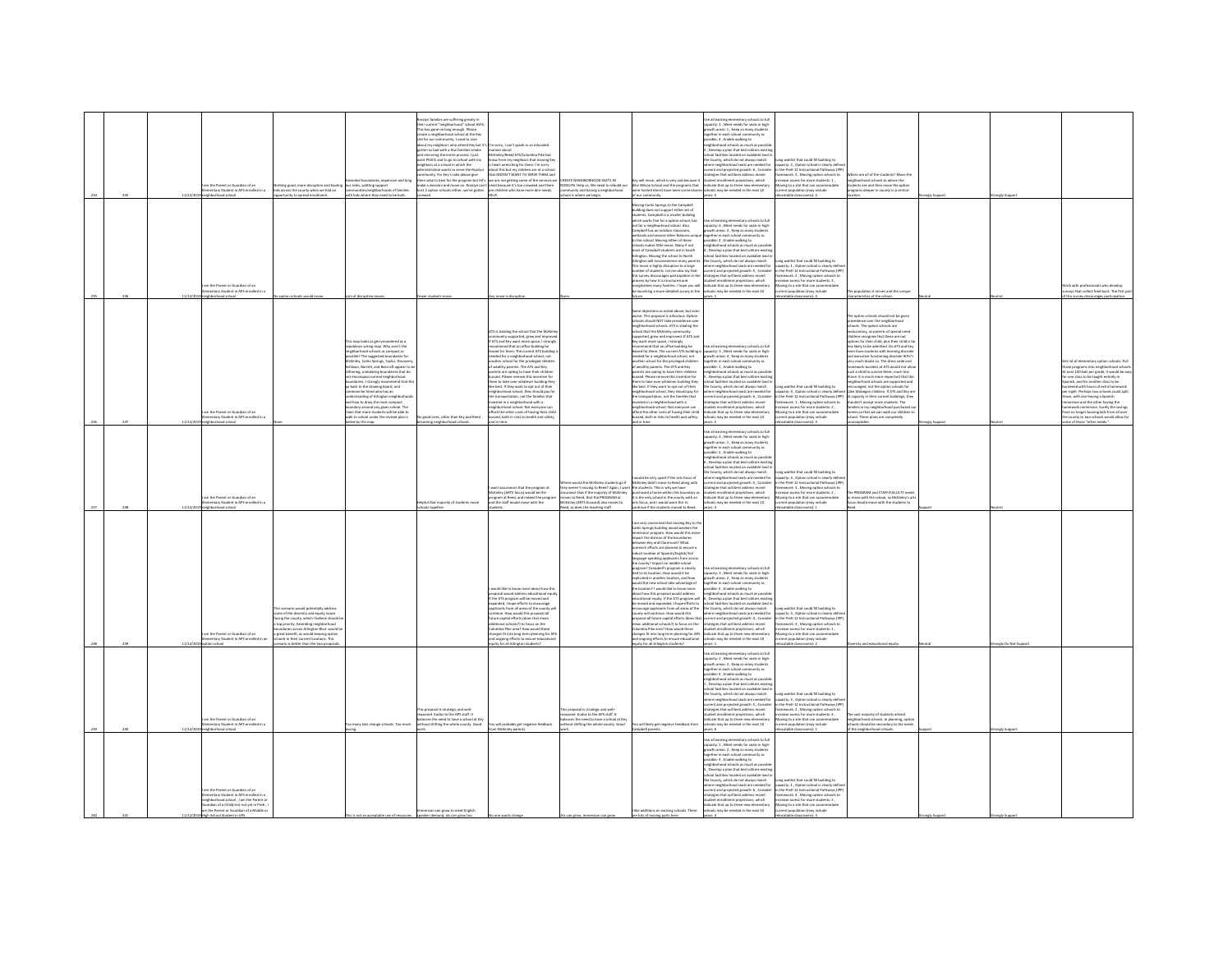|  |          | am the Parent or Guardian of an                                                                                                                                                                                                  |                                                                                                                                                              |                                                                                                                                                                                                                                                       | udents living within a walking distance t<br>McKinley (who would not move to Reed)<br>will end up at ATS, a school approach that<br>se parents may not like. These parent<br>uld have no choice but to attend ATS,<br>would have no choice but to attend ATS,<br>having invested in in a house and in the<br>"Mickinky community." More so, the<br>students would end up losing the majority<br>of their friends and parents the<br>relationships they built over t<br>proposals impact significantly McKinley as<br>the boundary change process seems to<br>have started in other locations and by the<br>time the drawing "reached" the Mckinle<br>zone, things got short changed. Moving<br>schools has great impact especially if thi<br>summer some and the induction of the state of the state of the state of the state of the state of the state of the state of the state of the basis of the basis of the state of the state of the state of the state of the sta<br>proposed is over the top. CONVERT op<br>into neighborhood schools, redraw<br>ndaries across all school buildings                                                                                       |                      | dents living within a walking distance to<br>ckinley (who would not move to Reed)<br>ell end up at ATS, a school approach that<br>.<br>ne parents may not like. These parent<br>uld have no choice but to attend ATS,<br>aculd have no choice but to attend ATS,<br>raving irrested in in a bouse and in the<br>"Mckinley community." More so, the<br>Mckinley community." More so, the<br>rubients would end up losing the majority<br>of their friends and parents t<br>e boundary change process seems to<br>ave started in other locations and by the<br>me the drawing "reached" the Mckinley<br>one, things got short changed. Moving<br>chools has great impact especially if this<br>ncludes option schools. Parents buy hous<br>concerna groun suppose the results by house<br>in a zone because they "want" their kids to<br>no school X. There is always a risk with<br>condary changes, but what is being<br>proposed is over the top. CONVERT option<br>to neighborhood schools, redraw<br>oundaries across all school buildings<br>venly, and add immersion programs in                   | posals impact significantly McKinley and capacity: 2, Meet needs for seats in high<br>growth areas: 4, Keep as many studen<br>ogether in each school community as<br>sible: 5 . Enable walking to<br>ighborhood schools as much as po<br>, Develop a plan that best utilizes e<br>, percept part one constant in a second control facilities located on available land in<br>the County, which do not always match<br>where neighborhood seats are needed for<br>surrent and projected growth: 3 , Consider<br>strategies that will best address recent<br>student enrollment projections, which<br>ndicate that up to three new elementary<br>ichools may be needed in the next 10                     | ong waitlist that could fill building to<br>spacity: 1 , Option school is clearly define<br>the PreK-12 Instructional Pathways (IPF<br>imework: 2, Moving option schools to<br>ease access for more students: 4<br>oving to a site that can accommodat                                                                                                                                         |                                                                                                                                                                                                                                                                                                                                                                                                                                                                                                                                                                                                                                                                                                                                                                                                                                                                                                                                                                                      |                      |                      | ing schools is a terrible idea. Conver<br>into neighborhood schools adding a<br>a dimension to the planning. Then<br>sider all schools as building and draw<br><b>Incidence's account each huilding he</b><br>ties intact to a lare<br>versy commission or special ed<br>bent. And add immersion or special ed<br>ograms in more schools (rather than<br>mtralizing this in a couple schools). In<br>railel, work on building more schools in<br>high growth areas and not in the west o<br>cunty (ie Reed). APS knew that<br>osslyn-Ballston is growing and so will the<br>amazon area." Build neighborhood schoo |
|--|----------|----------------------------------------------------------------------------------------------------------------------------------------------------------------------------------------------------------------------------------|--------------------------------------------------------------------------------------------------------------------------------------------------------------|-------------------------------------------------------------------------------------------------------------------------------------------------------------------------------------------------------------------------------------------------------|---------------------------------------------------------------------------------------------------------------------------------------------------------------------------------------------------------------------------------------------------------------------------------------------------------------------------------------------------------------------------------------------------------------------------------------------------------------------------------------------------------------------------------------------------------------------------------------------------------------------------------------------------------------------------------------------------------------------------------------------------------------------------------------------------------------------------------------------------------------------------------------------------------------------------------------------------------------------------------------------------------------------------------------------------------------------------------------------------------------------------------------------------------------------------------------|----------------------|---------------------------------------------------------------------------------------------------------------------------------------------------------------------------------------------------------------------------------------------------------------------------------------------------------------------------------------------------------------------------------------------------------------------------------------------------------------------------------------------------------------------------------------------------------------------------------------------------------------------------------------------------------------------------------------------------------------------------------------------------------------------------------------------------------------------------------------------------------------------------------------------------------------------------------------------------------------------------------------------------------------------------------------------------------------------------------------------------------|---------------------------------------------------------------------------------------------------------------------------------------------------------------------------------------------------------------------------------------------------------------------------------------------------------------------------------------------------------------------------------------------------------------------------------------------------------------------------------------------------------------------------------------------------------------------------------------------------------------------------------------------------------------------------------------------------------|------------------------------------------------------------------------------------------------------------------------------------------------------------------------------------------------------------------------------------------------------------------------------------------------------------------------------------------------------------------------------------------------|--------------------------------------------------------------------------------------------------------------------------------------------------------------------------------------------------------------------------------------------------------------------------------------------------------------------------------------------------------------------------------------------------------------------------------------------------------------------------------------------------------------------------------------------------------------------------------------------------------------------------------------------------------------------------------------------------------------------------------------------------------------------------------------------------------------------------------------------------------------------------------------------------------------------------------------------------------------------------------------|----------------------|----------------------|--------------------------------------------------------------------------------------------------------------------------------------------------------------------------------------------------------------------------------------------------------------------------------------------------------------------------------------------------------------------------------------------------------------------------------------------------------------------------------------------------------------------------------------------------------------------------------------------------------------------|
|  | 11/12/20 | entary Student in APS enrolled in a<br>loorks boorhod rigiser<br>n the Parent or Guardian of an<br>mentary Student in APS enrolled<br>tion school , I am the Parent or G<br>of a Middle or High School Student in A              |                                                                                                                                                              | solution to provide needed seats in<br>their sourcest to provide research assessments<br>the Rossly to Ballston corridor, included<br>Spanish Immersion moved to a more<br>tral position.                                                             | venly, and add immersion programs in<br>nore schools                                                                                                                                                                                                                                                                                                                                                                                                                                                                                                                                                                                                                                                                                                                                                                                                                                                                                                                                                                                                                                                                                                                                  |                      | are schools                                                                                                                                                                                                                                                                                                                                                                                                                                                                                                                                                                                                                                                                                                                                                                                                                                                                                                                                                                                                                                                                                             | sare 1<br>Jse all existing elementary schools to full<br>se as executing entertaining accounts in high<br>prowth areas: 2 , Keep as many students<br>together in each school community as<br>possible: 4 , Enable walking to<br>righborhood schools as much as possib<br>, Develop a plan that best utilizes existi<br>ool facilities located on available land i<br>he County, which do not always match<br>ere neighborhood seats are needed for<br>.<br>rrent and projected growth: 6 , Consider<br>ategies that will best address recent<br>dent enrollment projections, which<br>licate that up to three new elementary<br>roots may be needed in the next 10                                      | ent population (may include<br>catable classrooms): 3<br>ong waitlist that could fill building to<br>acity: 3 . Option school is clearly defin<br>the Pret 17 Instructional Pathways (IP)<br>ework: 4 . Moving option schools to<br>tase arress for mon<br>condens 1<br>rease access for more scuberts<br>wing to a site that can accomment population (may include<br>scatable classrooms): 2 |                                                                                                                                                                                                                                                                                                                                                                                                                                                                                                                                                                                                                                                                                                                                                                                                                                                                                                                                                                                      | angly Do Not Support | rongly Do Not Suppor |                                                                                                                                                                                                                                                                                                                                                                                                                                                                                                                                                                                                                    |
|  |          | im the Parent or Guardian of an<br>entary Student in APS enrolled in a<br>tion school . I am the Parent or Gua<br>a Middle or High School Stude                                                                                  |                                                                                                                                                              | option is ok only because ATS has<br>ccess to Arlington buses and the metro.<br>foving Key will place a burden on famili<br>both native Spanish speakers and non-<br>ative -- who do not have cars. Many Key<br>iles live in the neighborhood bc they | The challenge is destroying a long-standir<br>community that does not understand to:<br>moving key is necessary. Why not make K<br>rstand why                                                                                                                                                                                                                                                                                                                                                                                                                                                                                                                                                                                                                                                                                                                                                                                                                                                                                                                                                                                                                                         |                      | his places bilingual programs only in so:<br>vlington. How does this help with the<br>ommunity and the many Spanish speaks<br>oss the county. Why not expand<br>nersion at both the elementary and<br>iddle schools? 3 elementary programs<br>nd two middle school. Williamsburg<br>ddle School would be a great balance to                                                                                                                                                                                                                                                                                                                                                                                                                                                                                                                                                                                                                                                                                                                                                                             | <b>Jse all existing elementary schools to full</b><br>spacity: 1, Meet needs for seats in high<br>.<br>powth areas: 4 , Keep as many student<br>ogether in each school community as<br>.<br>sible: 2 , Enable walking to<br>ighborhood schools as much as possil<br>Develop a plan that best utilizes exist<br>hool facilities located on available lan<br>e County, which do not always match<br>re neighborhood seats are needed fo<br>rent and projected growth: 6 , Consider<br>ategies that will best address recent<br>dent enrollment projections, which<br><b>Scate that up to three new elementary</b><br>02 fxen sell ni beheen ed vam alco                                                   | g waitlist that could fill building to<br>acity: 2, Option school is clearly del<br>the PreK-12 Instructional Pathways (IP<br>ework: 1, Moving option schools to<br>ease access for more students: 4,<br>oving to a site that can accommodate<br>lation (may include<br>F dammassis able                                                                                                       | work first! Get the dat                                                                                                                                                                                                                                                                                                                                                                                                                                                                                                                                                                                                                                                                                                                                                                                                                                                                                                                                                              | dy Do Not S          |                      |                                                                                                                                                                                                                                                                                                                                                                                                                                                                                                                                                                                                                    |
|  |          | is works if there is a plan in place to<br>im the Parent or Guardian of an<br>eate more seats, in a new building<br>ventary Student in APS enrolled in an<br>werted office or in the Heights<br>loorlas noit<br>ling), in Rossly | we please not use walkability as the<br>t priority. Read any article on re<br>gation-using walkability as the firs<br>ty is cited as the biggest cause of re | ions schools would continue to b<br>different zones                                                                                                                                                                                                   | How can Key Immersion fit into a school<br>that only fits 600 kids, when they current<br>se an enrollment of over 7502 This is no<br>ing the article issue faced by ACPS W<br>solving the actual issue faced by ACPS-- Wraps<br>need 3-4 more elementary schools in 10<br>years. How does picking a few seats here<br>and there address the actual crisis? If we<br>need seats in Rosslyn, convert a building in<br>Rosslyn<br>the 2 programs in the Heights building to<br>other area in Arlinaton and make that<br>ilding an elementary school. We need<br>iats in Rosslyn and H-B and the Stratfor<br>gram can be anywhere in Arlington                                                                                                                                                                                                                                                                                                                                                                                                                                                                                                                                            | e that I can think o | he new Carlin Springs would be a majority<br>overty school. Both immersion schools<br>rould be within 2 miles of each other and<br>cated in the same zone—what would the<br>slution be for families with kids in<br>aremont who have younger children nos<br>med for Key? Sounds like a transportatio<br>ightmare. The Carlin Springs building is<br>.<br>ruch smaller than the existing enrollment<br>if Key. Are you anticipating that kids will<br>ot follow and this is a way to shrink the                                                                                                                                                                                                                                                                                                                                                                                                                                                                                                                                                                                                         | Jse all existing elementary schools to ful<br>apacity: 3 . Meet needs for seats in high<br>wth areas: 4, Keep as many stude<br>rether in each school community as<br>.<br>ible: 5 , Enable walking to<br>hborhood schools as much as possi<br>neignocenood schools as much as possion<br>6, Develop a plan that best utilizes existin<br>school facilities located on available land i<br>the County, which do not always match<br>there neighborhood seats are needed for<br>urrent and projected growth: 2 , Consider<br>strategies that will best address recent<br>tudent enrollment projections, which<br>rdicate that up to three new elementary<br>ools may be needed in the next 10             | ng waitlist that could fill building to<br>pacity: 4, Option school is clearly define<br>the PreK-12 Instructional Pathways (IPP)<br>nework: 1, Moving option schools to<br>rease access for more students: 2.<br>oving to a site that can accome<br>ation (may include<br>ari a                                                                                                               | not unnecessarily disadvantaging<br>nbers of the community with:<br>embers of the community without acce<br>private transport.It's olay to use<br>localables, however you should have a<br>nit on what percentage of the total<br>spulation is in relocatables. If it is<br>acceptable to have too many classroon<br>relocatables for neighborhood school:<br>le same standards should be given to<br>ion schools. Before moving a program<br>find out what percentage of the com<br>eels that they cannot move with the<br>peram. It is hard to re-erow a program<br>www.after2nd.orgde.disnthis.dinia<br>king are very obviou<br>e airrs of the planning department who<br>is already made up their minds. Point on<br>hould ATS be given a bigger school<br>icause they have a long wait list? No if it<br>nows the Key population down by cl<br>o 200 kids! Point 3- show me your metr<br>deciding if equitable access has bee<br>eved. Point 4- see above, what<br>tage of kids | egly Do Not Suppe    | Not Supp             | re solutions for gaining seats in<br>ilyn! Housing Arlington stated that the<br>hed out to APS planners and they are<br>not willing to talk about creative solution<br>What is our over-archine olan for<br>rlington? Are we okay with re-segregat<br>rder to decrease transp<br>first, then plan!!                                                                                                                                                                                                                                                                                                                |
|  | 11/12/2  | m the Parent or Guardian of an<br>Intary Student in APS enrolled in<br>ighborhood school                                                                                                                                         |                                                                                                                                                              |                                                                                                                                                                                                                                                       | ating McKinley as a neighborhood<br>school would not only crush the kids that<br>have been taught from day one to take<br>pride in their school, but would eliminate<br>prise in their school, but would eliminate<br>the best school/principal/teacher/program<br>in Arlington - why mess up something th<br>is so good, just to shuffle kids around? In<br>this scenario, the planning unit I live in<br>would no doubt be rolled into the "new"<br>neighborhood school that "Key" would no<br>inhabit in the current ATS building. An old<br>building, that my kids could "walk" to, over<br>route 66 overpass lane, with no track<br>ecord or identity, while the majority of<br>"state" peers go to the new Reed school. The<br>their peers go to the new Reed school. The<br>unknowns scrround this "new"<br>supporting it at this point. If ALL current<br>supporting it at this point. If ALL current<br>McKinley planning units transfer to Reed,<br>then I would support it, as I assume most<br>the staff/admin/principal and therefor<br>spirit and unity would go with it. But if a<br>segment of kids are to be not included in<br>"majority" McKinley to reed transfer |                      | tating McKinley as a neighborhood<br>.<br>hool would not only crush the kids that<br>ave been taught from day one to take<br>ride in their school, but would elimi<br>he best school/principal/teacher/program<br>Arlington - why mess up something that<br>is so good, just to shuffle kids around? In<br>his scenario, the planning unit I live in<br>vould no doubt be rolled into the "new"<br>reighborhood school that "Key" would no<br>.<br>habit in the current ATS building. An old<br>uilding, that my kids could "walk" to, over<br>route 66 overpass lane, with no track<br>cord or identity, while the majority of<br>eir peers go to the new Reed school. The<br>neir peers go to the new need school. If<br>relations surround this "new"<br>relation achool, make me wary of<br>upporting it at this point. If ALL current<br>:Kinley planning units transfer to Reed,<br>in I would support it, as I assume most o<br>e staff/admin/principal and therefor<br>and unity would go with it. But if a<br>ment of kids are to be not included in<br>s "majority" McKinley to reed transfer | se all existing elementary schools to ful<br>capacity: 6 , Meet needs for seats in high<br>growth areas: 2 , Keep as many students<br>.<br>together in each school comm.<br>possible: 1 , Enable walking to<br><b>Hunity</b> as<br>sumer = y=sumer wares<br>injthborhood schools as much as possible, Divelop a plan that best utilizes existi<br>thool facilities located on available land<br>se County, which do not always match<br>sere neighborhood seats are needed for<br>rrent and projected growth: 5 , Consider<br>strategies that will best address recent<br>udent enrollment projections, which<br>dicate that up to three new elementary<br>tols may be needed in the next 10<br>ears: 4 | ng waitlist that could fill building to<br>apacity: 1 , Option school is clearly define<br>1 the PreK-12 Instructional Pathways (IPF<br>amework: 2, Moving option schools to<br>hase access for more students: 3 .<br>pving to a site that can accome<br>on (may include<br>table classroo                                                                                                     |                                                                                                                                                                                                                                                                                                                                                                                                                                                                                                                                                                                                                                                                                                                                                                                                                                                                                                                                                                                      |                      |                      | rate McKinley just to get 100<br>ZTA othi idda en                                                                                                                                                                                                                                                                                                                                                                                                                                                                                                                                                                  |
|  |          | am the Parent or Guardian of an<br>nentary Student in APS enrolled in an<br>on school I am the Parent or Go                                                                                                                      |                                                                                                                                                              |                                                                                                                                                                                                                                                       | How are the numbers provided in the<br>How are the numbers provided in the<br>proposal information calculated, since no<br>boundaries have been suggested for this<br>proposal? The moved ATS/Key students and included in the 23% of students<br>reassigned. This disregards the<br>to children and families at those schools<br>due to the move, which in some cases will<br>be significant. It also assumes that all of th<br>ents who currently attend ATS/Key will<br>be able to move to the new location with<br>eir school. For many families, that will<br>not be possible. Also, it seems likely that<br>the Key/Clar<br>hange if the Key program is moved, so it<br>inaccurate to say that the immersion<br>program will "move together." Some of<br>those currently attending Key, if they are<br>able to continue with the immersion<br>program after the move at all, will instea<br>be zoned for Claremont as their imm<br>chool (and presumably some current<br>Claremont students will be zoned for the<br>tew Key location, so more affected                                                                                                                         |                      | ow are the numbers provided in the<br>contracts in the transfer of the transfer of the proposal information calculated, since no<br>boundaries have been suggested for this<br>proposal? The moved ATS/Key/Campbell<br>ruption to children and families at tho<br>ools due to the move, which in some<br>ises will be significant. It also assumes<br>hat all of the students who currently<br>tend ATS/Key/Campbell will be able to<br>ove to the new location with their school.<br>r many families, that will not be possible.<br>seems that the Key/Claremont boundary<br>Il change if the Key program is moved,<br>is inaccurate to say that the immersion<br>rogram will "move together." Some of<br>hose currently attending Key, if they are<br>ible to continue with the immersion<br>program after the move at all, will instead<br>a zoned for Claremont as their immersion<br>hool (and presumably some current<br>aremont students will be zoned for the<br>w Key location, so more affected                                                                                               | Jse all existing elementary schools to full<br>capacity: 2, Meet needs for seats in high<br>owth areas: 6 . Keep as many studen<br>grouth areas: 6, Neep as many students<br>together in each school community as possible: 5 , Enable walking to<br>mightschool school is a much as possible:<br>5 , Develop a plan that best utilizes existing<br>5 , Develop a plan that<br>current and projected growth: 4, Conside<br>strategies that will best address recent<br>tudent enrollment projections, which<br>ndicate that up to three new elementary<br>is may be needed in the next 10                                                                                                               | ng waitlist that could fill building to<br>city: 2, Option school is clearly def<br>in the PreK-12 Instructional Pathways (IPI<br>ramework: 1 . Moving option schools to<br>rease access for more students: 4<br>oving to a site that can accome<br>sin include                                                                                                                                |                                                                                                                                                                                                                                                                                                                                                                                                                                                                                                                                                                                                                                                                                                                                                                                                                                                                                                                                                                                      |                      |                      |                                                                                                                                                                                                                                                                                                                                                                                                                                                                                                                                                                                                                    |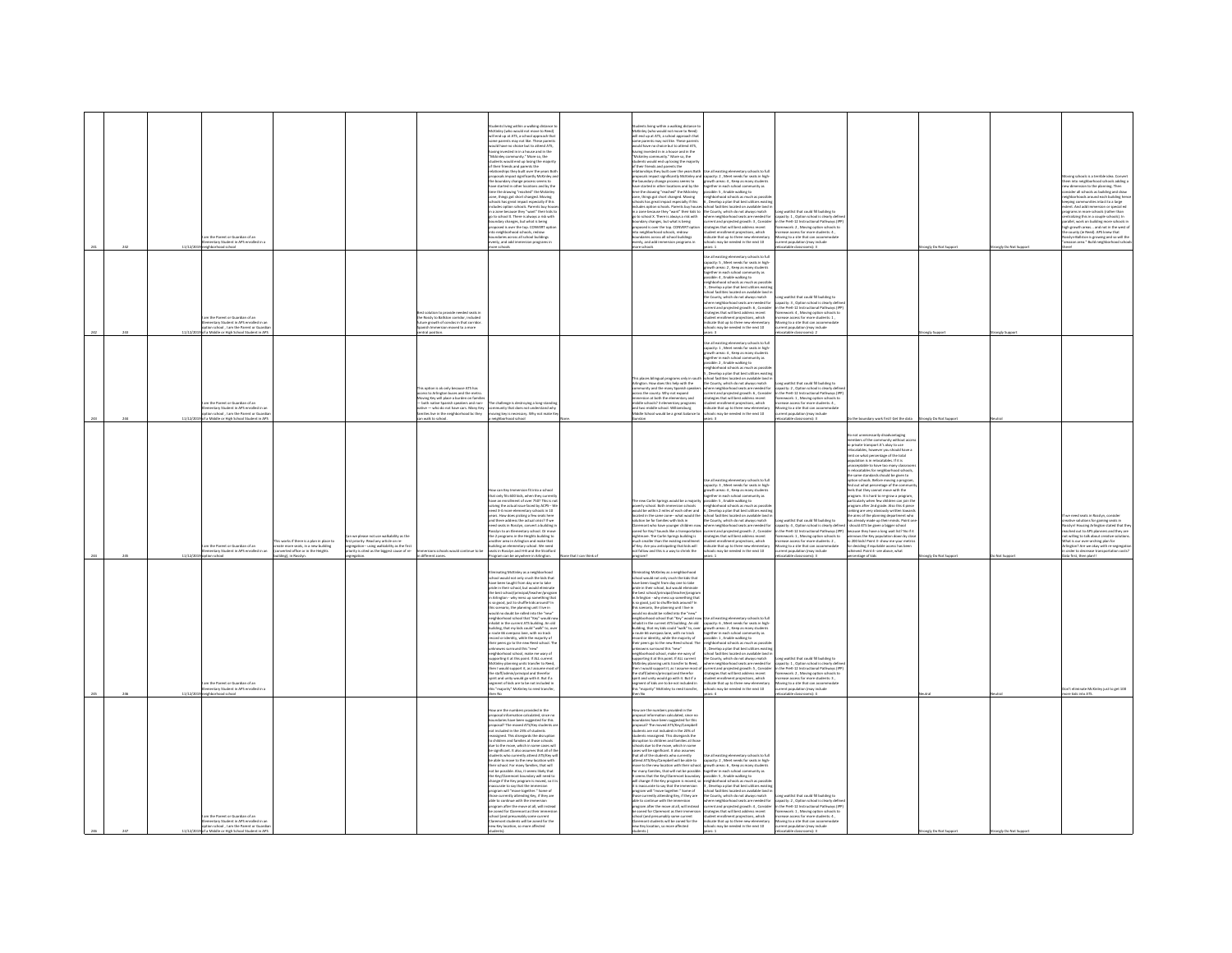|     |     |          | m the Parent or Guardian of an<br>entary Student in APS enrolled in a                                                                                    | our family, we would remain with many. The Reed boundary, which would be our<br>of the same families at our current school<br>new school, is very long, and some families<br>though we would move schools.<br>suld be far away from the school.                                                                                                                                                                                                                                                                                                                                                                                                                                                                           | ere is no clarity about what happens to<br>e administration and teachers at<br>cKinley. They need to be taken care of.<br>thought the ATS campus would become a<br>his keeps many McKinley families toeer<br>seighborhood school. There are many<br>lies that live around that build<br>at Reed.                                                                                                                                                                                                                                                                                                                                                                                                                                                                                                                                                                                                                                                                                                                                                                                                                                                     |                                                                                                                                                                                                                                                                                                                                                                                                                                                                                                                                                                                                                                                                           | What happens to the McKinley teachers<br>and administration? They need to be taker<br>are of. With any of these plans, how man<br>re times will redistricting need to take<br>ce? How is APS accommodating the long<br>rm needs of the county's children and<br>stimining of nalo aidd ddw asilin<br>nent in the future?                                                                                                                                                                                                                                                                                                                                                                                                                                                                                                                                                                                                                                                                                               | .<br>Use all existing elementary schools to full<br>capacity: 2 , Meet needs for seats in high-<br>owth areas: 3 . Keep as many students<br><b>Inches in each orborn</b><br>vitu ac<br>ible: 4, Enable walking to<br>ighborhood schools as much as post<br>Develop a plan that best utilizes existi<br>ool facilities located on available land<br>he County, which do not always match<br>where neighborhood seats are needed for<br>rategies that will best address recent<br>sudent enrollment projections, which<br>indicate that up to three new elementary<br>ools may be needed in the next 10<br>ars: 1                                            | ong waitlist that could fill building to<br>acity: 2, Option school is clearly defi<br>current and projected growth: 6, Consider in the PreK-12 Instructional Pathways (IPP<br>nework: 3 , Moving option schools to<br>ease access for more students: 4 ,<br>oving to a site that can accommodate<br>sent population (may include<br>atable class            | w can APS incorporate some of the<br>pular option school programs in to<br>neighborhood schools? I think that may<br>ive some of the long waitlists for the<br>ion schools                                                                                                                                                                                                                                                                                                                                                                                                                                                                                                                       |                 | ongly Do Not Supp    | buses are the safest way for chil-<br>to go to and from school. Safe transport of<br>fren should be a priority for the count<br>rather than encouraging parents to drive,<br>which happens with some of the families<br>hat are considered walkers. Pedestrian<br>talities are up throughout the country<br>Ind. school buses should have 3-point bel<br>dmize safety.                                                                                                                                                                                                                                                                                                                                                                                                                                                                                                                                                                                                                                                               |
|-----|-----|----------|----------------------------------------------------------------------------------------------------------------------------------------------------------|---------------------------------------------------------------------------------------------------------------------------------------------------------------------------------------------------------------------------------------------------------------------------------------------------------------------------------------------------------------------------------------------------------------------------------------------------------------------------------------------------------------------------------------------------------------------------------------------------------------------------------------------------------------------------------------------------------------------------|------------------------------------------------------------------------------------------------------------------------------------------------------------------------------------------------------------------------------------------------------------------------------------------------------------------------------------------------------------------------------------------------------------------------------------------------------------------------------------------------------------------------------------------------------------------------------------------------------------------------------------------------------------------------------------------------------------------------------------------------------------------------------------------------------------------------------------------------------------------------------------------------------------------------------------------------------------------------------------------------------------------------------------------------------------------------------------------------------------------------------------------------------|---------------------------------------------------------------------------------------------------------------------------------------------------------------------------------------------------------------------------------------------------------------------------------------------------------------------------------------------------------------------------------------------------------------------------------------------------------------------------------------------------------------------------------------------------------------------------------------------------------------------------------------------------------------------------|------------------------------------------------------------------------------------------------------------------------------------------------------------------------------------------------------------------------------------------------------------------------------------------------------------------------------------------------------------------------------------------------------------------------------------------------------------------------------------------------------------------------------------------------------------------------------------------------------------------------------------------------------------------------------------------------------------------------------------------------------------------------------------------------------------------------------------------------------------------------------------------------------------------------------------------------------------------------------------------------------------------------|------------------------------------------------------------------------------------------------------------------------------------------------------------------------------------------------------------------------------------------------------------------------------------------------------------------------------------------------------------------------------------------------------------------------------------------------------------------------------------------------------------------------------------------------------------------------------------------------------------------------------------------------------------|--------------------------------------------------------------------------------------------------------------------------------------------------------------------------------------------------------------------------------------------------------------------------------------------------------------------------------------------------------------|--------------------------------------------------------------------------------------------------------------------------------------------------------------------------------------------------------------------------------------------------------------------------------------------------------------------------------------------------------------------------------------------------------------------------------------------------------------------------------------------------------------------------------------------------------------------------------------------------------------------------------------------------------------------------------------------------|-----------------|----------------------|--------------------------------------------------------------------------------------------------------------------------------------------------------------------------------------------------------------------------------------------------------------------------------------------------------------------------------------------------------------------------------------------------------------------------------------------------------------------------------------------------------------------------------------------------------------------------------------------------------------------------------------------------------------------------------------------------------------------------------------------------------------------------------------------------------------------------------------------------------------------------------------------------------------------------------------------------------------------------------------------------------------------------------------|
|     |     |          | m the Parent or Guardian of an<br>nentary Student in APS enrolled in an<br>l am the Parent or Guardian of a Child<br>'n PreK in APS                      | in't answer this without additional data<br>n't answer this without additional data<br>how the proposal addresses the stated<br>how the proposal addresses the stated<br>blem of not having enough seats in high<br>lem of not having enough seats in high<br>rowth areas. Where are the new seats?<br>owth areas. Where are the new seats?<br>there are you planning to put the 3 new<br>fhere are you planning to put the 3 new<br>chools that are needed? It seems withou<br>ols that are needed? It seems with:<br>he Capital plan being complete, all of<br>hese discussions are putting the cart<br>e Capital plan being complete, all of<br>le discussions are putting the cart<br>fore the horse.<br>re the horse | Not all option programs are the same<br>rsion programs benefit from a high<br>mber of native Spanish speakers living i<br>he area of the school, as Key has now.<br>an't anouar this without additional dat<br>ving the program to ATS, while 'central'<br>how the proposal addresses the stated<br>m a map perspective, doesn't maintain a<br>anish-speaking base for the school. Also,<br>slem of not having enough seats in high Sp<br>wth areas. Where are the new seats?<br>while the Board has claimed it supports<br>ere are you planning to put the 3 new<br>ools that are needed? It seems without<br>anich immersion this move to a school<br>intially smaller than the existing one,<br>the Capital plan being complete, all of<br>would reduce the immersion program's<br>these discussions are outtine the cart<br>lity to maintain its existing student<br>ore the horse. I believe there are ot<br>ulation and would require cuts in<br>tunities that have not even been<br>ergarten classes that are required to<br>ered here, but should be part of the<br>in the very successful K-12 model<br>ce kids can't join after 1st grade. | an't answer this without additional data<br>how the proposal addresses the stated<br>lem of not having enough seats in high<br>owth areas. Where are the new seats?<br>there are you planning to put the 3 new<br>hools that are needed? It seems without<br>e Capital plan being complete, all of<br>se discussions are putting the cart<br>fore the horse. I believe there are other<br>when has that have not even her<br>idered here, but should be part of the<br>cussion. The only advantage to this<br>tion is that it moves Key to another<br>ng Hispanic population area, and I<br>eciate the staff and Board recognitis<br>the importance of that to successful | with Option 1, this move, to a school<br>stantially smaller than the existing on<br>would reduce the immersion program's<br>Ibility to maintain its existing student<br>.<br>pulation and would require cuts in<br>dergarten classes that are required<br>tain the very successful K-12 model<br>nce kids can't join after 1st erade.<br>ther challenge not mer<br>oned above it<br>t this moves BOTH immersion programs<br>o the southern part of the county and<br>raws some students away from Claremor<br>hile reducing the appeal to those in the<br>orthern part of the county. Stealing<br>lents from one immersion school to<br>ace them in another, doesn't support<br>rsion. I think serious consideratio<br>uld be given to constructing a second<br>hool on the site of Key (the fields) that is<br>Iti-story and could be both immersion<br>d neighborhood, blended. Once that<br>Iding is done, the old Key building can<br>torn down, restoring the green space.<br>approach is how stadiums are built. | se all existing elementary schools to full<br>capacity: 4, Meet needs for seats in high-<br>growth areas: 2, Keep as many students<br>together in each school con<br><b>LINEY AS</b><br>sible: S , Enable walking to<br>ghborhood schools as much as possibli<br>Develop a plan that best utilizes existir<br>pol facilities located on available land<br>se County, which do not always match<br>vere neighborhood seats are needed for<br>rategies that will best address recent<br>dent enrollment projections, which<br>dicate that up to three new elementar<br>cols may be needed in the next 10<br>we 1                                             | a waitint that could fill huilding to<br>apacity: 2, Option school is clearly def<br>surrent and projected erowth: 3 . Consider in the PreK-12 Instructional Pathways (IPP)<br>framework: 1 . Moving option schools to<br>ase access for more students: 4,<br>oving to a site that can accommodate<br>rent population (may include<br>catable classrooms): 3 | e nature of the instructional program<br>w not lend itself to another site<br>esion schools aspire to a 50/50 rat<br>of native Hispanic speakers to native<br>Inglish speakers. Many of our Hispanic<br>dents do not have the option to move t<br>chool not on metro due to the lack of a<br>car and financial constraints. These<br>lents would likely remain at the ohys<br>iy building, even if the program were<br>oved elsewhere. The loss of the Hispan<br>population would both kill the lone-term<br>iability of the successful imm<br>ogram, and would likely cause contin<br>trowding at the neighborhood schoc<br>el because the current options assume<br>option students will move. |                 | ongly Do Not Support | les. I believe first the Capital improve<br>plan should be done prior to any<br>s/boundary changes. If you already<br>ow you need to build 3 new schools in<br>the next 10 years, we should figure out<br>here those are going to be, and thus<br>here new seats will be, before<br>fertaking this disruptive process. I thin<br>the County Board needs to provide APS<br>th the resources to build these schools<br>at have followed the growth that the<br>County Board has itself promoted, but not<br>counted for in critical ways such as<br>uring school funding grows according<br>rongly support evaluating an approach<br>ed by those building stadiums in crow<br>town settings where land ownership<br>constrained and ongoing use of a facility<br>required. Build a new, larger, multilevel<br>chool on the site of existing schools, suc-<br>is Key, that have large lots. Keep the<br>ting school open during constructio<br>we the existing students to a new<br>bined option/neighborhood school a<br>shid blo svon |
| 249 | 250 | 11/12/20 |                                                                                                                                                          |                                                                                                                                                                                                                                                                                                                                                                                                                                                                                                                                                                                                                                                                                                                           |                                                                                                                                                                                                                                                                                                                                                                                                                                                                                                                                                                                                                                                                                                                                                                                                                                                                                                                                                                                                                                                                                                                                                      |                                                                                                                                                                                                                                                                                                                                                                                                                                                                                                                                                                                                                                                                           |                                                                                                                                                                                                                                                                                                                                                                                                                                                                                                                                                                                                                                                                                                                                                                                                                                                                                                                                                                                                                        |                                                                                                                                                                                                                                                                                                                                                                                                                                                                                                                                                                                                                                                            |                                                                                                                                                                                                                                                                                                                                                              |                                                                                                                                                                                                                                                                                                                                                                                                                                                                                                                                                                                                                                                                                                  |                 |                      |                                                                                                                                                                                                                                                                                                                                                                                                                                                                                                                                                                                                                                                                                                                                                                                                                                                                                                                                                                                                                                      |
|     |     | 11/12/2  | m the Parent or Guardian of a Child(ren)<br>st vet in PreK                                                                                               | n a positive note, all of Lyon Village wou<br>attend the same elementary school and<br>uld remain in the ASFS zone                                                                                                                                                                                                                                                                                                                                                                                                                                                                                                                                                                                                        | .<br>On a positive note, all of Lyon Village would On a negative note, Lyon Village would lose On a positive note, all of Lyon Village would On a negative note, Lyon Village would los<br>tend the same elementary school.<br>aces.                                                                                                                                                                                                                                                                                                                                                                                                                                                                                                                                                                                                                                                                                                                                                                                                                                                                                                                 | ttend the same elementary school.                                                                                                                                                                                                                                                                                                                                                                                                                                                                                                                                                                                                                                         | asse                                                                                                                                                                                                                                                                                                                                                                                                                                                                                                                                                                                                                                                                                                                                                                                                                                                                                                                                                                                                                   | .<br>Jse all existing elementary schools to full<br>spacity: 3 , Meet needs for seats in high-<br>owth areas: 2, Keep as many students<br>ogether in each school community as<br>sible: 5, Enable walking to<br>eighborhood schools as much as possib<br>., Develop a plan that best utilizes existi<br>hool facilities located on available land<br>arrent and projected growth: 4, Consider<br>testes that will best address recent<br>t projections, which<br>dicate that up to three new elementary<br>chools may be needed in the next 10<br>mars: 6                                                                                                  | Long waitlist that could fill building to<br>capacity: 3 , Option school is clearly del<br>in the PreK-12 Instructional Pathways (IPI<br>newrole: 4 Mening ordina schools to<br>ease access for mo<br>Aoving to a site that can accommodate<br>urrent population (may include<br>catable classrooms): 2                                                      | ability of school options for<br>neighborhood residents and related local                                                                                                                                                                                                                                                                                                                                                                                                                                                                                                                                                                                                                        | rely Suppor     |                      |                                                                                                                                                                                                                                                                                                                                                                                                                                                                                                                                                                                                                                                                                                                                                                                                                                                                                                                                                                                                                                      |
|     |     |          | m the Parent or Guardian of an<br>ntary Student in APS enrolled in a<br>n school                                                                         |                                                                                                                                                                                                                                                                                                                                                                                                                                                                                                                                                                                                                                                                                                                           |                                                                                                                                                                                                                                                                                                                                                                                                                                                                                                                                                                                                                                                                                                                                                                                                                                                                                                                                                                                                                                                                                                                                                      |                                                                                                                                                                                                                                                                                                                                                                                                                                                                                                                                                                                                                                                                           |                                                                                                                                                                                                                                                                                                                                                                                                                                                                                                                                                                                                                                                                                                                                                                                                                                                                                                                                                                                                                        | se all existing elementary schools to full<br>capacity: S. Meet needs for seats in high<br>owth areas: 2 , Keep as many student<br>ether in each school commu<br>sible: 3 , Enable walking to<br>eighborhood schools as much as possil<br>Develop a plan that best utilizes exist<br>ichool facilities located on available land<br>the County, which do not always match<br>tere neighborhood seats are needed for<br>rrent and projected growth: 6, Consider<br>ategies that will best address recent<br>lent enrollment projections, which<br>dicate that up to three new elementary<br>Of two selection in balance art u                               | ong waitlist that could fill building to<br>capacity: 1 . Option school is clearly define<br>in the PreK-12 Instructional Pathways (IPP)<br>framework: 2 , Moving option schools to<br>rease access for more students: 4,<br>foving to a site that can accome<br>mau include<br>atable classrooms):                                                          | nish termension at the elementary<br>iready oversubscribed, and many<br>rents are shut out. We need to expans<br>entary school seats for Spanish<br>mersion. I don't know whether there<br>hater or fewer seats in ATS or Carlin<br>ings than at Key, and have not been a<br>o find that information. I strongly oppos<br>ove of Key to a school that has fer                                                                                                                                                                                                                                                                                                                                    | angly Suppr     | Not Suppe            |                                                                                                                                                                                                                                                                                                                                                                                                                                                                                                                                                                                                                                                                                                                                                                                                                                                                                                                                                                                                                                      |
|     |     |          | in APS Staff Mer                                                                                                                                         | rticular, immersion will likely lose<br>any of it's (irreplaceable) students in the<br>er grades due to limited access to<br>.<br>ortation. Even with assu<br>Map is hard to read - boundaries have not<br>ses to a new site, many of our farm<br>seen made clear. I question the fiscal sem<br>ents and their families rely on the lat<br>had photography under old summ of asken<br>usemes and until announce rely on the later<br>chivities that build our school community<br>be the Real Madrid Futbol club, tutoring<br>ograms, without actively creating new<br>rats. This seems to be a reshuffle that may<br>d to occur in another few ve-                                                                       | unmanageable amount of traffi<br>hrough Westover, shrinking the Key<br>ersion program to shoehorn it into<br>ding with an actual capacity of 485<br>lents. Moving Key with its high<br>RM/EL numbers away from the<br>ne that I can see anast from rewar<br>thborhoods that are walkable by<br>miles ***who do not have cars*** is a<br>miles ***who do not have cars*** is a<br>rdship on those families and the school<br>one on the schools with the smallest<br>ation in the county with one of ou<br>ity we've built.<br>buildings.                                                                                                                                                                                                                                                                                                                                                                                                                                                                                                                                                                                                             | II, in this proposal you've at least<br>impted to think about the Key<br>sulation relying on Spanish Speakers at<br>cial part of the SO/50 model, but the<br>dics indicate that you believe minorities<br>e easily swapped, since most of our Ets<br>not travel to CS.                                                                                                                                                                                                                                                                                                                                                                                                    | S is not as large as the Key building, is<br>cated too close to CIS, and would put<br>oth immersion schools drawing from<br>ably the same area.                                                                                                                                                                                                                                                                                                                                                                                                                                                                                                                                                                                                                                                                                                                                                                                                                                                                        | se all existing elementary schools to full<br>acity: 6, Meet needs for seats in high<br>rowth areas: 4, Keep as many students<br>together in each school con<br>unity as<br>sible: 3 , Enable walking to<br>ishherbood schools as much as nossil<br>Develop a plan that best utilizes existi<br>hool facilities located on available land i<br>he County, which do not always match<br>re neighborhood seats are needed for<br>rrent and projected growth: S, Conside<br>ategies that will best address recent<br>nt projections, which<br>dent encourant projection, which<br>ficate that up to three new elementar<br>hools may be needed in the next 10 | ng waitlist that could fill building to<br>acity: 1, Option school is clearly defi<br>in the PreK-12 Instructional Pathways (IPP)<br>framework: 2 . Moving option schools to<br>hase access for more students: 4.<br>oving to a site that can accommodate<br>ent population (may include<br>F-Commensativ ablast                                             | se are almost impossible to rank since<br>PS is indicating that it is not consid<br>uity in these proposals. When consid<br>m the poy of best serving our needlest<br>dren, these moves do not benefit the<br>Idren we serve in the schools that wou<br>be part of the move. Why have there been<br>to attempts by APS planners to conduct<br>with fourthank concerturation of<br>ces like Woodbury Park? This survey is<br>only method used in reaching                                                                                                                                                                                                                                         |                 | ely Do Nrd Sun       | ter of these is a localize for our<br>diest kids and their families. More<br>fluent families can afford the time and<br>arces to basically provide<br>sportation. APS should have been<br>vorking with the county board on the iss<br>of capacity 15+ years are, but is now<br>ting to residents and employees in<br><b>Seeking feedback" for something that is</b><br>till a mystery in terms of cost and long<br>solutions. Show us the data, plea-                                                                                                                                                                                                                                                                                                                                                                                                                                                                                                                                                                                |
|     |     |          | m the Parent or Guardian of an<br>mentary Student in APS enrolled in a<br>on orbord. I am the Parent or Guardi<br>a Middle or High School Student in APS | oving Key School away from its primary<br><b>Notice in a real will SEVERELY DISRUPT</b><br>e dual-language MISSIONI                                                                                                                                                                                                                                                                                                                                                                                                                                                                                                                                                                                                       | ving ATS north HIGHLIGHTS APS's lack o<br>iupport for the South neighborhoods.<br>Shame on you! Moving Key School away<br>m its orimary and historical area will<br>VERELY DISRUPT the dual-language<br>ISSION! APS already "wasted" the<br>pportunity to use the Wilson site for<br>lementary education, instead patror<br>ely the small HB community with an<br>exorbitantly expensive building. Live with<br>your past decisions instead of forcing the<br>Kinley move to Reed seems like a nor<br>ity communities of Key to pay for                                                                                                                                                                                                                                                                                                                                                                                                                                                                                                                                                                                                              |                                                                                                                                                                                                                                                                                                                                                                                                                                                                                                                                                                                                                                                                           | ing ATS north HIGHLIGHTS APS's lack<br>upport for the South neighborhoods.<br>hame on you! Moving Key School away<br>om its primary and historical area will<br>VERELY DISRUPT the dual-language<br>SSION! The entire KEY School cor<br>against the move to any other location<br>y continue to force this change? APS<br>eady "wasted" the opportunity to use<br>he Wilson site for elementary education<br>tead patronizing only the small HB<br>mmunity with an exorbitantly expen<br>Iding. Live with your past decisions<br>tead of forcing the minority<br>unities of Key to pay for APS's                                                                                                                                                                                                                                                                                                                                                                                                                       | se all existing elementary schools to full<br>spacity: 4, Meet needs for seats in high<br>owth areas: 6 . Keep as many students<br>ther in each school<br>sible: 1, Enable walking to<br>ighborhood schools as much as post<br>Develop a plan that best utilizes existi<br>ichool facilities located on available land<br>he County, which do not always match<br>here neighborhood seats are needed for<br>Frent and projected growth: 2, Consider<br>ategies that will best address recent<br>dent enrollment projections, which<br>Scate that up to three new elementary<br>Is may be needed in the next 10                                             | ong waitlist that could fill building to<br>capacity: 1 . Option school is clearly defin<br>in the PreK-12 Instructional Pathways (IPP)<br>work: 2, Moving option schools to<br>ease access for more students: 4,<br>oving to a site that can accommodate<br>ent population (may include<br>ocatable classrooms):                                            | input of the current school of<br>suld be most important. Population<br>nsity shifts over time. Do not make shor<br>led decisions on permanent school                                                                                                                                                                                                                                                                                                                                                                                                                                                                                                                                            | ongly Do Not S  | rongly Do Not Supp   | se neighborhood walking zones.<br>surage car pooling. Optimize bus rou<br>avoid circuitous detours that waste timed fuel. Reduce High School bus access<br>and instead shift towards public<br>sportation, much like they do in D.C.<br>now busing for HB-Woodlawn. It is a<br>ecialty school for a very few number of<br>dents. It is not fair for the vast majorit<br>the county residents to suffer just to<br>mmodate HB.                                                                                                                                                                                                                                                                                                                                                                                                                                                                                                                                                                                                        |
|     |     |          | m the Parent or Guardian of an<br>mentary Student in APS enrolled in an                                                                                  |                                                                                                                                                                                                                                                                                                                                                                                                                                                                                                                                                                                                                                                                                                                           | Griley cannot accommodate ATS<br>isting 13 buses and if you add 100<br>udents, that is an additional 4 buse<br>will not work. Please provide the data<br>hind all of this not just the 100 student<br>nino air or tris not just the 200 student<br>dition capacity. Key should stay as is an<br>anish-speaking students that live else<br>where should either apply for immersion<br>tion schools or attend the neighbor<br>.<br>Ichool that provides in instruction in<br>English only. Why disrupt so many fam<br>Juding Spanish speaking families that<br>and ATS and other schools? If Bossley<br>as such a problem with afford<br>and it not serving the needs of the<br>munity, then that area should be                                                                                                                                                                                                                                                                                                                                                                                                                                       |                                                                                                                                                                                                                                                                                                                                                                                                                                                                                                                                                                                                                                                                           | wed the data to better understand how<br>als have been established.                                                                                                                                                                                                                                                                                                                                                                                                                                                                                                                                                                                                                                                                                                                                                                                                                                                                                                                                                    | .<br>Jse all existing elementary schools to full<br>tapacity: 1 , Meet needs for seats in high-<br>owth areas: 3, Keep as many students<br>seather in each school community as<br>sible: S , Enable walking to<br>eighborhood schools as much as po<br>. Develop a plan that best utilizes existi<br>ool facilities located on available land<br>e County, which do not always match<br>here neighborhood seats are needed for<br>begies that will best address recent<br>t projections, which<br>ndicate that up to three new elementary<br>schools may be needed in the next 10<br>years: 4                                                              | ng waitlist that could fill building to<br>acity: 1, Option school is clearly def<br>urrent and projected growth: 2, Consider in the PreK-12 Instructional Pathways (IPP<br>newrole: 4 Monday ordina schools to<br>Moving to a site that can accommodate<br>sturrent population (may include                                                                 | Where is ATS's model in the IPP<br>mework? How will the IPP framework be<br>sed in the decision making                                                                                                                                                                                                                                                                                                                                                                                                                                                                                                                                                                                           | enaly Do Not Su |                      | ish netines that are hased on rea<br>est data and not a political agenda. Ti<br>data analysis process needs to be made<br>public and transparent with the                                                                                                                                                                                                                                                                                                                                                                                                                                                                                                                                                                                                                                                                                                                                                                                                                                                                            |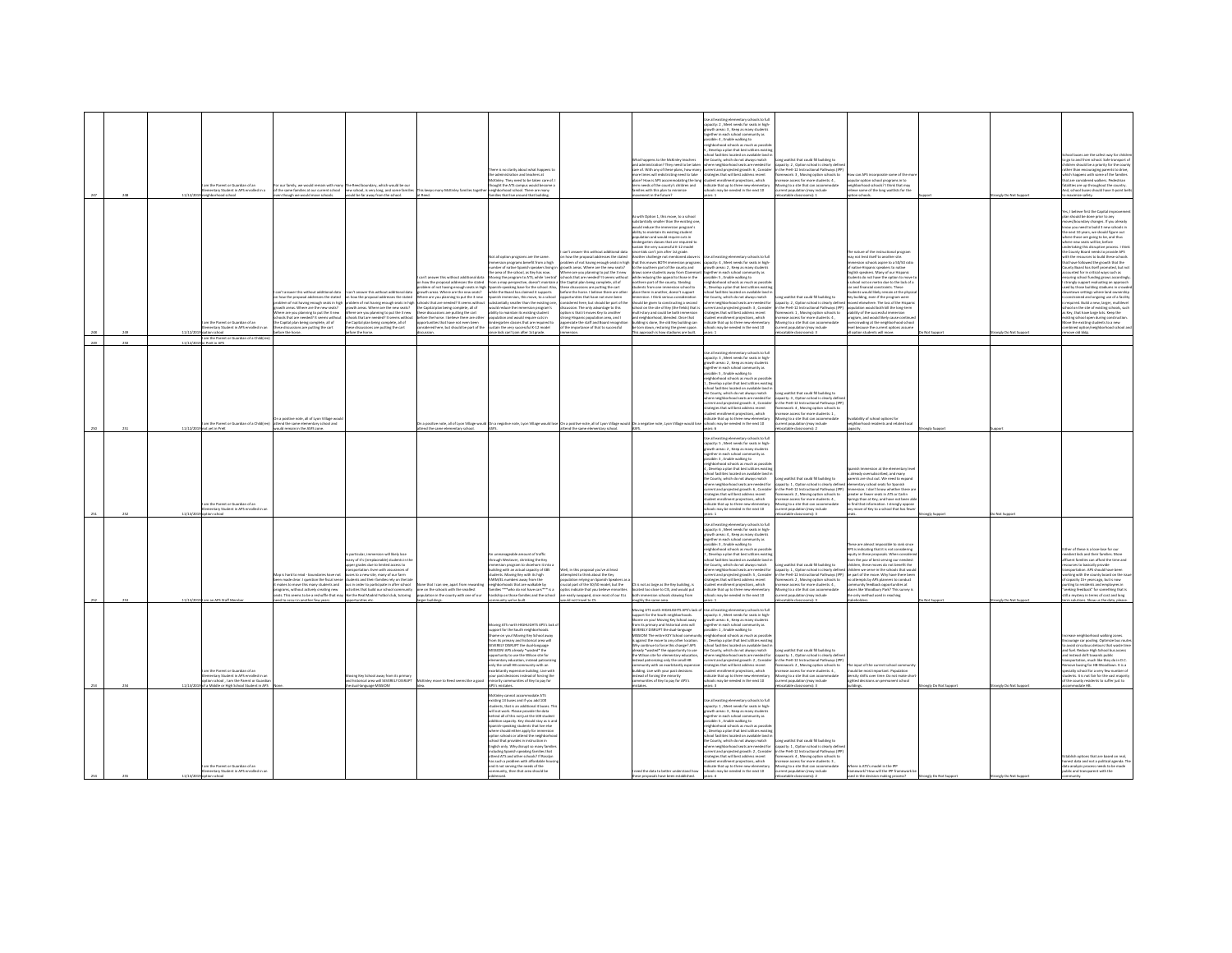|                                                                                                                                                                                                                                                                                                                                                                                                                                                                                                                                                                                                                                                                                                                                                                                                                                                                                                 | $260 -$                                                                                                                                                                                                                                                                                                                                                                                                                                                                                                                                                                                                                  | 250                                                                                                                                                                                                                                                                                                                                                                                                                                                                                                                                                                                                                                                                                                                                                                                                                                                                                                                                                                                                                                             | new                                                                                                                                                                                                                                                                                                                                                                                                                                                                                                                                                                                                                                                                                                                                                                                                                                                                                                           |                                                                                                                                                                                                                                                                                                                                                                                                                                                                                                                                                                                                                                                          | 166                                                                                                                                                                                                                                                                                                                                                                                                                                                                                                                                                                                                                                |
|-------------------------------------------------------------------------------------------------------------------------------------------------------------------------------------------------------------------------------------------------------------------------------------------------------------------------------------------------------------------------------------------------------------------------------------------------------------------------------------------------------------------------------------------------------------------------------------------------------------------------------------------------------------------------------------------------------------------------------------------------------------------------------------------------------------------------------------------------------------------------------------------------|--------------------------------------------------------------------------------------------------------------------------------------------------------------------------------------------------------------------------------------------------------------------------------------------------------------------------------------------------------------------------------------------------------------------------------------------------------------------------------------------------------------------------------------------------------------------------------------------------------------------------|-------------------------------------------------------------------------------------------------------------------------------------------------------------------------------------------------------------------------------------------------------------------------------------------------------------------------------------------------------------------------------------------------------------------------------------------------------------------------------------------------------------------------------------------------------------------------------------------------------------------------------------------------------------------------------------------------------------------------------------------------------------------------------------------------------------------------------------------------------------------------------------------------------------------------------------------------------------------------------------------------------------------------------------------------|---------------------------------------------------------------------------------------------------------------------------------------------------------------------------------------------------------------------------------------------------------------------------------------------------------------------------------------------------------------------------------------------------------------------------------------------------------------------------------------------------------------------------------------------------------------------------------------------------------------------------------------------------------------------------------------------------------------------------------------------------------------------------------------------------------------------------------------------------------------------------------------------------------------|----------------------------------------------------------------------------------------------------------------------------------------------------------------------------------------------------------------------------------------------------------------------------------------------------------------------------------------------------------------------------------------------------------------------------------------------------------------------------------------------------------------------------------------------------------------------------------------------------------------------------------------------------------|------------------------------------------------------------------------------------------------------------------------------------------------------------------------------------------------------------------------------------------------------------------------------------------------------------------------------------------------------------------------------------------------------------------------------------------------------------------------------------------------------------------------------------------------------------------------------------------------------------------------------------|
|                                                                                                                                                                                                                                                                                                                                                                                                                                                                                                                                                                                                                                                                                                                                                                                                                                                                                                 | 11/13/2                                                                                                                                                                                                                                                                                                                                                                                                                                                                                                                                                                                                                  | 11/13/2                                                                                                                                                                                                                                                                                                                                                                                                                                                                                                                                                                                                                                                                                                                                                                                                                                                                                                                                                                                                                                         | 11/1979                                                                                                                                                                                                                                                                                                                                                                                                                                                                                                                                                                                                                                                                                                                                                                                                                                                                                                       |                                                                                                                                                                                                                                                                                                                                                                                                                                                                                                                                                                                                                                                          |                                                                                                                                                                                                                                                                                                                                                                                                                                                                                                                                                                                                                                    |
| n the Parent or Guardian of an<br>mentary Student in APS enrolled in a                                                                                                                                                                                                                                                                                                                                                                                                                                                                                                                                                                                                                                                                                                                                                                                                                          | n the Parent or Guardian of an<br>nentary Student in APS enrolled in a<br>lood school                                                                                                                                                                                                                                                                                                                                                                                                                                                                                                                                    | the Parent or Guardian of an<br>mentary Student in APS enrolled in a<br>hood school                                                                                                                                                                                                                                                                                                                                                                                                                                                                                                                                                                                                                                                                                                                                                                                                                                                                                                                                                             | m the Parent or Guardian of an<br>entary Student in APS enrolled in a                                                                                                                                                                                                                                                                                                                                                                                                                                                                                                                                                                                                                                                                                                                                                                                                                                         | m the Parent or Guardian of an<br>entary Student in APS enrolled in<br>started school                                                                                                                                                                                                                                                                                                                                                                                                                                                                                                                                                                    | m the Parent or Guardian of an<br>entary Student in APS enrolled in<br>and school                                                                                                                                                                                                                                                                                                                                                                                                                                                                                                                                                  |
|                                                                                                                                                                                                                                                                                                                                                                                                                                                                                                                                                                                                                                                                                                                                                                                                                                                                                                 |                                                                                                                                                                                                                                                                                                                                                                                                                                                                                                                                                                                                                          | or my area of the county: Lyon Village<br>ishborhood at same school, perhap<br>re balanced demographics at Taylor<br>oks more like ASFS looks today), ASFS<br>intains some socioeconomic diversity<br>(vilutes                                                                                                                                                                                                                                                                                                                                                                                                                                                                                                                                                                                                                                                                                                                                                                                                                                  |                                                                                                                                                                                                                                                                                                                                                                                                                                                                                                                                                                                                                                                                                                                                                                                                                                                                                                               |                                                                                                                                                                                                                                                                                                                                                                                                                                                                                                                                                                                                                                                          |                                                                                                                                                                                                                                                                                                                                                                                                                                                                                                                                                                                                                                    |
| sportation and having schools that sit                                                                                                                                                                                                                                                                                                                                                                                                                                                                                                                                                                                                                                                                                                                                                                                                                                                          | triants almost 27% of the Arlington<br>students. It increases costs by adding but<br>It breaks up natural neighborhoods and<br>mmunities, Increased bus transportati<br>Name atestuate seldow hazaronah he<br>ease fossil fuel use. It improperly<br>ritizes option schools families over<br>hborhood school families.                                                                                                                                                                                                                                                                                                   | ne bus rides for Rosslyn kids, lone bus<br>s for many, higher transportation cos<br>(ey fails to attractive appropriate levels of<br>ve Spanish speakers for 50/50 model                                                                                                                                                                                                                                                                                                                                                                                                                                                                                                                                                                                                                                                                                                                                                                                                                                                                        | ncreases costs sienificantly with adde<br>uses. It has severe environmental<br>quences. We need to be affirming<br>ing people's view that the envi<br>changed and we need to all help. This<br>eans that walk zones MUST be<br>intained and expanded if necessary.<br>heir children can walk to school. Parents<br>ho select option schools are not selectin<br>neighborhood. They selected a program<br>hat program can move at anytime, in<br>tion, the programs were created whe<br>wding was not an issue and were<br>eant to encourage families to remain in<br>ington. We no longer have the luxury of<br>ese programs. Opening Hamm has been<br>tremely positive for the overall<br>remmunity. Children walk to school.<br>wing the HB program was the best<br>ion the School Board has made.<br>iding such an expensive building was n<br>good decision; but moving the program<br>n excellent decisi |                                                                                                                                                                                                                                                                                                                                                                                                                                                                                                                                                                                                                                                          | te biggest problem with this scenario<br>that children who currently walk would be<br>wed to another school requiring either<br>i, which we don't have enough drivers<br>or in the county, parents driving, and/or<br>sing major intersections to walk. None<br>vese are good options for students.                                                                                                                                                                                                                                                                                                                                |
|                                                                                                                                                                                                                                                                                                                                                                                                                                                                                                                                                                                                                                                                                                                                                                                                                                                                                                 |                                                                                                                                                                                                                                                                                                                                                                                                                                                                                                                                                                                                                          | haps more walkers to school, poten<br>ower busing costs; ATS growth<br>diam'r.                                                                                                                                                                                                                                                                                                                                                                                                                                                                                                                                                                                                                                                                                                                                                                                                                                                                                                                                                                  |                                                                                                                                                                                                                                                                                                                                                                                                                                                                                                                                                                                                                                                                                                                                                                                                                                                                                                               |                                                                                                                                                                                                                                                                                                                                                                                                                                                                                                                                                                                                                                                          | y option that keeps<br>mmunities/neighborhoods together is<br>the best. Also, maximizing the number of<br>lamilies who can walk to school should be                                                                                                                                                                                                                                                                                                                                                                                                                                                                                |
| While ATS and Carlin Springs seem like<br>viable alternatives for Spanish immersio<br>have doubts as to whether either would<br>art more native Snanish creakers that<br>e current Key location. To fill those nativ<br>Spanish speaker slots, it might be better to<br>consider Barcroft. The broader goal here<br>seems to be to balance enrollment. APS<br>eeds to have solid indications that it can<br>immersion wherever it moves it. And<br>tile everyone likes to point to ATS's long<br>.<br>wait list as proof it is successful and would<br>fill any building it is in, I'd prefer it be<br>sinated it serves no instructional<br>ose distinct from other schools. But<br>what it does do is make balancing<br>ollment more difficult and requires a<br>credibly large number of buses. If APS<br>nnot point to why it should qualify as an<br>tion school, its weight on the system |                                                                                                                                                                                                                                                                                                                                                                                                                                                                                                                                                                                                                          | void students formarly at ASFS in the Ke<br>zone have a school with a significantly<br>ferent socioeconomic makeup? Break<br>of Key community - based on conversat<br>th Key immersion students located near<br>ley, many would not move with the school<br>Same goes for Key immersion students<br>ing near the Mclean border. Would be<br>highly concerned the school would lose<br>sultiple classrooms in grades 1 - 5. As a                                                                                                                                                                                                                                                                                                                                                                                                                                                                                                                                                                                                                 |                                                                                                                                                                                                                                                                                                                                                                                                                                                                                                                                                                                                                                                                                                                                                                                                                                                                                                               |                                                                                                                                                                                                                                                                                                                                                                                                                                                                                                                                                                                                                                                          |                                                                                                                                                                                                                                                                                                                                                                                                                                                                                                                                                                                                                                    |
|                                                                                                                                                                                                                                                                                                                                                                                                                                                                                                                                                                                                                                                                                                                                                                                                                                                                                                 | acts the smallest number of students                                                                                                                                                                                                                                                                                                                                                                                                                                                                                                                                                                                     | as more walkers to school, oote<br>ver busing costs; ATS growth                                                                                                                                                                                                                                                                                                                                                                                                                                                                                                                                                                                                                                                                                                                                                                                                                                                                                                                                                                                 | his is the BEST option. It impacts the<br>EAST number of people and uses fewer<br>uses than the other options. For the<br>sons noted above, this is the option to<br>sosel Growth in Colombia Pike is an<br>ue for the School Board and the syster<br>and all of Arlinaton. Select an option that<br>nits the Board to address that proble<br>he School Board must make choices that<br>ire best for the current students and the<br>ture. This option actually is forward<br>sking and the current School Board<br>mbers who look to the future will be<br>nembered for making epod decisions f<br>community. Many blame past School<br>sards for many of our problems now.<br>hey did not make hard decisions. Make<br>and derivings now do that we are<br>red for the future. Be b                                                                                                                         |                                                                                                                                                                                                                                                                                                                                                                                                                                                                                                                                                                                                                                                          | y option that keeps<br>mmunities/neighborhoods together i<br>the best. Also, maximizing the number of<br>ies who can walk to school should by                                                                                                                                                                                                                                                                                                                                                                                                                                                                                      |
| hile everyone likes to point to ATS's long<br>wait list as proof it is successful and woul<br>fill any building it is in, I'd prefer it be<br>minated. It serves no instructional<br>purpose distinct from other schools. But,<br>what it does do is make balancing<br>liment more difficult and requires an<br>ncredibly large number of buses. If APS<br>not point to why it should qualify as an<br>ption school, its weight on the system<br>reeds to be relieved. Staff went through<br>that entire IPD noncess. Sine it is just staff<br>puldance, but it speaks volumes that it<br>didn't include ATS in its plan for option<br>hools. It seems to be a private school on<br>ublic school dime that families use to<br>scape their neighborhood school. We<br>houldn't be paying for this and its inflated                                                                               |                                                                                                                                                                                                                                                                                                                                                                                                                                                                                                                                                                                                                          | ould students formerly at ASFS in the Ke<br>cone have a school with a significantly<br>different socioeconomic makeup? Breaku<br>of Key community - based on conversatio<br>with Key immersion students located nea<br>Gry, many would not move with the scho<br>icularly with this option where the<br>tersion moves even further away from<br>current location. Would be highly<br>cerned the school would lose multiple<br>assrooms in erades 1 - 5. I think parents<br>eed to be surveyed with respect to their<br>tentions to move. Also, there appears to<br>be a strong preference for Spanish speakin<br>ants to want to send their kirk to a<br>chool where they speak English all day.<br><b>Nouldn't the kids near Carlin Springs</b><br>Iready choose Claremont if they were<br>unes sants a't! Conjansami ni hatasara<br>ere doesn't appear to be the demand fo<br>mersion schools eiven that the numbe<br>Spanish-speaking students that applied<br>st year was <50% of what was needed<br>ounty-wide for a 50/50 English/Spanish |                                                                                                                                                                                                                                                                                                                                                                                                                                                                                                                                                                                                                                                                                                                                                                                                                                                                                                               |                                                                                                                                                                                                                                                                                                                                                                                                                                                                                                                                                                                                                                                          |                                                                                                                                                                                                                                                                                                                                                                                                                                                                                                                                                                                                                                    |
| e all existing elementary schools to full<br>sacity: 1, Meet needs for seats in high<br>th areas: 4, Keep as many stude<br>ether in each school community as<br>sible: 5, Enable walking to<br>shheeheed schools as much as new<br>evelop a plan that best utilizes exis<br>pol facilities located on available land<br>County, which do not always match<br>ere neighborhood seats are needed for<br>rent and projected growth: 6, Consider<br>degies that will best address recent<br>itudent enrollment projections, which<br>solicate that up to three new elementary<br>schools may be needed in the next 10                                                                                                                                                                                                                                                                               | .<br>Ise all existing elementary schools to full<br>apacity: 6 , Meet needs for seats in high-<br>wth areas: S , Keep as many student<br>sther in each school community as<br>ssible: 3, Enable walking to<br>ighborhood schools as much as possit<br>Develop a plan that best utilizes exist<br>ool facilities located on available land i<br>he County, which do not always match<br>here neighborhood seats are needed for<br>trent and projected growth: 4 , Consider<br>atesies that will best address recent<br>d'aidar annibraican tos<br>cate that up to three new elementar<br>ols may be needed in the next 10 | ie all existing elementary schools to full<br>apacity: 1 . Meet needs for seats in high<br>wth areas: S , Keep as many student<br>ether in each school community as<br>sible: 2, Enable walking to<br>abborbood schools as much as nossi<br>evelop a plan that best utilizes exist<br>ol facilities located on available land<br>e County, which do not always match<br>re neighborhood seats are needed for<br>rent and projected growth: 6, Consider<br>degies that will best address recent<br>dent enrollment projections, which<br>icate that up to three new elementary<br>ools may be needed in the next 10                                                                                                                                                                                                                                                                                                                                                                                                                              | se all existing elementary schools to full<br>pacity: 2 , Meet needs for seats in high-<br>pacity: 2 , Meet needs for seats in high-<br>path areas: 5 , Keep as many students<br>sether in each school community as<br>sible: 3 . Enable walking to<br>borhood schools as much as possi<br>Develop a plan that best utilizes existin<br>ol facilities located on available land i<br>County, which do not always match<br>here neighborhood seats are needed for<br>rrent and projected erowth: 6. Conside<br>egies that will best address recent<br>dent enrollment projections, which<br>icate that up to three new elementary<br>ols may be needed in the next 10                                                                                                                                                                                                                                          | .<br>Japacity: 4 , Meet needs for seats in high-<br>spacity: 4 , Meet needs for seats in high-<br>rowth areas: 2 , Keep as many students<br>ether in each school community as<br>sible: 5, Enable walking to<br>eighborhood schools as much as possi<br>Develop a plan that best utilizes exist<br>school facilities located on available land<br>the County, which do not always match<br>ere neighborhood seats are needed for<br>rent and projected growth: 3, Consider<br>tegies that will best address recent<br>tudent enrollment projections, which<br>dicate that up to three new elementary<br>Is may be needed in the next 10<br>rs:1          | to all existing elementary schools to full<br>city: 4, Meet needs for seats in high<br>rowth areas: S , Keep as many students<br>gether in each school community as<br>sible: 2 . Enable walking to<br>hborhood schools as much as p<br>Develop a plan that best utilizes exist<br>ool facilities located on available land i<br>County, which do not always match<br>ere neighborhood seats are needed for<br>urrent and projected erowth: 6. Consider<br>legies that will best address recent<br>ent enrollment projections, which<br>ficate that up to three new elementary<br>ols may be needed in the next 10<br>$\mathbf{r}$ |
| a waitint that could fill huilding to<br>apacity: 4, Option school is clearly definition the PreK-12 Instructional Pathways (IP)<br>mework: 1. Moving option schools to<br>ase access for more students: 2,<br>oving to a site that can accom<br>sent population (may include                                                                                                                                                                                                                                                                                                                                                                                                                                                                                                                                                                                                                   | or waiting that could fill holding to<br>ung wenture, to contrast the matter of the second state of the second state of the second state of the state of<br>apacity: 3 , Option school is clearly defined and these questions should not be used a<br>the PreK-12 Instruction<br>mework: 4 . Moving option schools to<br>ase arress for more students-2<br>ving to a site that can accor<br>ent population (may include<br>atable classrooms): 1                                                                                                                                                                         | na waitlist that could fill building to<br>pacity: 1 , Option school is clearly defined<br>the PreK-12 Instructional Pathways (IPP)<br>nework: 4 . Moving option schools to<br>hase access for more students: 2.<br>ing to a site that can accommodate<br>ent oopulation (may include<br>atable classrooms): 3                                                                                                                                                                                                                                                                                                                                                                                                                                                                                                                                                                                                                                                                                                                                  | g waitlist that could fill building to<br>sacity: 3, Option school is clearly define<br>the PreK-12 Instructional Pathways (IPP)<br>Nework: 4, Moving option schools to<br>ease access for more students: 1,<br>wing to a site that can accommodate<br>nt population (may include                                                                                                                                                                                                                                                                                                                                                                                                                                                                                                                                                                                                                             | org waitlist that could fill building to<br>pacity: 4 . Option school is clearly defin<br>the Dref', 17 Instructional Dathways (ID)<br>ework: 1, Moving option schools to<br>crease access for more students: 2.<br>wing to a site that can accome<br>nt population (may include<br>2 : (amoovakla sidstaa                                                                                                                                                                                                                                                                                                                                               | ing waitlist that could fill building to<br>acity: 2, Option school is clearly defi<br>n the PreK-12 Instructional Pathways (IPP)<br>Nework: 3, Moving option schools to<br>ease access for more students: 4,<br>oving to a site that can accommodate<br>ent population (may include<br>stable classrooms): 2                                                                                                                                                                                                                                                                                                                      |
|                                                                                                                                                                                                                                                                                                                                                                                                                                                                                                                                                                                                                                                                                                                                                                                                                                                                                                 | don't believe the selections above as<br>offered in this survey really add anythin<br>are not necessary in the first place. Secon-<br>houldn't the board always con-<br>rategies to address enrol<br>ctions? If they don't do that they an<br>ing negligent.                                                                                                                                                                                                                                                                                                                                                             | side t'ands i Clandra texte hope our sedes<br>the numbers are there to support two<br>tersion schools. I think there needs to<br>be a survey that provides more insight in<br>demand. I fully expect that <50% of the<br>current Key students will move with the<br>school. I'm not sure that Spanish-speakin<br>nilies really want immersion and that th<br>esion program, as currently sized, wi<br>ever will that 50% reserved for Spanish<br>eaking children.                                                                                                                                                                                                                                                                                                                                                                                                                                                                                                                                                                               | ranking in response to this inquiry:<br>we look at moving some of our schools<br>given our challenges in creating<br>irhborhood elementary boundaries in<br>fall 2020, which goals should take priority<br>Please rank each of the following items in<br>order of importance with #1 being the<br>most important to #6 being the least<br>important. "School community" to me<br>means neighborhood schools. I have no<br>idea what "Develop a plan" means. It is<br>to open ended a question. Keeping<br>udent communities together is impo<br>eople who attend option schools<br>ding Key) can move with the progra<br>is difficult. The most important<br>consideration is maintaining neighborho<br>ools and ensuring students can walk<br>The wording in the ranking does not refle<br>what I think is most important. The<br>ding of the rankings is unclear and                                        |                                                                                                                                                                                                                                                                                                                                                                                                                                                                                                                                                                                                                                                          |                                                                                                                                                                                                                                                                                                                                                                                                                                                                                                                                                                                                                                    |
|                                                                                                                                                                                                                                                                                                                                                                                                                                                                                                                                                                                                                                                                                                                                                                                                                                                                                                 | mely Support                                                                                                                                                                                                                                                                                                                                                                                                                                                                                                                                                                                                             |                                                                                                                                                                                                                                                                                                                                                                                                                                                                                                                                                                                                                                                                                                                                                                                                                                                                                                                                                                                                                                                 |                                                                                                                                                                                                                                                                                                                                                                                                                                                                                                                                                                                                                                                                                                                                                                                                                                                                                                               | rely Suppor                                                                                                                                                                                                                                                                                                                                                                                                                                                                                                                                                                                                                                              |                                                                                                                                                                                                                                                                                                                                                                                                                                                                                                                                                                                                                                    |
|                                                                                                                                                                                                                                                                                                                                                                                                                                                                                                                                                                                                                                                                                                                                                                                                                                                                                                 |                                                                                                                                                                                                                                                                                                                                                                                                                                                                                                                                                                                                                          | nely Suppo                                                                                                                                                                                                                                                                                                                                                                                                                                                                                                                                                                                                                                                                                                                                                                                                                                                                                                                                                                                                                                      |                                                                                                                                                                                                                                                                                                                                                                                                                                                                                                                                                                                                                                                                                                                                                                                                                                                                                                               |                                                                                                                                                                                                                                                                                                                                                                                                                                                                                                                                                                                                                                                          |                                                                                                                                                                                                                                                                                                                                                                                                                                                                                                                                                                                                                                    |
|                                                                                                                                                                                                                                                                                                                                                                                                                                                                                                                                                                                                                                                                                                                                                                                                                                                                                                 | eed to expand option schools. Prima<br>sus should be on providing all students<br>th a seat at a comprehensive school fin                                                                                                                                                                                                                                                                                                                                                                                                                                                                                                |                                                                                                                                                                                                                                                                                                                                                                                                                                                                                                                                                                                                                                                                                                                                                                                                                                                                                                                                                                                                                                                 | ove the programs as needed to<br>modate neighborhood schools an                                                                                                                                                                                                                                                                                                                                                                                                                                                                                                                                                                                                                                                                                                                                                                                                                                               | rt building an additional middle and hi<br>ool to accommodate the projected<br>with and allow for seat movement<br>ne renovations that are inevitably<br>ared in the future. Start building new<br>ntary schools in strategic locations<br>at allow for the same. I'm confused whi<br>hasn't already chosen a site in the<br>rora Highlands/National Landing area<br>735 18th St S. 2730 S Eads St. or similar)<br>dah this nearl Additionally then<br>opportunities near Long Bridge Park to<br>complish the same. It will take three to<br>www.for the school to be built once<br>is selected; the site selection process<br>uld have already started. |                                                                                                                                                                                                                                                                                                                                                                                                                                                                                                                                                                                                                                    |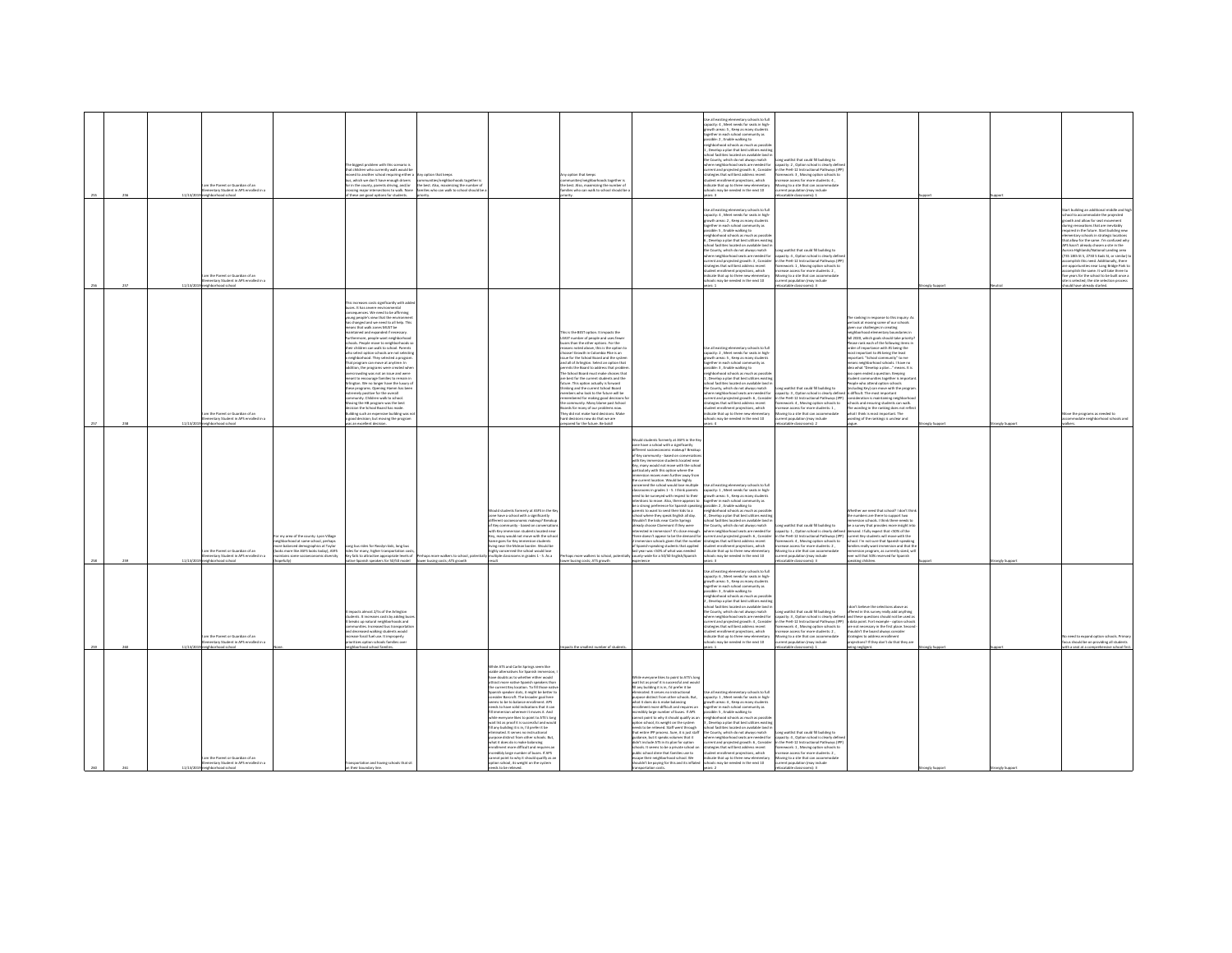| m the Parent or Guardian of an<br>entary Student in APS enrolled in a<br>Icorba boorhodrigi                                                                                                                                                                                                                                                                                                                                                                                                                                                                                                                                                                                              |
|------------------------------------------------------------------------------------------------------------------------------------------------------------------------------------------------------------------------------------------------------------------------------------------------------------------------------------------------------------------------------------------------------------------------------------------------------------------------------------------------------------------------------------------------------------------------------------------------------------------------------------------------------------------------------------------|
| n not sure there are any opportunities<br>ere. You out off tough decisions until late<br>but it doesn't help anyone looking<br>ward even just 3+ years.                                                                                                                                                                                                                                                                                                                                                                                                                                                                                                                                  |
| ndaries are extremely long and<br>ended. Many students are pretty far<br>om their school - so it's butchering the<br>cept of the neighborhood school even<br>sugh that's what it's trying to preserve.                                                                                                                                                                                                                                                                                                                                                                                                                                                                                   |
| one wants to move schools - but that<br>he most logically and cost effective<br>slution to the growing student popula<br>changes are needed then just<br>qusting a few neighborhood boundaries                                                                                                                                                                                                                                                                                                                                                                                                                                                                                           |
| w already fought back once against<br>moving and won -- how will you convir<br>em this time?                                                                                                                                                                                                                                                                                                                                                                                                                                                                                                                                                                                             |
| one wants to move schools - but that<br>e most logically and cost effective<br>ution to the growing student population<br>ger changes are needed then just<br>sting a few neighborhood boundari                                                                                                                                                                                                                                                                                                                                                                                                                                                                                          |
| moves several of the option schools<br>retty far away from their current location<br>it's unclear (to me at least) how much the<br>ill impact those students/families.                                                                                                                                                                                                                                                                                                                                                                                                                                                                                                                   |
| rent and projected erowth: 6. Consider<br>regies that will best address recent<br>dent enrollment projections, which<br>dicate that up to three new elementary<br>ols may be needed in the next 10<br>wars: 1<br>se all existing elementary schools to full<br>apacity: 3 , Meet needs for seats in high-<br>rowth areas: 4 , Keep as many students<br>parther in each school community as<br>ssible: 1 . Enable walking to<br>borhood schools as much as possib<br>, Develop a plan that best utilizes existin<br>pol facilities located on available land i<br>County, which do not always match<br>here neighborhood seats are needed for<br>rrent and projected growth: 5 , Consider |
| capacity: 1, Option school is clearly defin<br>in the PreK-12 Instructional Pathways (IPI<br>sework: 4, Moving option schools to<br>crease access for more students: 3,<br>loving to a site that can accommodate<br>tion (may include<br>atable classrooms): 2<br>ne waitlist that could fill buildine to<br>capacity: 4 , Option school is clearly define<br>in the PreK-12 Instructional Pathways (IPP                                                                                                                                                                                                                                                                                 |
| e option schools TO places where th<br>re fewer students in the walk zone and<br>ROM places where there is a projected<br>ck of seats.                                                                                                                                                                                                                                                                                                                                                                                                                                                                                                                                                   |
| aly Support                                                                                                                                                                                                                                                                                                                                                                                                                                                                                                                                                                                                                                                                              |
| ongly Suppor                                                                                                                                                                                                                                                                                                                                                                                                                                                                                                                                                                                                                                                                             |
| leel that as much as possible                                                                                                                                                                                                                                                                                                                                                                                                                                                                                                                                                                                                                                                            |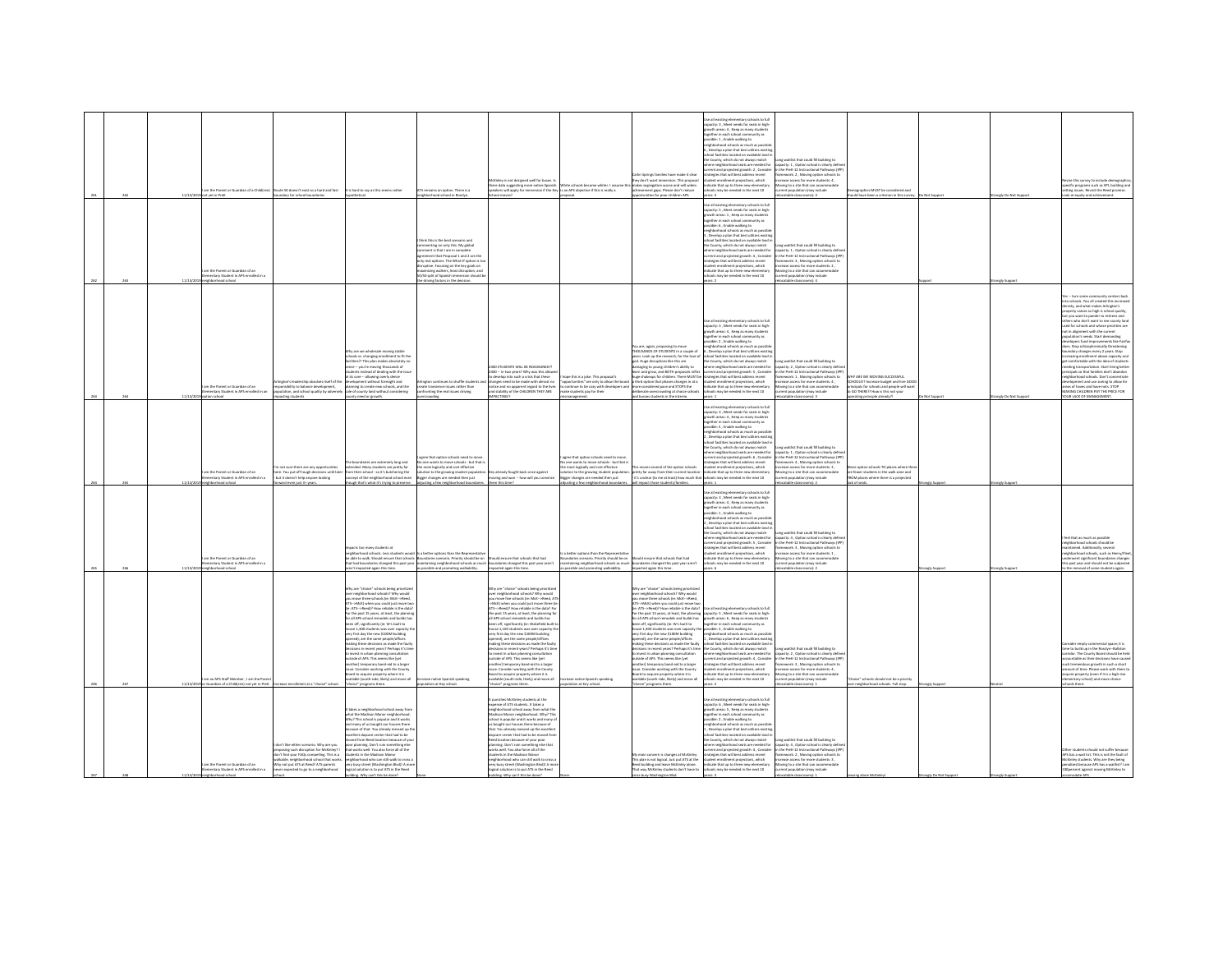| 11/13/2019<br>am an APS Staff Memb                    |                                                                                                                                                                                                                                                                                                                                                                                                                                                                                                                                                                                                                            |                                                                                                                                                                                                                                                                                      |                                                                                                                                                                                                                                                                                                                                                                                                                                                                                                                                                                 |                                                                                                                                                                                                                                                                                                                                                                                                                                                                                                                                                                                                                                                                                                                                                                                                                                                                                                                                                                                                                                                                                                                                                                                                                                                   |                                                                                                                                                                                                                                                                                                                                                                                                                                                                                                                                                                                                                                                                                                                                                                                                                                                                                                            |                                                                                                                                                                                                                                                                                                                                                                                                                                                                                                                                                                                                                                                                                             | ie all existing elementary schools to full<br>er as existing elementary schools to ru<br>pacity: 4 , Meet needs for seats in high<br>owth areas: 3 , Keep as many students<br>ther in each school con<br>munity as<br>sible: 6, Enable walking to<br>hherbood schools as much as nossi<br>.<br>Develop a plan that best utili<br>facilities located on available land<br>e County, which do not always match<br>ere neighborhood seats are needed fo<br>rent and projected growth: S, Consider<br>trategies that will best address recent<br>tudent enrollment projections, which<br>ndicate that up to three new elementary<br>ools may be needed in the next 10                                                                                  | Long waitlist that could fill building to<br>apacity: 3, Option school is clearly defi<br>n the PreK-12 Instructional Pathways (IP)<br>Nework: 1, Moving option schools to<br>ease access for more students: 2,<br>Moving to a site that can accommodate<br>rent population (may include<br>catable classrooms): 4                                                                                                                                                                       | am in favor of anything that lets more ki<br>walk to school! More exercise, less carbo<br>cotprint, more COMMUNITY.                                                                                                                                                                                                                                                                                                                                                                           |                        | ngly Suppo         | n unsure as to why ATS even exists as a<br>on school. The ATS model isn't even<br>uded in the IPP. The other four option<br>te some sense (and are included), but<br>TS does not and has created an elitist<br>ammunity that does not adhere to the AP                            |
|-------------------------------------------------------|----------------------------------------------------------------------------------------------------------------------------------------------------------------------------------------------------------------------------------------------------------------------------------------------------------------------------------------------------------------------------------------------------------------------------------------------------------------------------------------------------------------------------------------------------------------------------------------------------------------------------|--------------------------------------------------------------------------------------------------------------------------------------------------------------------------------------------------------------------------------------------------------------------------------------|-----------------------------------------------------------------------------------------------------------------------------------------------------------------------------------------------------------------------------------------------------------------------------------------------------------------------------------------------------------------------------------------------------------------------------------------------------------------------------------------------------------------------------------------------------------------|---------------------------------------------------------------------------------------------------------------------------------------------------------------------------------------------------------------------------------------------------------------------------------------------------------------------------------------------------------------------------------------------------------------------------------------------------------------------------------------------------------------------------------------------------------------------------------------------------------------------------------------------------------------------------------------------------------------------------------------------------------------------------------------------------------------------------------------------------------------------------------------------------------------------------------------------------------------------------------------------------------------------------------------------------------------------------------------------------------------------------------------------------------------------------------------------------------------------------------------------------|------------------------------------------------------------------------------------------------------------------------------------------------------------------------------------------------------------------------------------------------------------------------------------------------------------------------------------------------------------------------------------------------------------------------------------------------------------------------------------------------------------------------------------------------------------------------------------------------------------------------------------------------------------------------------------------------------------------------------------------------------------------------------------------------------------------------------------------------------------------------------------------------------------|---------------------------------------------------------------------------------------------------------------------------------------------------------------------------------------------------------------------------------------------------------------------------------------------------------------------------------------------------------------------------------------------------------------------------------------------------------------------------------------------------------------------------------------------------------------------------------------------------------------------------------------------------------------------------------------------|----------------------------------------------------------------------------------------------------------------------------------------------------------------------------------------------------------------------------------------------------------------------------------------------------------------------------------------------------------------------------------------------------------------------------------------------------------------------------------------------------------------------------------------------------------------------------------------------------------------------------------------------------------------------------------------------------------------------------------------------------|------------------------------------------------------------------------------------------------------------------------------------------------------------------------------------------------------------------------------------------------------------------------------------------------------------------------------------------------------------------------------------------------------------------------------------------------------------------------------------------|-----------------------------------------------------------------------------------------------------------------------------------------------------------------------------------------------------------------------------------------------------------------------------------------------------------------------------------------------------------------------------------------------------------------------------------------------------------------------------------------------|------------------------|--------------------|-----------------------------------------------------------------------------------------------------------------------------------------------------------------------------------------------------------------------------------------------------------------------------------|
| on the Parent or Guardian of an                       | imentary Student in APS enrolled in a<br>ighborhood school , I am the Parent of<br>rdian of an Elementary Student in AP3<br>clied in an outloo school 1 am the<br>ent or Guardian of a Child(ren) not y                                                                                                                                                                                                                                                                                                                                                                                                                    | hiv unrealistic- please go back to the<br>ring board and prese                                                                                                                                                                                                                       | .<br>Could take more VPI children, Key<br>ool freed up as a neighborhood school                                                                                                                                                                                                                                                                                                                                                                                                                                                                                 | cKinley is not great for lots of buses                                                                                                                                                                                                                                                                                                                                                                                                                                                                                                                                                                                                                                                                                                                                                                                                                                                                                                                                                                                                                                                                                                                                                                                                            | TS resold take more VPI children Key<br>ool freed up as a neighborhood schos                                                                                                                                                                                                                                                                                                                                                                                                                                                                                                                                                                                                                                                                                                                                                                                                                               | widens segregations in Arlington Publ<br>hool by creating an even higher FRL<br>chool at the Campbell site and increasing<br>e Barcroft FRL rate. High poverty scho<br>t children. Let's not make the problem<br>n worse APS.                                                                                                                                                                                                                                                                                                                                                                                                                                                               | .<br>Jse all existing elementary schools to full<br>apacity: 1 , Meet needs for seats in high-<br>owth areas: 5 . Keep as many student<br>rether in each school com<br>sunity as<br>sible: 2, Enable walking to<br>eighborhood schools as much as possibli<br>i , Develop a plan that best utilizes existir<br>hool facilities located on available land i<br>County, which do not always match<br>hood seats are needed for<br>rent and projected growth: 3 , Consider<br>ategies that will best address recent<br>dent enrollment projections, which<br>inste that un to three new eleme<br>ay be needed in the next 10                                                                                                                          | Long waitlist that could fill building to<br>capacity: 2 , Option school is clearly defined<br>in the PreK-12 Instructional Pathways (IPP)<br>framework: 3 , Moving option schools to<br>screase access for more students: 4.<br>wing to a site that can accommodate<br>tion (may include<br>atable classrooms): 1                                                                                                                                                                       | rine where the Latino com<br>Seels immersion programs should be. Do<br>they want the program at all? Do they wa<br>the program in a walkable location such as<br>tarrett or Barrooft? Are there other<br>ves for supporting native Spanish<br>speakers' academic achievement beside<br>immersion? APS should have a stated goal<br>of increasing diversity (an APS core value<br>and reducing segregation. As such, this<br>houndary process SHOULD NOT increase<br>RL rates in some schools. | angly Do Not Suppo     | rongly Do Not Supp | wh out to minorities in APS in a hett<br>y. Stop segregating them (ala the Drev<br>dary last year.)                                                                                                                                                                               |
| n the Darant or Guardian of an                        | a only schools who appear to be<br>nentary Student in APS enrolled in a<br>hborhood school , I am the Parent or<br>touched in this scenario are those in th<br>V corner of the county (above Lee<br>lian of a Childfren) not vet in PreK                                                                                                                                                                                                                                                                                                                                                                                   | is is clearly not the answer. There are too<br>any kids who could walk to schools who<br>.<br>Yow unable to walk. APS should take a<br>e thoughtful and data driven approac<br>aking school boundary/program                                                                         | higher number of students are able to<br>alk to Reed than McKinley so if you plan<br>use one of these two sites to host your<br>stion programs than McK would be the<br>there are other sites in the county (with<br>lower walk numbers and more walkable<br>option program                                                                                                                                                                                                                                                                                     | I question the number of McK students<br>who will be able to stay together. Based<br>rrect choice. I would however argue that the walk zone for Reed it appears that<br>students from Tuckahoe, Nottingham and<br>possibly Glebe could be rezoned to Reed.<br>www.wanamateur.com/wandamateur/wandamateur/wandamateur/wandamateur/wandamateur/wandamateur/wandamateur/wandamateur/wandamateur/wandamateur/wandamateur/wandamateur/wandamateur/wandamateur/wandamateur/wandamateur/wandamateur<br>ening at or over capacity.                                                                                                                                                                                                                                                                                                                                                                                                                                                                                                                                                                                                                                                                                                                        |                                                                                                                                                                                                                                                                                                                                                                                                                                                                                                                                                                                                                                                                                                                                                                                                                                                                                                            | e cost of moving this many program<br>ems outrageous to me. I do not think it<br>lves the capacity issues                                                                                                                                                                                                                                                                                                                                                                                                                                                                                                                                                                                   | se all existing elementary schools to full<br>pacity: 5, Meet needs for seats in high<br>owth areas: 3 , Keep as many studen<br>gether in each school community as<br>sible: 6, Enable walking to<br>ighborhood schools as much as possib<br>Develop a plan that best utilizes existin<br>ool facilities located on available land<br>County, which do not always match<br>where neighborhood seats are needed for<br>irrent and projected erowth: 4. Consider<br>desies that will best address recent<br>dent enrollment projections, which<br>licate that up to three new elementary<br>tools may be needed in the next 10                                                                                                                       | community stability many families have<br>Long waitlist that could fill building to faced as they continue to be shuffled fro<br>capacity: 4, Option school is clearly defined school to school in the Reed walk zone<br>in the PreK-12 Instructional Pathways (IPP) specifically. The ability to make option<br>mework: 1 . Moving option schools to<br>ase access for more students: 3<br>oving to a site that can accommodate<br>ent population (may include<br>atable classrooms): 2 | The building of community in<br>neighborhoods due to the availability of<br>hborhood school. The lack of school<br>programs neighborhood based to alleviat<br>some of the overcrowding and enrollmer<br>sme of one overstowing programs to less<br>sues. Moving option programs to less<br>lesired locations— i.e. those where there i<br>adv a lower enrollment of students.                                                                                                                 |                        |                    |                                                                                                                                                                                                                                                                                   |
| High School Student in APS                            | am an APS Staff Member . I am the Parer<br><b>Juardian of an Elementary Student in</b><br>nic diversity in sc<br>i enrolled in a neighborhood school , I<br>the Parent or Guardian of a Middle or<br>a good thing. I am not sure how well this<br>jeves that, though.                                                                                                                                                                                                                                                                                                                                                      | eems like a straw man because as thi<br>ints out, while enrollment would be<br>cient, transportation would not be. The<br>lawn and McKinley maps look<br>ceptionally silly. Walkable is better. I am<br>it sure it gains that much on<br>conomic diversity.                          | gger ATS is a great idea. It is a school Al<br>ould fill twice over if it had the space, and<br>admission process prior to the waitlis<br>ance meant that only families who we<br>.<br>rington their kindergarten year had a<br>chance at entry. Moving Key<br>rsion closer to more Spanish speak<br>to better educate a Spanish-speaking<br>chool population, are now less relevant<br>that neighborhood and needed at Carlin<br>Springs, Barcroft, Barrett, and other<br>fficially non-immersion schools.                                                     | ect Key parents will mobilize to obje<br>s again. Science Focus parents might care<br>a great idea. The ideals Key was founded too, since they just successfully fended off a Campbell building, and for more of their<br>osed exchange of buildings, But<br>onestly, for the wider good of Arlington<br>learners, especially the many Spanish-<br>speaking ones in the middle and west of<br>own, this makes great sense.                                                                                                                                                                                                                                                                                                                                                                                                                                                                                                                                                                                                                                                                                                                                                                                                                        | fore spaces at ATS is a great idea, becau<br>o few families who choose it are admitt-<br>ow. Moving Key to where more Spanish<br>peakers live, be that either central or we<br>lington, makes great sense. Barcroft,<br>rrett, and Carlin Springs all need to offer<br>nish instruction informally already<br>rom what I read on how Key started.<br>-<br>Arlington needs to extend its immersion<br>idea to more schools. Having it travel to<br>where the need is great now is a good<br>start. This seems better than Proposal 1<br>ause it loeeps more students in a wall<br>cecause is seeps more supports in a way<br>community. It makes sense geographic<br>for Carlin Springs students to use the<br>illies to have a convenient imm<br>sice. Adding a third Immersion choice<br>agram in whichever mid-Arlington<br>ighborhood elementary has the most<br>.<br>nish speakers would be good, too. | ubstitute for APS and have worked in<br>most of its schools. I admire Campbell's<br>param and community, so I find it a<br>hallenge that anything would affect that.<br>bas Campbell gain any seats from a move<br>b the ATS building? If so, good, because<br>ore students could benefit from a good<br>eram-but it loses its earders, which I<br>he are important. Key parents are likely<br>shiject. This puts both immersion<br>grams closer to each other. Are English-<br>usee applications to Immersion likely<br>tay as high if the proportion of student<br>eding free lunch rises and the distance to<br>hool grows? Please check your<br>plication data for Claremont and Key to | se all existing elementary schools to full<br>pacity: 4 . Meet needs for seats in high<br>papacity: ~ , www. revise to:<br>growth areas: 2 , Keep as many stude<br>together in each school community i<br>ssible: 6, Enable walking to<br>righborhood schools as much as possi<br>Develop a plan that best utilizes exist<br>mention of poetrosies were weeders extent<br>tool facilities located on available land<br>: County, which do not always match<br>here neighborhood seats are needed for<br>rrent and projected erowth: S. Consider<br>testes that will best address recent<br>ent enrollment projections, which<br>dicate that up to three new elementary<br>hools may be needed in the next 10<br><b>Draw</b>                        | ong waitlist that could fill building to<br>capacity: 2, Option school is clearly defined thave strong programs that many families<br>in the PreK-12 Instructional Pathways (IPP)<br>ework: 4 . Moving option schools to<br>ease access for more students: 1,<br>oving to a site that can accommodate<br>rrent population (may include<br>pratable classrooms): 3                                                                                                                        | omic balance. Making more<br>room in any option school that has long<br>waiting lists, because ATS and Campbell<br>can't access now. Closing achievement gas<br>setty caused by language learning issue<br>was founded to do this, but<br>neighborhoods have changed and that<br>mission needs to move, geographically, is<br>esponse to that change.                                                                                                                                         |                        | neby Sunnys        | lake a third Spanish immersion school o<br>whichever neighborhood school in mid<br>Insten has the histest Soanish-speaki<br>tion. Key familie<br>s could have the<br>tion to go there or to the new western<br>ly. Make sure Campbell gets to improve<br>he old ATS outdoor areas |
| 22%<br>11/13/2019 High School Student in APS          | hink this is the most cost effective<br>lution, for instance schools such as<br>cKinely are so over-crowded because A<br>lities department chose to not fight<br>ents who did not want to move school<br>rs ago and have school sizes<br>Insistent throughout the county. Also<br>tands right now many of the elements<br>e children who are within "walkable"<br>es are actually driven to school. The bu<br>tion for those who are farther away<br>0 mile) may be a better option for<br>irking parents and prove to ease<br>am the Parent or Guardian of a Middle or<br>ngestion and improve safety at the<br>ol sites. |                                                                                                                                                                                                                                                                                      | more cost effective to possibly move<br>rsion school to Carlin Springs and<br>clude a smaller immersion program at<br>mily units in the Westover areas.                                                                                                                                                                                                                                                                                                                                                                                                         | 'his scenario makes completely no sen<br>erms of managing neighborhood<br>rrollment. You are going to increase<br>diment for ATS me<br>.<br>Milia where are<br>you going to put the Westove<br>neighborhood children? You can manage<br>option schools with enrollment number<br>you cannot control enrollment in<br>abborbood schools AND have to facto<br>that we have multi family units within the<br>Reed and McKinely boundaries. By<br>removing McKinley facilities will be forced<br>to build again at the west side of the<br>ounty in five years. The reason Reed is<br>being built is due to the amount of kids<br>the Westover area and apartments; by<br>ver area and apa<br>vventover area and apartments; by<br>roving McKinley Reed will be faced<br>ittle opportunities with this scenario. It is a AGAIN as being overcrowded. Reed will no<br>ate of tax payers money. I think it would have space for 750 kids. ATS should not be<br>in a central location, it is a option school<br>ents should chose it based on the<br>program not the location. (Use HB in<br>ckinley (it would also help given the multi-Rosslyn as an example - the new move is<br>mily units in the Westover areas. perfect location for the program). |                                                                                                                                                                                                                                                                                                                                                                                                                                                                                                                                                                                                                                                                                                                                                                                                                                                                                                            | is scenario is a complete waste of tax<br>ayers money. Reed will be overcrowded<br>eith 750 students in five years, it makes<br><b>solutely no sense ATS INCREASE</b><br>UMBERS TO FILL A SCHOOL when<br>eighborhood schools are overcrowded<br>is scenario comes down to incredibly<br>or planning and a ridiculous proposal<br>ked by ATS parents who want a<br>novation and guaranteed spots for<br>slings and parents in Lyon Village who<br>we fought for years because they want a<br>Joorha boorhood rivien lise                                                                                                                                                                     | in all existing elementary schools to full<br>sacity: 1 , Meet needs for seats in high-<br>swth areas: 2 , Keep as many students<br>ether in each school community as<br>sible: S , Enable walking to<br>ehborhood schools as much as possib<br>procession and that best utilizes exists<br>hool facilities located on available land<br>e County, which do not always match<br>ere neighborhood seats are needed for<br>rent and projected erowth: 6. Conside<br>gies that will best address recent<br>lent enrollment projections, which<br>cate that up to three new elementary<br>ools may be needed in the next 10<br>we a                                                                                                                    | ong waitlist that could fill building to<br>apacity: 4 . Option school is clearly defined ARE OPTION SCHOOLS . as a parent you<br>n the PreK-12 Instructional Pathways (IPP) choose to to go there. You chose based o<br>Nework: 1, Moving option schools to<br>ease access for more students: 3,<br>oving to a site that can accommodate<br>ent population (may include<br>catable classrooms): 2                                                                                       | his option school questionnaire portion<br>leading. Written by a ATS parent. None of<br>wie questions should be noted. Option<br>shoots should not be in highly dense<br>neighborhood areas. OPTION SCHOOLS<br>CAN CONTOL THEIR ENROLLMENT. THEY<br>program/school offered and sacrifice<br>n the location. Siblings should not be<br>(iven priority at the option schools. The<br>hould be placed in an area with the LEAST<br>nount of neighborhood enrol<br><b>Seam</b>                    | <b>Malla Sciencert</b> | Not Support        |                                                                                                                                                                                                                                                                                   |
| m the Parent or Guardian of an<br>$^{22}$<br>11/13/20 | ntary Student in APS enrolled in a<br>borhood school                                                                                                                                                                                                                                                                                                                                                                                                                                                                                                                                                                       | seed to emphasize walking. We<br>ildn't be expanding our bus fleet. We<br>iso need to acknowledge we have<br>ghborhood schools overlapping<br>iderably and make smart choices al<br>option schools should be located fo                                                              | is plan makes sense to me. Rip the ban<br>off and make sure all the planning units<br>hat are walkable to Reed are assigned<br>here. Yes, that likely means peeling off<br>ome Tuckahoe and Nottingham kids. So<br>urrent McKinley kids that would need to<br>bused to Reed should go elsewhere.<br>LEASE DO NOT OVERELL REED TO<br><b>PPEASE MCKINLEY FAMILIES WHO WANTED</b><br>That was a mistake with the middle schor<br>sundaries. Some of the Swanson kids<br>obably shouldn't be there. You have to<br>what's right for the most people and<br>clong-te | ness are to make decisions based or<br>what is best for the greater good long terr<br>rather than focusing on the group of kids<br>(and their parents) who are affected by th<br>sals right this r                                                                                                                                                                                                                                                                                                                                                                                                                                                                                                                                                                                                                                                                                                                                                                                                                                                                                                                                                                                                                                                |                                                                                                                                                                                                                                                                                                                                                                                                                                                                                                                                                                                                                                                                                                                                                                                                                                                                                                            |                                                                                                                                                                                                                                                                                                                                                                                                                                                                                                                                                                                                                                                                                             | se all existing elementary schools to full<br>spacity: 4 , Meet needs for seats in high-<br>rowth areas: 5 . Keep as many students<br>ther in each school con<br>runity as<br>geoner in each school community as<br>ssible: 6 , Enable walking to<br>ighborhood schools as much as possil<br>Develop a plan that best utilizes existin<br>al facilities located on available land i<br>County, which do not always match<br>ere neighborhood seats are needed for<br>rent and projected growth: 1 , Conside<br>rategies that will best address recent<br>dent enrollment projections, which<br>dicate that up to three new eleme<br>may be needed in the next 10                                                                                   | Long waitlist that could fill huilding to<br>capacity: 3, Option school is clearly definition of the PreK-12 Instructional Pathways (IP<br>framework: 4, Moving option schools to<br>crease access for more students: 1,<br>loving to a site that can accom-<br>n (may include                                                                                                                                                                                                           |                                                                                                                                                                                                                                                                                                                                                                                                                                                                                               | ingly Suppor           | rongly Suppo       |                                                                                                                                                                                                                                                                                   |
| n the Parent or Guardian of an<br>od school           | nentary Student in APS enrolled in a                                                                                                                                                                                                                                                                                                                                                                                                                                                                                                                                                                                       | ating "nearly 40%" of students to a<br>w school, and transitioning so many<br>dents to buses instead of walking, wou<br>very challenging for students, families<br>chers/staff, and community memb<br>Linclude a mental/emotional toll,<br>gistical challenges, and additional costs | ing McKinley students to Reed, which<br>will be a walk-able neighborhood school for challenging - mental/emotional toll,<br>any of those students.                                                                                                                                                                                                                                                                                                                                                                                                              | hat happens to McKinley as a<br><b>seighborhood school? Moving nearly a</b><br>awarter of all students to another school.<br>quarter or an students to ancorer scrutch, went or a water-atter megnozon scrutch is and nearly 20% of them to busies, would be many of those students. Fewer students<br> in challenging - mental/emotional toll, moved to new s<br>logistics, cost of buses, etc.<br>contractors and                                                                                                                                                                                                                                                                                                                                                                                                                                                                                                                                                                                                                                                                                                                                                                                                                               | na McKinlay students to Bearl which<br>will be a walk-able neighborhood school fi<br>going from walking to busing.                                                                                                                                                                                                                                                                                                                                                                                                                                                                                                                                                                                                                                                                                                                                                                                         | What happens to McKinley as a<br>hood school?                                                                                                                                                                                                                                                                                                                                                                                                                                                                                                                                                                                                                                               | se all existing elementary schools to full<br>ecity: S. Meet needs for seats in high<br>wth areas: 6, Keep as many student<br>igether in each school community as<br>assible: 2 , Enable walking to<br>eighborhood schools as much as possib<br>.<br>Develop a plan that best utilizes ex<br>onl fortities located on contable in<br>Develop a pain that best utilizes existing<br>tool facilities located on available land in<br>County, which do not always match<br>ere neighborhood seats are needed for<br>ategies that will best address recent<br>dent enrolment projections recent<br>dent enrolment projections relate<br>udent enrollment projections, whi<br>dicate that up to three new eleme<br>schools may be needed in the next 10 | ong waitlist that could fill building to<br>capacity: 4, Option school is clearly defi<br>rrent and projected erowth: 4. Consider in the PreK-12 Instructional Pathways (IP<br>ramework: 2 . Moving option schools to<br>students: 1<br>loving to a site that can accor<br>servent population (may include                                                                                                                                                                               |                                                                                                                                                                                                                                                                                                                                                                                                                                                                                               |                        |                    |                                                                                                                                                                                                                                                                                   |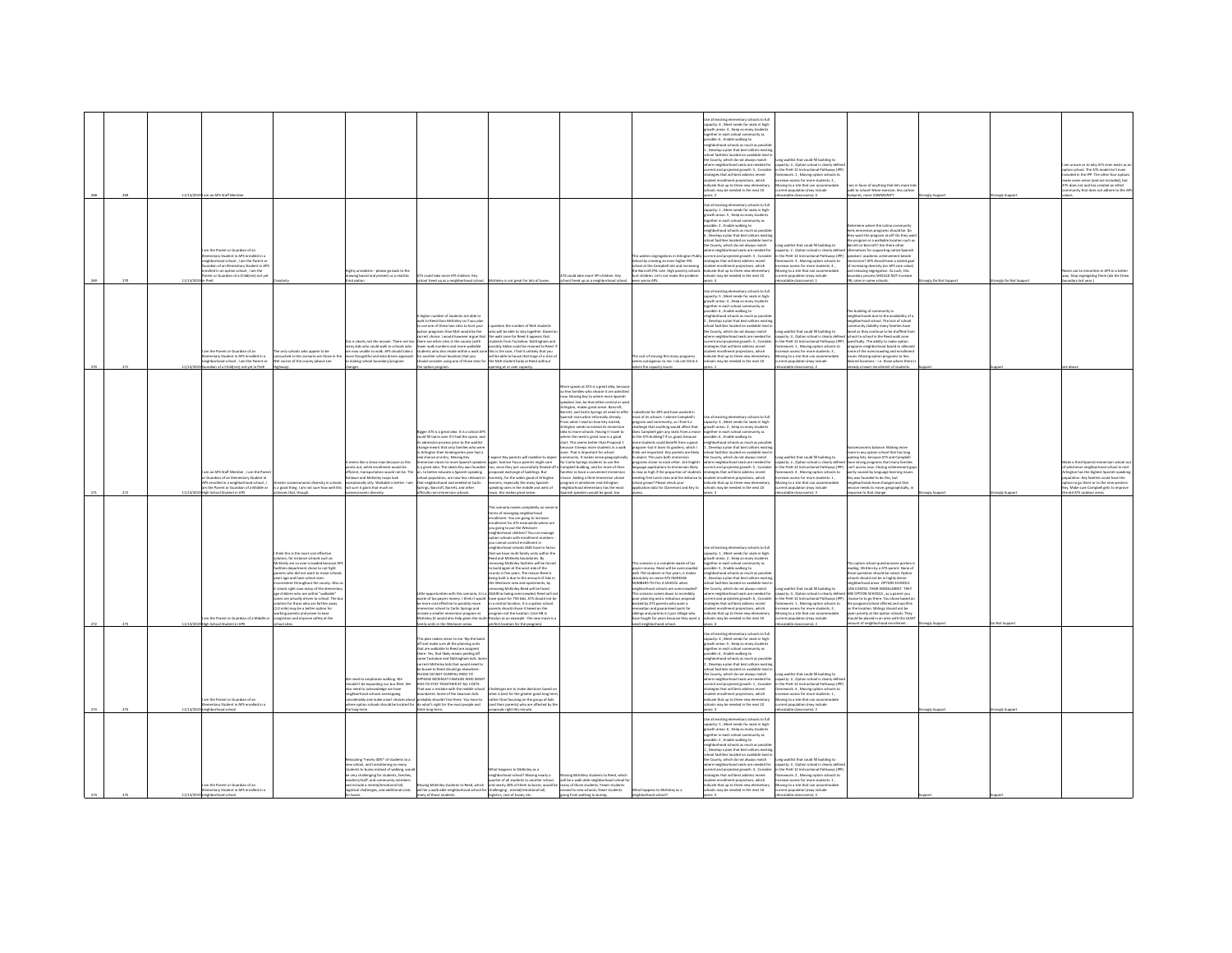|                 |               |                                                                                            |                                                                                      |                                                                                                                                             |                                                                                                                                                                   | as://mckinleypta.org/wp-<br>wer funleyeds (2019/11/McKinlay, PTA-                                                     |                                                                                                                         | tos://mckinkyota.org/wo-                                                                                                    | ie all existing elementary schools to full                                                                                                                                                                                                                                    |                                                                                                                                                                                                                                                                                                |                                                                                      |                |                      |                                                                                                                             |
|-----------------|---------------|--------------------------------------------------------------------------------------------|--------------------------------------------------------------------------------------|---------------------------------------------------------------------------------------------------------------------------------------------|-------------------------------------------------------------------------------------------------------------------------------------------------------------------|-----------------------------------------------------------------------------------------------------------------------|-------------------------------------------------------------------------------------------------------------------------|-----------------------------------------------------------------------------------------------------------------------------|-------------------------------------------------------------------------------------------------------------------------------------------------------------------------------------------------------------------------------------------------------------------------------|------------------------------------------------------------------------------------------------------------------------------------------------------------------------------------------------------------------------------------------------------------------------------------------------|--------------------------------------------------------------------------------------|----------------|----------------------|-----------------------------------------------------------------------------------------------------------------------------|
|                 |               |                                                                                            |                                                                                      |                                                                                                                                             |                                                                                                                                                                   | ter.tn.405.11 OK 19 ndf See the abou<br>ter for full thoughts, but counting the                                       |                                                                                                                         | content/uploads/2019/11/McKinley-PTA-<br>atter-to-APS-11.06.19.pdf See the above<br>ter for full thoughts, but counting the | e as exacing elementary schools to ful<br>pacity: 2 , Meet needs for seats in high<br>swth areas: 3 , Keep as many students                                                                                                                                                   |                                                                                                                                                                                                                                                                                                |                                                                                      |                |                      |                                                                                                                             |
|                 |               |                                                                                            |                                                                                      |                                                                                                                                             |                                                                                                                                                                   | s moving from McKinley to Reed as "no<br>oving" doesn't make sense when 25-309                                        |                                                                                                                         | ids moving from McKinley to Reed as "no<br>noving" doesn't make sense when 25-30% po                                        | together in each school con<br>munity as<br>ssible: 1, Enable walking to                                                                                                                                                                                                      |                                                                                                                                                                                                                                                                                                |                                                                                      |                |                      |                                                                                                                             |
|                 |               |                                                                                            |                                                                                      |                                                                                                                                             |                                                                                                                                                                   | of the school will be moved to Ashlawn. If                                                                            |                                                                                                                         | of the school will be moved to Ashlawn. If                                                                                  | neighborhood schools as much as possi                                                                                                                                                                                                                                         |                                                                                                                                                                                                                                                                                                |                                                                                      |                |                      | said partier, on much conaration and                                                                                        |
|                 |               |                                                                                            |                                                                                      |                                                                                                                                             |                                                                                                                                                                   | .<br>must get rid of McKinley, move ALL<br>dents treather to Beed rather than                                         |                                                                                                                         | you must get rid of McKinley, move ALL<br>tudents together to Reed rather than<br>therry picking kids to move to Ashlawn.   | , Develop a plan that best utilizes existin<br>chool facilities located on available land                                                                                                                                                                                     |                                                                                                                                                                                                                                                                                                |                                                                                      |                |                      | i i sino earner, so much separation ano<br>bbing off small groups of students to fit<br>i imprecise data model doesn't make |
|                 |               |                                                                                            |                                                                                      |                                                                                                                                             |                                                                                                                                                                   | dents together to Reed rather than<br>rry picking kids to move to Ashlaw<br>Losing their school is disruptive enough; |                                                                                                                         | osing their school is disruptive enough;                                                                                    | County, which do not always match                                                                                                                                                                                                                                             | ong waitlist that could fill building to                                                                                                                                                                                                                                                       |                                                                                      |                |                      | ense. Some schools may or may not be                                                                                        |
|                 |               |                                                                                            |                                                                                      |                                                                                                                                             |                                                                                                                                                                   | It separate them across schools too.<br>don't know how I'm going to explain to my                                     |                                                                                                                         | on't separate them across schools too. I<br>don't know how I'm going to explain to my                                       | strategies that will best address recent                                                                                                                                                                                                                                      | there neighborhood seats are needed for capacity: 3 , Option school is clearly define<br>urrent and projected growth: 5 , Consider in the PreK-12 Instructional Pathways (IPP                                                                                                                  | ion schools should be used as a                                                      |                |                      | wed for the reasons listed above, but i<br>that's the outcome do your best to keep                                          |
|                 |               | on the Parent or Guardian of an                                                            | ://mckinleypta.org/wp-                                                               |                                                                                                                                             | s://mckinleypta.org/wp                                                                                                                                            | n that McKinley will cease to exist AND                                                                               | s://mckinleyota.org/wp                                                                                                  | on that McKinley will cease to exist AND                                                                                    | student enrollment projections, which<br>dicate that up to three new elementary                                                                                                                                                                                               | framework: 1, Moving option schools to<br>increase access for more students: 4,<br>Aoving to a site that can accomm                                                                                                                                                                            | dbility tool when demand exceed:<br>ply in certain areas. I don't have st            |                |                      | munities together. Give special<br>nsideration to schools that may be                                                       |
|                 |               | ntary Student in APS enrolled in a<br>borhood school                                       | v PTA<br>l/uploads/2019/11/Mc<br>to-APS-11.06.19.pdf                                 | x://mckinleypta.org/wp-<br>tent/uploads/2019/11/McK<br>xr-to-APS-11.06.19.pdf<br>nley-PTA                                                   | int/uploads/2019/11/1<br>n-to-APS-11.06.19.pdf                                                                                                                    | may be separated from the majority of<br>peers. Based upon the numbers this<br>ks doable if you make a few tweaks.    | tent/uploads/2019/11/1<br>ter-to-APS-11.06.19.pdf                                                                       | e may be separated from the majority of<br>is peers. Based upon the numbers this<br>tols doable if you make a few tweaks.   | may be needed in the next 10                                                                                                                                                                                                                                                  | lation (may include                                                                                                                                                                                                                                                                            | lings about option                                                                   |                | Not Suppor           | ted in a HUGE way (ex: McKinley) to                                                                                         |
|                 |               |                                                                                            |                                                                                      |                                                                                                                                             |                                                                                                                                                                   |                                                                                                                       |                                                                                                                         |                                                                                                                             |                                                                                                                                                                                                                                                                               |                                                                                                                                                                                                                                                                                                | hools are gener.                                                                     |                |                      | the students togethe                                                                                                        |
|                 |               |                                                                                            |                                                                                      |                                                                                                                                             |                                                                                                                                                                   |                                                                                                                       |                                                                                                                         |                                                                                                                             | se all existing elementary schools to full<br>pacity: 6 . Meet needs for seats in high                                                                                                                                                                                        |                                                                                                                                                                                                                                                                                                |                                                                                      |                |                      |                                                                                                                             |
|                 |               |                                                                                            |                                                                                      |                                                                                                                                             | plan makes sense. Options school                                                                                                                                  |                                                                                                                       | s plan makes sense. Options school                                                                                      |                                                                                                                             | owth areas: S., Keep as many student                                                                                                                                                                                                                                          |                                                                                                                                                                                                                                                                                                |                                                                                      |                |                      |                                                                                                                             |
|                 |               |                                                                                            |                                                                                      | hat's too many students to move to                                                                                                          | ieserve no priority over neighborhood<br>chools. If parents want to select option<br>mmodate option schools. Adding more schools over neighborhood schools, their |                                                                                                                       | serve no priority over neighborhood<br>hools. If parents want to select optio<br>hools over neighborhood schools, their |                                                                                                                             | together in each school community as<br>possible: 2 , Enable walking to<br>eighborhood schools as much as possi                                                                                                                                                               |                                                                                                                                                                                                                                                                                                |                                                                                      |                |                      |                                                                                                                             |
|                 |               |                                                                                            |                                                                                      | miportation services is a waste of money children can move wherever they are<br>d creates new planning , resource, and                      | located. They are focused on the program                                                                                                                          |                                                                                                                       | ildren can move wherever they are<br>cated. They are focused on the program                                             |                                                                                                                             | , Develop a plan that best utilizes existin<br>hool facilities located on available land i                                                                                                                                                                                    |                                                                                                                                                                                                                                                                                                |                                                                                      |                |                      |                                                                                                                             |
|                 |               |                                                                                            |                                                                                      |                                                                                                                                             |                                                                                                                                                                   |                                                                                                                       | on the building. Give neighborhood sche<br>riority. Focus on having students attend                                     |                                                                                                                             | e County, which do not always match<br>here neighborhood seats are needed for                                                                                                                                                                                                 |                                                                                                                                                                                                                                                                                                |                                                                                      |                |                      |                                                                                                                             |
|                 |               |                                                                                            |                                                                                      | raffic headaches. Keep neighborhood<br>lementary school intact . The option<br>chools - are really just glamour projects                    | not the building. Give neighborhood school<br>priority. Focus on having students attend<br>schools in their own neighborhoods. Opti                               |                                                                                                                       | ols in their own neighborhoods. Opti                                                                                    |                                                                                                                             | rent and projected growth: 3, Consider                                                                                                                                                                                                                                        | Long waitlist that could fill building to<br>capacity: 4 , Option school is clearly define<br>in the PreK-12 Instructional Pathways (IPP                                                                                                                                                       |                                                                                      |                |                      |                                                                                                                             |
|                 |               |                                                                                            |                                                                                      | and don't benefit the vast majority of APS<br>tudents. Options schools should be                                                            | schools - are really just glamour projects<br>and don't benefit the vast majority of APS                                                                          |                                                                                                                       | tools are really just glamour projects an<br>n't benefit the vast majority of APS                                       |                                                                                                                             | rategies that will best address recent<br>udent enrollment projections, which                                                                                                                                                                                                 | framework: 3, Moving option schools to<br>increase access for more students: 1,                                                                                                                                                                                                                |                                                                                      |                |                      |                                                                                                                             |
|                 |               | m the Parent or Guardian of an                                                             |                                                                                      | inated and all students should attend<br>hood schools. Give neighborhood                                                                    | students. Options schools should be                                                                                                                               |                                                                                                                       | dents. Options schools should be<br>ated and all students should atte                                                   |                                                                                                                             | <b>Scate that up to three new elementary</b><br>may be needed in the next 10                                                                                                                                                                                                  | Aoving to a site that can accommo                                                                                                                                                                                                                                                              |                                                                                      |                |                      |                                                                                                                             |
|                 |               | ne : Jewin un unuitouri or an<br>intary Student in APS enrolled in a<br>horhood school     |                                                                                      | ols the priority.                                                                                                                           | eliminated and all students should atten<br>neighborhood schools.                                                                                                 |                                                                                                                       |                                                                                                                         |                                                                                                                             |                                                                                                                                                                                                                                                                               | current population (may include<br>relocatable classrooms): 2                                                                                                                                                                                                                                  |                                                                                      | angly Supp     | ongly Su             |                                                                                                                             |
|                 |               |                                                                                            |                                                                                      |                                                                                                                                             |                                                                                                                                                                   |                                                                                                                       |                                                                                                                         |                                                                                                                             | ise all existing elementary schools to full<br>apacity: 3 , Meet needs for seats in high-                                                                                                                                                                                     |                                                                                                                                                                                                                                                                                                |                                                                                      |                |                      |                                                                                                                             |
|                 |               |                                                                                            |                                                                                      |                                                                                                                                             |                                                                                                                                                                   |                                                                                                                       |                                                                                                                         |                                                                                                                             | .<br>rowth areas: 2 , Keep as many students<br>agether in each school community as                                                                                                                                                                                            |                                                                                                                                                                                                                                                                                                |                                                                                      |                |                      |                                                                                                                             |
|                 |               |                                                                                            |                                                                                      |                                                                                                                                             |                                                                                                                                                                   |                                                                                                                       |                                                                                                                         |                                                                                                                             | sible: 1, Enable walking to                                                                                                                                                                                                                                                   |                                                                                                                                                                                                                                                                                                |                                                                                      |                |                      |                                                                                                                             |
|                 |               |                                                                                            |                                                                                      |                                                                                                                                             |                                                                                                                                                                   |                                                                                                                       |                                                                                                                         |                                                                                                                             | ghborhood schools as much as possible<br>Develop a plan that best utilizes existing                                                                                                                                                                                           |                                                                                                                                                                                                                                                                                                |                                                                                      |                |                      |                                                                                                                             |
|                 |               |                                                                                            |                                                                                      |                                                                                                                                             |                                                                                                                                                                   |                                                                                                                       |                                                                                                                         |                                                                                                                             | hool facilities located on available land i<br>a County, which do not always match                                                                                                                                                                                            |                                                                                                                                                                                                                                                                                                |                                                                                      |                |                      |                                                                                                                             |
|                 |               |                                                                                            |                                                                                      |                                                                                                                                             |                                                                                                                                                                   |                                                                                                                       |                                                                                                                         |                                                                                                                             |                                                                                                                                                                                                                                                                               | <b>County, which do not always match Long waitlist that could fill building to</b><br>nere neighborhood seats are needed for <b>Capacity: 3, Option school is clearly define</b><br>crent and projected growth: 5, Consider <b>in the PreK-12 In</b>                                           |                                                                                      |                |                      |                                                                                                                             |
|                 |               |                                                                                            |                                                                                      |                                                                                                                                             |                                                                                                                                                                   |                                                                                                                       |                                                                                                                         |                                                                                                                             | strategies that will best address recent<br>student enrolment projections, which                                                                                                                                                                                              | framework: 2, Moving option schools to                                                                                                                                                                                                                                                         |                                                                                      |                |                      | ake a stand and do what's best for ALL Al                                                                                   |
|                 |               |                                                                                            |                                                                                      |                                                                                                                                             |                                                                                                                                                                   |                                                                                                                       |                                                                                                                         |                                                                                                                             | dicate that up to three new elementary                                                                                                                                                                                                                                        | screase access for more students: 1,<br>Movine to a site that can accommodate                                                                                                                                                                                                                  |                                                                                      |                |                      | udents! Parent input needs to be put                                                                                        |
| 10 <sup>2</sup> | 1171979       | an apt traff Me                                                                            |                                                                                      |                                                                                                                                             |                                                                                                                                                                   |                                                                                                                       |                                                                                                                         |                                                                                                                             | ols may be needed in the next 10                                                                                                                                                                                                                                              | strent population (may include<br>table classrooms): 4                                                                                                                                                                                                                                         |                                                                                      |                |                      | ide on the county can do what's hest for<br>he students not just the loudest voir                                           |
|                 |               |                                                                                            |                                                                                      |                                                                                                                                             |                                                                                                                                                                   |                                                                                                                       |                                                                                                                         |                                                                                                                             | e all existing elementary schools to full                                                                                                                                                                                                                                     |                                                                                                                                                                                                                                                                                                |                                                                                      |                |                      |                                                                                                                             |
|                 |               |                                                                                            |                                                                                      |                                                                                                                                             |                                                                                                                                                                   |                                                                                                                       |                                                                                                                         |                                                                                                                             | apacity: 2, Meet needs for seats in high-<br>owth areas: 3 . Keep as many student                                                                                                                                                                                             |                                                                                                                                                                                                                                                                                                |                                                                                      |                |                      |                                                                                                                             |
|                 |               |                                                                                            |                                                                                      |                                                                                                                                             |                                                                                                                                                                   |                                                                                                                       |                                                                                                                         |                                                                                                                             | seether in each school con<br>inity as<br>sible: S., Enable walking to                                                                                                                                                                                                        |                                                                                                                                                                                                                                                                                                |                                                                                      |                |                      |                                                                                                                             |
|                 |               |                                                                                            |                                                                                      |                                                                                                                                             |                                                                                                                                                                   |                                                                                                                       |                                                                                                                         |                                                                                                                             | eighborhood schools as much as possibl<br>, Develop a plan that best utilizes existin<br>.                                                                                                                                                                                    |                                                                                                                                                                                                                                                                                                | n schools should be con                                                              |                |                      |                                                                                                                             |
|                 |               |                                                                                            |                                                                                      |                                                                                                                                             |                                                                                                                                                                   |                                                                                                                       |                                                                                                                         |                                                                                                                             | hool facilities located on available land i                                                                                                                                                                                                                                   |                                                                                                                                                                                                                                                                                                | rtable; otherwise they are just                                                      |                |                      |                                                                                                                             |
|                 |               |                                                                                            |                                                                                      |                                                                                                                                             |                                                                                                                                                                   |                                                                                                                       |                                                                                                                         |                                                                                                                             | the County, which do not always match<br>there neighborhood seats are needed for                                                                                                                                                                                              | ong waitlist that could fill building to<br>apacity: 1 , Option school is clearly defined                                                                                                                                                                                                      | wishborhood schools and should be sive<br>sundary and walk zone. This is espec       |                |                      | on schools are nice to have, and if dor                                                                                     |
|                 |               | m the Darent or Guardian of an                                                             |                                                                                      | arin views netine schools a<br>emans wewe operan schools as<br>rmovable More busing of children to<br>eighborhood schools defeats the purps |                                                                                                                                                                   |                                                                                                                       | mize cost of busing and number of                                                                                       |                                                                                                                             |                                                                                                                                                                                                                                                                               | rrent and projected growth: 4 , Consider in the PreK-12 Instructional Pathways (IPP)<br>rategies that will best address recent framework: 3 , Moving option schools to<br>ne vrek-12 instructional vatriways (o<br>nework: 3 , Moving option schools to<br>rease access for more students: 4 , | true for option schools (ATS, Campbell)<br>with only a vaguely defined difference is |                |                      | rectly they can balance the demand to<br>otherwise empty spaces. Move them                                                  |
|                 |               | entary Student in APS enrolled in                                                          |                                                                                      | having neighborhood schools and costs                                                                                                       | ases crowding near Rosslyn Interi                                                                                                                                 |                                                                                                                       | ighborhood school students close to<br>ir neighborhood school Possibly mon                                              | wys a challenge to move schools. How                                                                                        | lment projections, which<br>indicate that up to three new elementary                                                                                                                                                                                                          | Aoving to a site that can accommodate                                                                                                                                                                                                                                                          | ational plan. Don't leave empty se<br>option schools, and fill them to at least      |                |                      | and to balance need and capacity and<br>mize walkers to neighborhood schoo                                                  |
|                 | 11/13/20      | ighborhood school , I am the Parent or<br>ardian of a Middle or High School<br>dent in APS |                                                                                      | e money Declining native spanish<br>aker population at Key                                                                                  | effect on bus needs Some benefit to<br><b>Neping McKinley together</b>                                                                                            | Busing 18% of neighborhood walk-eligible<br>s is undesirable                                                          | re spanish speakers close to imn                                                                                        | ontessori handling the move? Did they<br>Siliate no attraducte ago                                                          | ools may be needed in the next 10<br>20.44                                                                                                                                                                                                                                    | urrent population (may include<br>catable classrooms): 2                                                                                                                                                                                                                                       | average system-wide capacity if syste<br>wer 100 percent.                            | angly Support  | <b>Ingly Support</b> | nd otherwise compact neighborhood<br>ool zones.                                                                             |
|                 |               |                                                                                            |                                                                                      |                                                                                                                                             |                                                                                                                                                                   |                                                                                                                       |                                                                                                                         |                                                                                                                             | ie all existing elementary schools to full                                                                                                                                                                                                                                    |                                                                                                                                                                                                                                                                                                |                                                                                      |                |                      |                                                                                                                             |
|                 |               |                                                                                            |                                                                                      |                                                                                                                                             |                                                                                                                                                                   |                                                                                                                       |                                                                                                                         |                                                                                                                             | pacity: 3, Meet needs for seats in high-                                                                                                                                                                                                                                      |                                                                                                                                                                                                                                                                                                |                                                                                      |                |                      |                                                                                                                             |
|                 |               |                                                                                            |                                                                                      |                                                                                                                                             |                                                                                                                                                                   |                                                                                                                       |                                                                                                                         |                                                                                                                             | growth areas: 4, Keep as many students<br>ogether in each school com<br>ss yžinur                                                                                                                                                                                             |                                                                                                                                                                                                                                                                                                |                                                                                      |                |                      |                                                                                                                             |
|                 |               |                                                                                            |                                                                                      |                                                                                                                                             |                                                                                                                                                                   |                                                                                                                       |                                                                                                                         |                                                                                                                             | ssible: 2, Enable walking to<br>eighborhood schools as much as possib                                                                                                                                                                                                         |                                                                                                                                                                                                                                                                                                |                                                                                      |                |                      |                                                                                                                             |
|                 |               |                                                                                            |                                                                                      | option really risks destroying                                                                                                              |                                                                                                                                                                   |                                                                                                                       |                                                                                                                         |                                                                                                                             | Develop a plan that best utilizes exis                                                                                                                                                                                                                                        |                                                                                                                                                                                                                                                                                                |                                                                                      |                |                      |                                                                                                                             |
|                 |               |                                                                                            |                                                                                      | eighborhoods, particularly aroun<br>cKinley where the new boundaries will                                                                   |                                                                                                                                                                   |                                                                                                                       |                                                                                                                         |                                                                                                                             | hool facilities located on available land<br>e County, which do not always match<br>here neighborhood seats are needed for                                                                                                                                                    | Long waitlist that could fill building to<br>capacity: 3 , Option school is clearly defin                                                                                                                                                                                                      |                                                                                      |                |                      |                                                                                                                             |
|                 |               |                                                                                            |                                                                                      | idude a huge range of random areas not<br>round the school. It will also mean more                                                          |                                                                                                                                                                   |                                                                                                                       |                                                                                                                         |                                                                                                                             |                                                                                                                                                                                                                                                                               | rrent and projected growth: S., Consider (in the PreK-12 Instructional Pathways (IPP)<br>atesies that will best address recent (framework: 2. Movine option schools to                                                                                                                         |                                                                                      |                |                      |                                                                                                                             |
|                 |               |                                                                                            |                                                                                      | sses on the road, worse traffic, and lot                                                                                                    |                                                                                                                                                                   |                                                                                                                       |                                                                                                                         |                                                                                                                             | dent enrollment projections, which                                                                                                                                                                                                                                            | rease access for more students: 1,                                                                                                                                                                                                                                                             |                                                                                      |                |                      |                                                                                                                             |
|                 |               | n the Parent or Guardian of a Child(re                                                     |                                                                                      | f kids not being able to walk to school.<br>fease reconsider and do not do this                                                             |                                                                                                                                                                   |                                                                                                                       |                                                                                                                         |                                                                                                                             | usent enroument projections, writin<br>dicate that up to three new elementary<br>hools may be needed in the next 10                                                                                                                                                           | Moving to a site that can accomm<br>current population (may include                                                                                                                                                                                                                            |                                                                                      |                |                      |                                                                                                                             |
|                 | 11/13/2019 in | PreK in APS                                                                                |                                                                                      |                                                                                                                                             | is is a good opti                                                                                                                                                 |                                                                                                                       | his is a good optio                                                                                                     |                                                                                                                             | rs6<br>se all existing elementary schools to full                                                                                                                                                                                                                             | catable classrooms): 4                                                                                                                                                                                                                                                                         |                                                                                      |                |                      |                                                                                                                             |
|                 |               |                                                                                            |                                                                                      |                                                                                                                                             |                                                                                                                                                                   |                                                                                                                       |                                                                                                                         |                                                                                                                             | an example entertainty schools to the<br>apacity: 3 , Meet needs for seats in high-<br>rowth areas: 5 , Keep as many students                                                                                                                                                 |                                                                                                                                                                                                                                                                                                |                                                                                      |                |                      |                                                                                                                             |
|                 |               |                                                                                            |                                                                                      |                                                                                                                                             |                                                                                                                                                                   |                                                                                                                       |                                                                                                                         |                                                                                                                             | ogether in each school community as                                                                                                                                                                                                                                           |                                                                                                                                                                                                                                                                                                |                                                                                      |                |                      |                                                                                                                             |
|                 |               |                                                                                            |                                                                                      |                                                                                                                                             |                                                                                                                                                                   |                                                                                                                       |                                                                                                                         |                                                                                                                             | ssible: 1 . Enable walking to<br>ighborhood schools as much as possi-                                                                                                                                                                                                         |                                                                                                                                                                                                                                                                                                |                                                                                      |                |                      |                                                                                                                             |
|                 |               |                                                                                            |                                                                                      |                                                                                                                                             |                                                                                                                                                                   |                                                                                                                       |                                                                                                                         | disagree with displacing and dividing                                                                                       | Develop a plan that best utilizes existin                                                                                                                                                                                                                                     |                                                                                                                                                                                                                                                                                                |                                                                                      |                |                      |                                                                                                                             |
|                 |               |                                                                                            |                                                                                      |                                                                                                                                             |                                                                                                                                                                   |                                                                                                                       |                                                                                                                         | mmunities. I believe there must be an<br>ernative solution to meet growing needs                                            | 2, Develop a pain that best utilizes existing<br>school facilities located on available land in<br>the County, which do not always match<br>where neighborhood seats are needed for                                                                                           | ong waitlist that could fill building to                                                                                                                                                                                                                                                       |                                                                                      |                |                      |                                                                                                                             |
|                 |               |                                                                                            |                                                                                      |                                                                                                                                             |                                                                                                                                                                   |                                                                                                                       |                                                                                                                         | naintain walkability to neighborhood                                                                                        | alternative solution to meet growing needs where neighborhood seats are needed for capacity: 4, Option school is clearly define<br>and keeping current students together and current and projected growth: 6, Consider in the Pre<br>strategies that will best address recent | framework: 3, Moving option schools to                                                                                                                                                                                                                                                         |                                                                                      |                |                      |                                                                                                                             |
|                 |               | m the Darent or Guardian of an<br>tary Student in APS on<br><b>Calling</b>                 |                                                                                      | ased cost of school buses, disrupting<br><b>MARS ANY</b>                                                                                    |                                                                                                                                                                   |                                                                                                                       |                                                                                                                         |                                                                                                                             | tudent enrollment projections, which<br>sdicate that up to three new elementar                                                                                                                                                                                                | crease access for more students: 1 .                                                                                                                                                                                                                                                           |                                                                                      |                |                      |                                                                                                                             |
|                 |               | hood school, I am the Parent o                                                             |                                                                                      | is as devastating to our family and                                                                                                         |                                                                                                                                                                   |                                                                                                                       |                                                                                                                         | ishoots. Can we implement changes in<br>boundaries to incoming students only and<br>consider giving families the option to  | s may be needed in the next 10                                                                                                                                                                                                                                                | communication for more stud.<br>Ioving to a site that can acco<br>tion (may include                                                                                                                                                                                                            |                                                                                      |                |                      |                                                                                                                             |
|                 |               | rdian of a Child(ren) not yet in PreK                                                      | te that I can appre                                                                  |                                                                                                                                             |                                                                                                                                                                   |                                                                                                                       |                                                                                                                         |                                                                                                                             |                                                                                                                                                                                                                                                                               |                                                                                                                                                                                                                                                                                                |                                                                                      | angly Suppo    | nely Sup             |                                                                                                                             |
|                 |               |                                                                                            |                                                                                      |                                                                                                                                             |                                                                                                                                                                   |                                                                                                                       |                                                                                                                         |                                                                                                                             | ie all existing elementary schools to full                                                                                                                                                                                                                                    |                                                                                                                                                                                                                                                                                                |                                                                                      |                |                      |                                                                                                                             |
|                 |               |                                                                                            |                                                                                      |                                                                                                                                             |                                                                                                                                                                   |                                                                                                                       |                                                                                                                         |                                                                                                                             | capacity: 5 , Meet needs for seats in high-<br>growth areas: 1 , Keep as many students<br>together in each school community as                                                                                                                                                |                                                                                                                                                                                                                                                                                                |                                                                                      |                |                      |                                                                                                                             |
|                 |               |                                                                                            |                                                                                      |                                                                                                                                             |                                                                                                                                                                   |                                                                                                                       |                                                                                                                         |                                                                                                                             | ssible: 2, Enable walking to<br>eighborhood schools as much as possi                                                                                                                                                                                                          |                                                                                                                                                                                                                                                                                                |                                                                                      |                |                      |                                                                                                                             |
|                 |               |                                                                                            |                                                                                      | ery discuptive to kids and families with                                                                                                    |                                                                                                                                                                   |                                                                                                                       |                                                                                                                         |                                                                                                                             | . Develop a plan that best utilizes existin                                                                                                                                                                                                                                   |                                                                                                                                                                                                                                                                                                |                                                                                      |                |                      |                                                                                                                             |
|                 |               |                                                                                            |                                                                                      | <b>Innost 40% of students being reassigns</b><br>Niso, doesn't seem to fit with Arlington                                                   |                                                                                                                                                                   |                                                                                                                       |                                                                                                                         |                                                                                                                             | nel farille<br><b>Englished on available land</b><br>he County, which do not always match                                                                                                                                                                                     | waitlist that could fill building to                                                                                                                                                                                                                                                           |                                                                                      |                |                      |                                                                                                                             |
|                 |               |                                                                                            |                                                                                      | .<br>Lainability and environmental goals to<br>e walkability decreased. I disagree wit                                                      |                                                                                                                                                                   |                                                                                                                       |                                                                                                                         |                                                                                                                             | ere neighborhood seats are needed for<br>rrent and projected growth: 6 , Consider                                                                                                                                                                                             | capacity: 3, Option school is clearly definition the PreK-12 Instructional Pathways (IP)                                                                                                                                                                                                       |                                                                                      |                |                      |                                                                                                                             |
|                 |               |                                                                                            | fficult to tell since the boundaries don'<br>ow streets on them. There are not a lot | stions schools not being moved if they'n                                                                                                    |                                                                                                                                                                   |                                                                                                                       |                                                                                                                         | 's also the most disruptive in terms of                                                                                     | tegies that will best address recent<br>dent enrollment projections, which                                                                                                                                                                                                    | framework: 4, Moving option schools to<br>crease access for more students: 1.                                                                                                                                                                                                                  |                                                                                      |                |                      |                                                                                                                             |
|                 |               | m the Parent or Guardian of an<br>stary Student in APS enrolled in a                       | sitives in this scenario except that<br>s APS to use existing schools to             | <b>Inder-enrolled or serving students from</b><br>ather areas of the county; they should be<br>e the majority of enrolled students          | ns to centralize more of the buildings<br>where the students are, and keeps                                                                                       | ving options schools will be a challenge<br>ome families but seems the best                                           | his scenario offers the least amount of<br>uption to students, with 20% being                                           | vical locations changing, but I think<br>hat's better than moving a greater                                                 | <b>Scate that up to three new elementary</b><br>s may be needed in the next 10                                                                                                                                                                                                | loving to a site that can accomm<br>rrent population (may include                                                                                                                                                                                                                              |                                                                                      |                |                      |                                                                                                                             |
|                 |               | loorba boorhodrigis                                                                        | imum capacity, which is important.                                                   | ive, if possible.                                                                                                                           | cKinley students together                                                                                                                                         | lution under current conditions                                                                                       | ssigned                                                                                                                 | rcentage of student                                                                                                         |                                                                                                                                                                                                                                                                               | catable classrooms):                                                                                                                                                                                                                                                                           | foor spaces available to children.                                                   | trangly Suppor | ongly Supp           |                                                                                                                             |
|                 |               |                                                                                            |                                                                                      |                                                                                                                                             |                                                                                                                                                                   |                                                                                                                       |                                                                                                                         |                                                                                                                             | ie all existing elementary schools to full                                                                                                                                                                                                                                    |                                                                                                                                                                                                                                                                                                |                                                                                      |                |                      |                                                                                                                             |
|                 |               |                                                                                            |                                                                                      |                                                                                                                                             |                                                                                                                                                                   |                                                                                                                       |                                                                                                                         |                                                                                                                             | spacity: 2 , Meet needs for seats in high-<br>rowth areas: 3 , Keep as many students                                                                                                                                                                                          |                                                                                                                                                                                                                                                                                                |                                                                                      |                |                      |                                                                                                                             |
|                 |               |                                                                                            |                                                                                      |                                                                                                                                             |                                                                                                                                                                   |                                                                                                                       |                                                                                                                         |                                                                                                                             | gether in each school community as<br>ssible: 4 , Enable walking to<br>sighborhood schools as much as pos                                                                                                                                                                     |                                                                                                                                                                                                                                                                                                |                                                                                      |                |                      |                                                                                                                             |
|                 |               |                                                                                            |                                                                                      |                                                                                                                                             |                                                                                                                                                                   |                                                                                                                       |                                                                                                                         |                                                                                                                             | , Develop a plan that best utilizes existin                                                                                                                                                                                                                                   |                                                                                                                                                                                                                                                                                                |                                                                                      |                |                      |                                                                                                                             |
|                 |               |                                                                                            |                                                                                      |                                                                                                                                             |                                                                                                                                                                   |                                                                                                                       |                                                                                                                         |                                                                                                                             | ool facilities located on available land i<br>e County, which do not always match                                                                                                                                                                                             | a waitlist that could fill building to                                                                                                                                                                                                                                                         |                                                                                      |                |                      |                                                                                                                             |
|                 |               |                                                                                            |                                                                                      |                                                                                                                                             |                                                                                                                                                                   |                                                                                                                       |                                                                                                                         |                                                                                                                             | ere neighborhood seats are needed for<br>rent and projected growth: 1, Consider<br>.                                                                                                                                                                                          | Capacity: 2, Option school is clearly defi<br>r in the PreK-12 Instructional Pathways (I                                                                                                                                                                                                       |                                                                                      |                |                      |                                                                                                                             |
|                 |               |                                                                                            |                                                                                      |                                                                                                                                             |                                                                                                                                                                   |                                                                                                                       |                                                                                                                         |                                                                                                                             | strategies that will best address recent<br>student enrollment projections, which                                                                                                                                                                                             | framework: 3, Moving option schools to                                                                                                                                                                                                                                                         |                                                                                      |                |                      |                                                                                                                             |
|                 |               | am the Parent or Guardian of an                                                            |                                                                                      |                                                                                                                                             |                                                                                                                                                                   |                                                                                                                       |                                                                                                                         |                                                                                                                             | indicate that up to three new elementary                                                                                                                                                                                                                                      | increase access for more students: 4,<br>Moving to a site that can accomm                                                                                                                                                                                                                      |                                                                                      |                |                      |                                                                                                                             |
|                 |               | entary Student in APS enrolled in a                                                        |                                                                                      |                                                                                                                                             |                                                                                                                                                                   |                                                                                                                       | like that leas students are affected. And                                                                               |                                                                                                                             | ools may be needed in the next 10                                                                                                                                                                                                                                             | strent population (may include                                                                                                                                                                                                                                                                 |                                                                                      |                |                      |                                                                                                                             |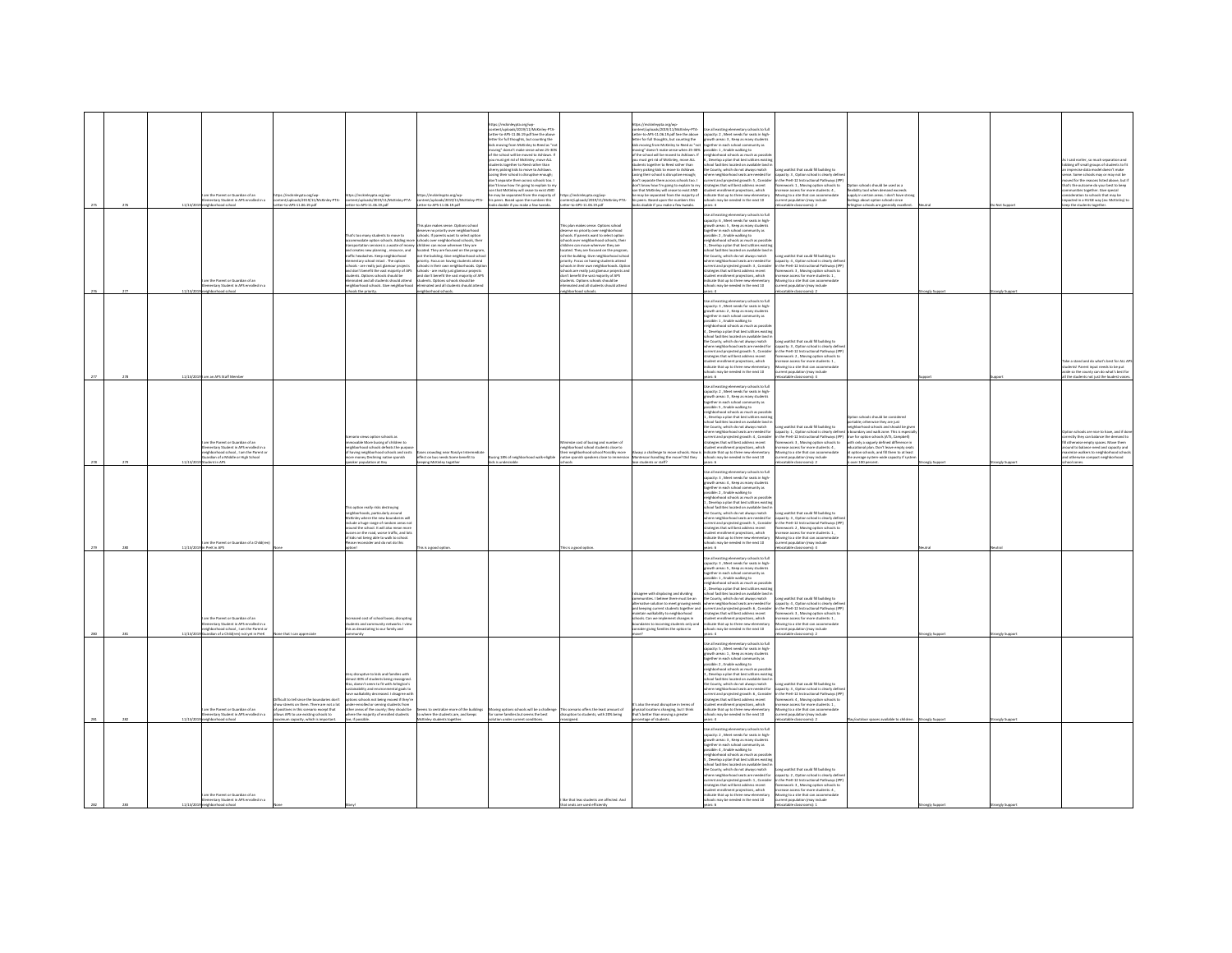|  |                                                                                                                        |                                | he only apparent opportunity (i.e.,                                                                                                                                                               | s scenario presents numerous challe<br>I disadvantages, including the large<br>ortion of reassigned students, the<br>d for additional buses, the decrease is<br>king students, and the large number of | s advantages of this<br>plan, including the ability of McKinley<br>lents to stay together, the additiona<br>mber of students who can walk to<br>hool, the ability of ATS to accept more<br>udents from the wait list, the ability of<br>mersion students to stay closer to<br>heir current location and in a central<br>ocation, the low proportion of reassigner                                                                                                                  | tough there are some changes<br>presented, these are minimal while<br>viding several advantages to the sc                                                                                                                                                                                                                                                                                                                                                                                | re are benefits to movine McKinley<br>dents to Reed and the additional space                                                                                                                                                                                                                                                                                                                                                                                                                                                                                                                                                                                                                                                                                                                   | e move of Key Immersion to Carlin<br>rings is untenable given that the school<br>ated on the western boundary of | Use all existing elementary schools to full<br>pacity: 4 . Meet needs for seats in high<br>of areas: 3 , Keep as many student<br>rether in each school community as<br>sible: 6, Enable walking to<br>wighborhood schools as much as possil<br>Develop a plan that best utilizes exist<br>ool facilities located on available land<br>e County, which do not always match<br>nere neighborhood seats are needed fo<br>rent and projected growth: 2, Conside<br>atesies that will best address recent<br>tudent enrollment projections, which | ng waitlist that could fill building to<br>pacity: 4 , Option school is clearly def<br>the PreK-12 Instructional Pathways (IP)<br>amework: 1 . Moving option schools to<br>ease access for more students: 2.                                                                        |                                                                                                                                                                                                                                                                                                                                                                                                                                         |            |                   |
|--|------------------------------------------------------------------------------------------------------------------------|--------------------------------|---------------------------------------------------------------------------------------------------------------------------------------------------------------------------------------------------|--------------------------------------------------------------------------------------------------------------------------------------------------------------------------------------------------------|------------------------------------------------------------------------------------------------------------------------------------------------------------------------------------------------------------------------------------------------------------------------------------------------------------------------------------------------------------------------------------------------------------------------------------------------------------------------------------|------------------------------------------------------------------------------------------------------------------------------------------------------------------------------------------------------------------------------------------------------------------------------------------------------------------------------------------------------------------------------------------------------------------------------------------------------------------------------------------|------------------------------------------------------------------------------------------------------------------------------------------------------------------------------------------------------------------------------------------------------------------------------------------------------------------------------------------------------------------------------------------------------------------------------------------------------------------------------------------------------------------------------------------------------------------------------------------------------------------------------------------------------------------------------------------------------------------------------------------------------------------------------------------------|------------------------------------------------------------------------------------------------------------------|----------------------------------------------------------------------------------------------------------------------------------------------------------------------------------------------------------------------------------------------------------------------------------------------------------------------------------------------------------------------------------------------------------------------------------------------------------------------------------------------------------------------------------------------|-------------------------------------------------------------------------------------------------------------------------------------------------------------------------------------------------------------------------------------------------------------------------------------|-----------------------------------------------------------------------------------------------------------------------------------------------------------------------------------------------------------------------------------------------------------------------------------------------------------------------------------------------------------------------------------------------------------------------------------------|------------|-------------------|
|  |                                                                                                                        | n the Darant or Guardian of an | tential benefit) of this scenario would<br>a maximized student capacity of the<br>tary Student in APS enrolled in an<br>aniblud lo                                                                | andery changes. These appear to<br>tweigh any potential benefit of this<br>.                                                                                                                           | ents and students who would re-<br>zing, and the small number of reloca                                                                                                                                                                                                                                                                                                                                                                                                            | system. In particular, the move of Key<br>Immersion to ATS is preferable than a<br>we to Carlin Springs.<br>. You should make it easier for parents to<br>nd the mans associated with these<br>proposals so neighborhood schools can<br>the implications to their school. 2. Choir                                                                                                                                                                                                       | <br>ATS wait list students, although these<br>ifits do not exceed the benefit from<br>osal 1.<br>                                                                                                                                                                                                                                                                                                                                                                                                                                                                                                                                                                                                                                                                                              |                                                                                                                  | closed on the weakers boundary or<br>tington, whereas Key is meant to serve<br>referable to move Key Immersion to ATS.<br>dirate that un to three new elec-<br>s may be needed in the next 10                                                                                                                                                                                                                                                                                                                                                | ving to a site that can accomm<br>nt population (may incl<br>atable classrooms): 3                                                                                                                                                                                                  |                                                                                                                                                                                                                                                                                                                                                                                                                                         |            | ingly Sup         |
|  |                                                                                                                        |                                |                                                                                                                                                                                                   |                                                                                                                                                                                                        |                                                                                                                                                                                                                                                                                                                                                                                                                                                                                    | schools should face the largest moves. It<br>was a choice/lottery to go there and kids<br>come from all over already. 3. The priority<br>hould be to keep kids at neighborhood<br>chools together. This is how we build and<br>chools together. This is how we build and<br>ntain communities. This "School Move<br>Proposal 1" appears to rip apart my<br>neighborhood Arlineton Forest, From a<br>n I could find and hased on the school<br>widing line, it is a string that binds our | slications to their school. 2. Choice<br>ools should face the largest moves. It<br>as a choice/lottery to go there and kids<br>the from all over already. 3. The priority<br>suld be to keep kids at neighborhood<br>ools together. This is how we build and<br>sintain communities. This "School Move<br>coosal 2" appears to keep my<br>shborhood Arlineton Forest<br>map I couas tros anos con un successi s. Integracornos eventgom rotest<br>matrix, it seems all bisk in the Greenbrier energies chock (North and Greenbrier<br>section of Arlington Forest get sent to sections) together. From a map<br>houldn't be seen as a dividing line, it is a<br>owner's use assess as a GWGING line, it is a<br>ling that binds our community. This<br>sposal appears to respect that, 4, Ako, |                                                                                                                  | all existing elementary schools to full<br>pacity: 4, Meet needs for seats in high<br>suth areas: 3, Keep as many student<br>rether in each school community as<br>ble: 1 . Enable walking to<br>ighborhood schools as much as possi<br>Develop a plan that best utilizes exis<br>ool facilities located on available land i<br>he County, which do not always match<br>ere neighborhood seats are needed for                                                                                                                                | ng waitlist that could fill building to<br>acity: 3 . Option school is clearly defined                                                                                                                                                                                              | tion schools should move before m<br>r changing boundaries of neighborhoo<br>cols. Option school families of<br>ichools not in their communit                                                                                                                                                                                                                                                                                           |            |                   |
|  | m the Parent or Guardian of an<br>entary Student in APS enrolled in<br>loorba boorhodri                                |                                |                                                                                                                                                                                                   | hildren attend Barrett. It's boundary<br>omes long and Extended. Kids that<br>and walk to school (thru the park) are<br>t to schools they could never walk to                                          | dothing good. I ran out of space in the<br>challenges" section. So continuing here:<br>Mhy would you move 57 students from<br>ett to Ashlawn and then move 59<br>ents from Ashlawn to Barrett? Keep<br>where they are.                                                                                                                                                                                                                                                             | community. Also, kids in the Greenbrier<br>section currently get a bus but could walk<br>to Barrett thru the Lubber Run Park. 4.<br>f the school. Please provide data.                                                                                                                                                                                                                                                                                                                   | is in the Greenbrier section currently go<br>Barrett is a wonderfully diverse school. This a bus but could walk to Barrett thru the<br>posal appears to decrease the diversity Lubber Run Park if needed to reduce bus                                                                                                                                                                                                                                                                                                                                                                                                                                                                                                                                                                         |                                                                                                                  | Form and projected growth: 6 , Consider<br>togies that will best address recent<br>dent enrollment projections, which<br>dicate that up to three new elementary<br>ols may be needed in the next 10                                                                                                                                                                                                                                                                                                                                          | the PreK-12 Instructional Pathways (IPP)<br>imework: 4 , Moving option schools to<br>crease access for more students: 2 ,<br>oving to a site that can accommodate<br>ent population (may include<br>atable classrooms): 1                                                           | they don't prioritize staying within their<br>munity. Neighborhood schools should<br>intain their boundaries to keep<br>ghbarhoods together.                                                                                                                                                                                                                                                                                            |            |                   |
|  |                                                                                                                        |                                |                                                                                                                                                                                                   |                                                                                                                                                                                                        |                                                                                                                                                                                                                                                                                                                                                                                                                                                                                    |                                                                                                                                                                                                                                                                                                                                                                                                                                                                                          |                                                                                                                                                                                                                                                                                                                                                                                                                                                                                                                                                                                                                                                                                                                                                                                                |                                                                                                                  | se all existing elementary schools to full<br>see an excelling elementary schools to hair<br>powth areas: 4 , Keep as many students<br>gether in each school community as<br>ssible: 2 . Enable walking to<br>eighborhood schools as much as possib<br>Develop a plan that best utilizes exist<br>ichool facilities located on available land<br>the County, which do not always match                                                                                                                                                       | ng waitlist that could fill building to                                                                                                                                                                                                                                             | and the pain and stress                                                                                                                                                                                                                                                                                                                                                                                                                 |            |                   |
|  | the Parent or Guardian of an<br>entary Student in APS enrolled in<br><b><i><u>innel</u></i></b> school                 |                                |                                                                                                                                                                                                   |                                                                                                                                                                                                        |                                                                                                                                                                                                                                                                                                                                                                                                                                                                                    | What does "Majority of McKinley students<br>moves to Reed" mean? We live one block<br>from McKinley, does this mean we will get<br>stay at the school located beside us?                                                                                                                                                                                                                                                                                                                 |                                                                                                                                                                                                                                                                                                                                                                                                                                                                                                                                                                                                                                                                                                                                                                                                | fay at the school located beside us?                                                                             | where neighborhood seats are needed for<br>rrent and projected erowth: 5 . Conside<br>ategies that will best address recent<br>www.streamer.com<br>dicate that up to three new elementary<br>ools may be a<br>Vhat does "Majority of McKinley students<br>noves to Reed" mean? We live one block<br>rom McKinley, does this mean we will get<br>als may be needed in the next 10                                                                                                                                                             | the PreK-12 Instructional Pathways (IPP)<br>ework: 2 . Moving option schools to<br>rease access for more students: 3<br>ving to a site that can accommodal<br>int population (may include<br>atable classrooms): 4                                                                  | pacity: 1, Option school is clearly defined APS will make for already overburdened<br>families by relocating some students from<br>school within walking distance to one<br>een they will need busing. It seems all<br>plans/proposals give greatest priority to<br>tion Schools over Neighborhood School<br>1 feel is horribly wrong.                                                                                                  |            | tely Do Not Suppe |
|  |                                                                                                                        |                                |                                                                                                                                                                                                   |                                                                                                                                                                                                        |                                                                                                                                                                                                                                                                                                                                                                                                                                                                                    |                                                                                                                                                                                                                                                                                                                                                                                                                                                                                          |                                                                                                                                                                                                                                                                                                                                                                                                                                                                                                                                                                                                                                                                                                                                                                                                |                                                                                                                  | to all existing elementary schools to full<br>Use as existing elementary scribbs to full<br>capacity: 1 , Meet needs for seats in high-<br>growth areas: 5 , Keep as many students<br>together in each school community as<br>ssible: 3 . Enable walking to<br>eighborhood schools as much as possib<br>, Develop a plan that best utilizes exist<br>thool facilities located on available land<br>the County, which do not always match                                                                                                     | ne waitlist that could fill buildine to                                                                                                                                                                                                                                             |                                                                                                                                                                                                                                                                                                                                                                                                                                         |            |                   |
|  | entary Student in APS enrolled in a<br>eighborhood school, I am the Parent or<br>ardian of a Childfren) in PreK in APS |                                | estly. I don't see many opportunities<br>side of balancing diversity and<br>.<br>loeconomic status, and ensures all<br>pols are at/near capacity. However, I<br>weigh the positive opportunities. | otherwise necessary. It creates non-<br>sical school boundaries. It increases<br>sigortation costs and removes the<br>neighborhood schools.                                                            | eps more children together, includin<br>eems to move more children than would libe majority of McKinley. It allows the<br>strict to better use facilities to support<br>antrict to betorr use faceroes to support<br>our option schools and opens up school<br>space where growth is happening. I also<br>ore would stay in walk zones                                                                                                                                             | Will it ultimately make the best use of all<br>facilities? Will we still end up with trailers<br>hink all of the negatives of this scenario far walkability and close-knit community of our like that fewer kids are moving schools and at neighborhood schools? Is it addressing<br>the long-term seats issue?                                                                                                                                                                          | reas more children together, including<br>e majority of McKinley, it allows the<br>rict to better use facilities to support<br>ence to better use raceiries to support<br>ir option schools and opens up school<br>ace where growth is happening. I also<br>a that fewer kids are moving schools and<br>re would stay in walk zoner                                                                                                                                                                                                                                                                                                                                                                                                                                                            | re is a lot of logistics and costs to<br>neighborhood schools? Is it addressing<br>he long-term seats issue?     | ere neighborhood seats are needed for<br>rent and projected erowth: 6. Conside<br>never in the oring patient and count to<br>Will it ultimately make the best use of all<br>Will its ultimately make the best use of all<br>acilities? Will we still end up with trailers<br>intent also projected growin: is , consider<br>utegies that will best address recent<br>dicate that up to three new elementary<br>dicate that up to three new elementary<br>ools may be needed in the next 10                                                   | acity: 1 . Option school is clearly defi<br>the PreK-12 Instructional Pathways (IP)<br>ework: 4, Moving option schools to<br>rease access for more students: 3<br>wing to a site that can accommodate<br>sent population (may include<br>atable classrooms): 2                      | impact it would have on the<br>ounding neighborhood schools. Wou<br>se overcrowding? Make it worse? Etc.                                                                                                                                                                                                                                                                                                                                | mely Suppo |                   |
|  |                                                                                                                        |                                |                                                                                                                                                                                                   |                                                                                                                                                                                                        | en making the decision, more<br>onsideration should be eiven to those<br>tudents that are coting into a<br>shborhood school, Parents purch<br>neignsomsos scriooi. Parents purchased<br>their house based on the neighborhood<br>ichool and children are choosing to go to<br>chool with their neighbors/community                                                                                                                                                                 |                                                                                                                                                                                                                                                                                                                                                                                                                                                                                          | hen making the decision, more<br>nsideration should be eiven to those<br>dents that are coting into a<br>thborhood school. Parents purchar<br>ignoomood school: Parents purchased<br>eir house based on the neighborhood<br>hool and children are choosing to go to<br>hool with their neighbors/com                                                                                                                                                                                                                                                                                                                                                                                                                                                                                           |                                                                                                                  | all existing pla<br>ntary schools to full<br>spacity: 4 , Meet needs for seats in high-<br>rowth areas: 6 , Keep as many students<br>ogether in each school community as<br>ssible: 1, Enable walking to                                                                                                                                                                                                                                                                                                                                     |                                                                                                                                                                                                                                                                                     | here should be less disruption to                                                                                                                                                                                                                                                                                                                                                                                                       |            |                   |
|  | n the Parent or Guardian of an<br>mentary Student in APS enrolled in a                                                 |                                |                                                                                                                                                                                                   |                                                                                                                                                                                                        | .<br>Changes to those students, greatly impact<br>the students ability to walk, form<br>minip with neighbors at the bus st<br>rtc. If a parent / child is electing to go to a<br>sption school, that is a CHOICE that they<br>re making. Part of making that CHOICE is<br>dering where that school is located<br>elation to their home. In public schools<br>nore students opt to go to their<br>seighborhood school and should not be<br>dversely affected by fewer students that |                                                                                                                                                                                                                                                                                                                                                                                                                                                                                          | singes to those students, greatly impac<br>e students ability to walk, form<br>rship with neighbors at the bus sto<br>c. If a parent / child is electing to go to a<br>tion school, that is a CHOICE that they<br>re making. Part of making that CHOICE is<br>idering where that school is located i<br>tion to their home. In public schools,<br>are students opt to go to their<br>ighborhood school and should not be<br>ersely affected by fewer students that                                                                                                                                                                                                                                                                                                                             |                                                                                                                  | ishborhood schools as much as possibl<br>Develop a plan that best utilize<br>hool facilities located on available land i<br>se County, which do not always match<br>ere neighborhood seats are needed for<br>rrent and projected arowth: S. Conside<br>tegies that will best address recent<br>udent enrollment projections, which<br>Scate that up to three new elementary<br>ools may be needed in the next 10                                                                                                                             | ne waitlist that could fill buildine to<br>acity: 4 . Option school is clearly defin<br>the PreK-12 Instructional Pathways (IPP)<br>mework: 1, Moving option schools to<br>rease access for more students: 3<br>oving to a site that can accommodate<br>ent population (may include | neighborhood schools and its students.<br>Those students have chosen to attend a<br>o be in a school and form strong<br>snship with their neighbors. for th<br>DOSING an option school, they are<br>DOSING to attend that school and<br>uld factor in location when making th<br>aia ractor in location when making to<br>slon. Priority for the FEW should not<br>rshadow the MANY. People purchase<br>mes in communities based on the |            |                   |
|  | hborhood school                                                                                                        |                                |                                                                                                                                                                                                   |                                                                                                                                                                                                        | DOSE to go to an option school.                                                                                                                                                                                                                                                                                                                                                                                                                                                    |                                                                                                                                                                                                                                                                                                                                                                                                                                                                                          | OOSE to go to an option school.                                                                                                                                                                                                                                                                                                                                                                                                                                                                                                                                                                                                                                                                                                                                                                |                                                                                                                  | se all existing elementary schools to full<br>spacity: S , Meet needs for seats in high-<br>rowth areas: 3 , Keep as many students<br>parther in each school community as<br>signation of the state will line to a state within the state within the state of the state of the state of the state of the state of the state of the state of the state of the state of the state of the state of the state o                                                                                                                                  | table class<br>$x - y$                                                                                                                                                                                                                                                              | hborhood school                                                                                                                                                                                                                                                                                                                                                                                                                         |            |                   |
|  | m the Parent or Guardian of an                                                                                         |                                |                                                                                                                                                                                                   | seems to 'ounish' families for sending<br>eir kids to neighborhood schools and<br>ting into option schools. This option do<br>modate for future population<br>wth effectively, and further drains      | 'Easier" since less schools/kids are mov<br>but probably not aggressive enough for all                                                                                                                                                                                                                                                                                                                                                                                             | oes not do enough to address crowding                                                                                                                                                                                                                                                                                                                                                                                                                                                    | s seems to make the most sense is<br>ms of the growth of population. It is a<br>of moving parts but seems that in th<br>ing run would be the best option to<br>odate growth and make sense (i.<br>inish speaking kids near an imm                                                                                                                                                                                                                                                                                                                                                                                                                                                                                                                                                              | nobell will more than likely suffer from                                                                         | the County, which do not always match<br>here neighborhood seats are needed for<br>urrent and projected growth: 6 , Conside<br>rategies that will best address recent<br>dent enrollment projections, which<br>licate that up to three new elementary<br>ools may be needed in the next 10                                                                                                                                                                                                                                                   | ong waitlist that could fill building to<br>city: 3, Option school is clearly define<br>the PreK-12 Instructional Pathways (IPP)<br>ework: 4, Moving option schools to<br>use access for more students: 2,<br>oving to a site that can accommodate<br>ent population (may include   | ow much of the school population is<br>valkable, and connected to neighbor<br>here students live. That option schools<br>considered for moving first instead of<br>phborhood schools as most students<br>attend option schools already have to                                                                                                                                                                                          |            |                   |
|  | entary Student in APS enrolled in a                                                                                    |                                |                                                                                                                                                                                                   |                                                                                                                                                                                                        |                                                                                                                                                                                                                                                                                                                                                                                                                                                                                    | of the movement that needs to happen.<br>sportation money and resources.<br>Arlington<br>see any!                                                                                                                                                                                                                                                                                                                                                                                        |                                                                                                                                                                                                                                                                                                                                                                                                                                                                                                                                                                                                                                                                                                                                                                                                | t being close to Long Branch Park.                                                                               |                                                                                                                                                                                                                                                                                                                                                                                                                                                                                                                                              | catable classrooms): 1                                                                                                                                                                                                                                                              | wel out of their neighborhoods to attend.                                                                                                                                                                                                                                                                                                                                                                                               | ongly Supp | ongly Su          |
|  | ghborhood schoo                                                                                                        |                                |                                                                                                                                                                                                   |                                                                                                                                                                                                        |                                                                                                                                                                                                                                                                                                                                                                                                                                                                                    |                                                                                                                                                                                                                                                                                                                                                                                                                                                                                          |                                                                                                                                                                                                                                                                                                                                                                                                                                                                                                                                                                                                                                                                                                                                                                                                |                                                                                                                  | se all existing elementary schools to ful<br>capacity: 4, Meet needs for seats in high<br>growth areas: 2, Keep as many student<br>parther in each school community as<br>sible: 3 . Enable walking to<br>borhood schools as much as possil<br>Develop a plan that best utilizes exist                                                                                                                                                                                                                                                       |                                                                                                                                                                                                                                                                                     |                                                                                                                                                                                                                                                                                                                                                                                                                                         |            |                   |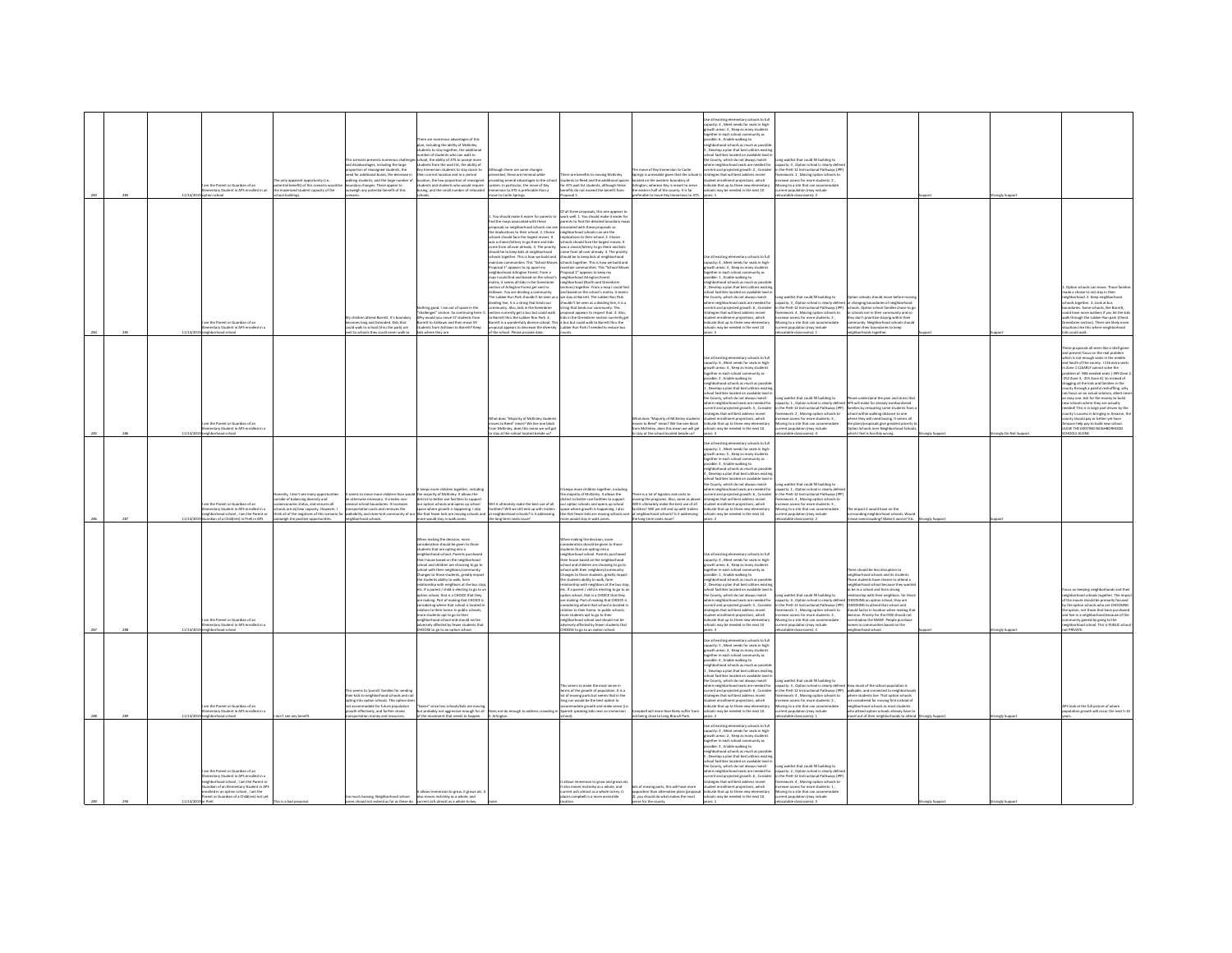|  | 11/14/2 | im the Parent or Guardian of an<br>nentary Student in APS enrolled in a<br>tion school                                                                              | IIIIliadoria naitas swam t'noti lai 3VD<br>sving ASF, a county-wide option school,<br>en further north into N. Arlinaton is the<br>best thing APS has ever proposed !!! At<br>different parts of the county. | le whose kids attend option schools<br>n't care about walkability. People whose<br>s attend neighborhood schools are<br>obsessed with walkability. "I bought my<br>unsion in N. Arlington because it was<br>ast with immersion schools there are two across the street from the whitest school is<br>the county."                                                                                                                                                                                                                                                                                       | ses making ATS bieser isn't what we<br>ed? If APS can guarantee that they'll<br>een it a traditional school and allow for<br>ibling preference, then I might be okay<br>with a move hert McKinley is TOO FAR<br><b>ORTH for a county-wide option school</b>                                                                                                                                                                                                                                                                                                                                                                                | ing ASF, a county-wide option school<br>ven further north into N. Arlineton is the<br>est thing APS has ever proposed III A<br>ast with immersion schools there are two<br>different parts of the county. Why do we<br>art immercing in a contral location but<br>tot a traditional school!!!!!????? WTF!!                                                                          | S sibling prefere                                                                                                                                                                                                                                                                                                                                                                                                                                                                                                                                                                                                                                                                                                                                                                                                             | loving option schools for the reasons<br>tated above is dumb. Campbell has a<br>whole outdoor education program that<br>eks where it is now. ATS is in a central<br>ocation. If you move Key to Carlin Sorinas<br>u dump all of immersion into South<br>ington. These proposals are just not we<br>tupht out.                                                                                   | te all existing elementary schools to full<br>pacity: 3, Meet needs for seats in high<br>owth areas: 5 . Keep as many student<br>ether in each school community as<br>ssible: 4, Enable walking to<br>ighborhood schools as much as possibli<br>, Develop a plan that best utilizes existin<br>ol facilities located on available land<br>he County, which do not always match<br>e neighborhood seats are needed for<br>rent and projected erowth: 6. Consider<br>tegies that will best address recent<br>dent enrollment projections, which<br>icate that up to three new elementar<br>ools may be needed in the next 10                            | one waitlist that could fill building to<br>city: 2, Option school is clearly defi<br>the PreK-12 Instructional Pathways (IP)<br>ework: 3, Moving option schools to<br>rease access for more students: 4.<br>wing to a site that can accome<br>rent population (may include<br>scatable classrooms): 1                   | n't say it enough. The county, while not<br>that big, is densely populated. Putting ATS<br>en further into N. Arlington is just sooo                       | gly Do Not Suppo | rongly Do Not Suppe | ire someone who knows who to plan for<br>rowth. Moving kids around every couple<br>f years is so stupid. There has got to be a<br>etter way. I know that Claremont isn't a<br>art of this discuss, but Claremont is<br>rowded NOT because of demand for<br>mersion BUT because of parents opting<br>out of their "crappy" neighborhood<br>hools. When is APS epine to deal with th<br>(7777777? If a school is success, ATS<br>or example, why not convert another<br>ool into a second ATS model? I'm just<br>tot sure how teaching phonics and having<br>sipline became an option school. If<br>chools are success, why don't we make<br>ore of them and stop this madness of<br>ovine students around. Your Barcroft ve<br>nd school should be an option school<br>but it's a shame. Year round was institutes<br>close the achievement gap and failed<br>serably. Why not fix these poor<br>rforming neighborhood schools??? |
|--|---------|---------------------------------------------------------------------------------------------------------------------------------------------------------------------|--------------------------------------------------------------------------------------------------------------------------------------------------------------------------------------------------------------|---------------------------------------------------------------------------------------------------------------------------------------------------------------------------------------------------------------------------------------------------------------------------------------------------------------------------------------------------------------------------------------------------------------------------------------------------------------------------------------------------------------------------------------------------------------------------------------------------------|--------------------------------------------------------------------------------------------------------------------------------------------------------------------------------------------------------------------------------------------------------------------------------------------------------------------------------------------------------------------------------------------------------------------------------------------------------------------------------------------------------------------------------------------------------------------------------------------------------------------------------------------|-------------------------------------------------------------------------------------------------------------------------------------------------------------------------------------------------------------------------------------------------------------------------------------------------------------------------------------------------------------------------------------|-------------------------------------------------------------------------------------------------------------------------------------------------------------------------------------------------------------------------------------------------------------------------------------------------------------------------------------------------------------------------------------------------------------------------------------------------------------------------------------------------------------------------------------------------------------------------------------------------------------------------------------------------------------------------------------------------------------------------------------------------------------------------------------------------------------------------------|-------------------------------------------------------------------------------------------------------------------------------------------------------------------------------------------------------------------------------------------------------------------------------------------------------------------------------------------------------------------------------------------------|-------------------------------------------------------------------------------------------------------------------------------------------------------------------------------------------------------------------------------------------------------------------------------------------------------------------------------------------------------------------------------------------------------------------------------------------------------------------------------------------------------------------------------------------------------------------------------------------------------------------------------------------------------|--------------------------------------------------------------------------------------------------------------------------------------------------------------------------------------------------------------------------------------------------------------------------------------------------------------------------|------------------------------------------------------------------------------------------------------------------------------------------------------------|------------------|---------------------|----------------------------------------------------------------------------------------------------------------------------------------------------------------------------------------------------------------------------------------------------------------------------------------------------------------------------------------------------------------------------------------------------------------------------------------------------------------------------------------------------------------------------------------------------------------------------------------------------------------------------------------------------------------------------------------------------------------------------------------------------------------------------------------------------------------------------------------------------------------------------------------------------------------------------------|
|  |         | m the Parent or Guardian of an<br>nentary Student in APS enrolled in a                                                                                              | sids wholesale moves of entire schor<br>nd communities from buildings they are                                                                                                                               | ymandered to account for the locat<br>f the population growth in neighborhood<br>ools. Too much of the elementary<br>ool population attending neighborhoo<br>hools is required to change schools,<br>luding assigning more students to<br>ools that are not the closest<br>hborhood school to their home. The<br>sentative boundary scenario results i<br>nost laughable lines around Discovery<br>estown. Taylor, and Ashlawn, I fully<br>pize that some incongruous lines h<br>be drawn due to the available building<br>tions for elementary schools, but the<br>sentative boundary scenario seems t | des the opportunity for both Key an<br>SFS to serve the neighborhoods in which<br>they are located, allowing students who a<br>able to ASFS hut located in a Taylor<br>ndary to walk to school and student<br>to are walkable to Key but located in th<br>FS boundary to walk to school. If inten<br>ould be to move most of McKinley to<br>eed, between 1/4 and 1/3 of the stude<br>who had to be reassigned to a new school<br>uld stay together, minimizing the social<br>ption to those students and making<br>their change easier to adapt, while<br>ering the number of students with a<br>nore difficult transition to a new school | uces the number of available spots for<br>iry Immersion, causes disruption to those<br>lies with students attending Key<br>ersion and Arlinaton Traditional.<br>tially resulting in students having to<br><b>hdraw</b> because of logistical concerns in                                                                                                                            | ides the opportunity for both Key and<br>SFS to serve the neighborhoods in which<br>y are located, allowing students who an<br>Bable to ASPS hot located in a Taylor<br>ndary to walk to school and students<br>tho are walkable to Key but located in the<br>IFS boundary to walk to school. If intent<br>ruld he to move most of McKinley to<br>eed and most of Carlin Springs to<br>empbell, 1/2 of the students who had to<br>e reassigned to a new school would stay<br>ether, minimizing the social disruption<br>those students and making their change<br>sier to adapt, while lowering the number<br>students with a more difficult transition<br>new school with fewer social<br>rections. Fewer students than School<br>es Proposal 1 (and potentially<br>sentative boundary scenario) mo-<br>walk zone to bus zon | duces the number of available spots for<br>v Immersion, causes disruption to those<br>lies with students attending Key<br>ersion, Campbell Expeditionary, and<br>ston Traditional, potentially resulting<br>tudents having to withdraw because of                                                                                                                                               | ie all existing elementary schools to full<br>apacity: 6, Meet needs for seats in high<br>buth areas: 4 . Keep as many student<br>ether in each school community as<br>ssible: 1, Enable walking to<br>ighborhood schools as much as possib<br>, Develop a plan that best utilizes existi<br>ool facilities located on available land is<br>County, which do not always match<br>ere neighborhood seats are needed for<br>rrent and projected arowth: 5 . Consider<br>legies that will best address recent<br>dent enrolment projections, which<br>icate that up to three new elementar<br>ols may be needed in the next 10                           | Long waitlist that could fill building to<br>apacity: 4, Option school is clearly defin<br>in the PreK-12 Instructional Pathways (IP)<br>sework: 2, Moving option schools t<br>rease access for more students: 1.<br>wing to a site that can accome<br>ent oopulation (may include                                       | rall impact on the affected come<br>both with respect to neighborhood school<br>nce and option school atte                                                 |                  |                     | is frustrating and stressful for parents as<br>sidren alike to be concerned about<br>indaries being redrawn repeatedly ow<br>e course of several years. To the extent<br>that population growth projections are<br>sliable and longer-term capital planning<br>labine elace it is hetter for everyone for<br>APS to plan school openings and moves a<br>e redrawing of school boundaries well<br>to the future based on the overall capita<br>lan instead of adjusting every other year<br>change in school is a significant,<br>mes traumatic event, particularly f<br>ounger students as they are often so<br>ariented. Having predictability<br>lows families to make better decisions o<br>using and option school choices to the<br>and that school attendance is a                                                                                                                                                         |
|  |         | m the Parent or Guardian of an<br>nertary Student in APS enrolled in a<br>loorba boorhodrigier                                                                      |                                                                                                                                                                                                              | many changes. I wonder, what is the<br>blem you are trying to fix? Where are<br>majority of the new seats needed, and<br>suidn't it just be better to create a new<br>ool in that neighborhood without<br>Sanayna gnisalga                                                                                                                                                                                                                                                                                                                                                                              |                                                                                                                                                                                                                                                                                                                                                                                                                                                                                                                                                                                                                                            | me as ahma commant If the maintity of<br>eats are needed in Rosslyn, why not crea<br>pats there in one of the many variet<br>ildings? Are you working with Arlington<br>County to see where there can be overla<br>with their child care goals? Or are you<br>vorking with Arlington County to see<br>rhere funds can be shared? How many<br>eats will be picked up with these move |                                                                                                                                                                                                                                                                                                                                                                                                                                                                                                                                                                                                                                                                                                                                                                                                                               | ame as ahous commant. If the mainstu of<br>seats are needed in Rosslyn, why not create<br>the vice under self for some ni smarte vices<br>uildings? Are you working with Arlington<br>county to see where there can be overlap<br>with their child care goals? Or are you<br>orking with Arlington County to see<br>ere funds can be shared? How many<br>eats will be picked up with these move | tul of doodcage elements prizing aid<br>apacity: 3 . Meet needs for seats in high-<br>growth areas: 1, Keep as many students<br>together in each school community as<br>ssible: 4, Enable walking to<br>eighborhood schools as much as possib<br>Nevelop a plan that best utilizes existin<br>hood facilities located on available land i<br>County, which do not always match<br>harp majabihnehnnel saats are naarlad for<br>rrent and projected growth: S, Consider<br>tesies that will best address recent<br>dent enrollment projections, which<br><b>Scate that up to three new elementa</b><br>ools may be needed in the next 10               | ong waitlist that could fill building to<br>anarity: 4 Ontion school is clearly defi-<br>in the PreK-12 Instructional Pathways (IP<br>amework: 1 . Moving option schools to<br>ease access for more students: 3,<br>ving to a site that can accommodat<br>ent oopulation (may include<br>catable classrooms): 2          | Il the move destroy or vastly reduce th<br>bility of the moved program to function?<br>hat other creative solutions can be four<br>Sborom six arrenges and |                  | <b>Not Support</b>  | No comment relate just from the transit<br>erspective. If walkability is the most<br>constant or radiating hus crots than we<br>will re-segregate Arlington schools. Do we<br>ant that? I hope not! How can we utilize<br>emative spaces? Are there no buildings<br>Rosslyn that can be used for schools? If<br>at is where the seats are needed, why a<br>Farefit agnitatiod only gnidool fon ev                                                                                                                                                                                                                                                                                                                                                                                                                                                                                                                                |
|  |         | m the Parent or Guardian of an<br>entary Student in APS enrolled in a<br>ichtbarhood school                                                                         |                                                                                                                                                                                                              |                                                                                                                                                                                                                                                                                                                                                                                                                                                                                                                                                                                                         |                                                                                                                                                                                                                                                                                                                                                                                                                                                                                                                                                                                                                                            |                                                                                                                                                                                                                                                                                                                                                                                     |                                                                                                                                                                                                                                                                                                                                                                                                                                                                                                                                                                                                                                                                                                                                                                                                                               |                                                                                                                                                                                                                                                                                                                                                                                                 | se all existing elementary schools to full<br>capacity: 1 . Meet needs for seats in high-<br>owth areas: 2, Keep as many student<br>gether in each school community as<br>sible: 6, Enable walking to<br>eighborhood schools as much as possib<br>Develop a plan that best utilizes exist<br>hool facilities located on available land i<br>County, which do not always match<br>there neighborhood seats are needed for<br>rent and projected growth: 5, Consider<br>atesies that will best address recent<br>nt enrollment projections, which<br>dicate that up to three new elementary<br>ols may be needed in the next 10                         | ong waitlist that could fill building to<br>capacity: 1 . Option school is clearly defin<br>the PreK-12 Instructional Pathways (IPF<br>amework: 3 . Moving option schools to<br>ase access for more students: 2,<br>oving to a site that can accommodat<br>nt population (may include<br>catable classrooms): 4          |                                                                                                                                                            |                  |                     |                                                                                                                                                                                                                                                                                                                                                                                                                                                                                                                                                                                                                                                                                                                                                                                                                                                                                                                                  |
|  |         | m the Parent or Guardian of an<br>mentary Student in APS enrolled in a<br>ighborhood school , I am the Parent or<br>rdian of a Middle or High School<br>dent in APS | schools are hopefully equally at                                                                                                                                                                             | re is no reason to move these many<br>i, especially those who can currently<br>valk to school, just so that option school<br>stay where they are                                                                                                                                                                                                                                                                                                                                                                                                                                                        | With Reed corning online as a<br>ishborhood school, it makes sense to<br>e most of Mckinley there, and then A'<br>the currently bigger space at McKinley. It<br>makes sense to cause the least am<br>disruption possible, thus to move only:                                                                                                                                                                                                                                                                                                                                                                                               |                                                                                                                                                                                                                                                                                                                                                                                     |                                                                                                                                                                                                                                                                                                                                                                                                                                                                                                                                                                                                                                                                                                                                                                                                                               | n not sure what's the point of moving all I think the cost is going to be high without<br>much better results                                                                                                                                                                                                                                                                                   | te all existing elementary schools to full<br>apacity: 6, Meet needs for seats in high-<br>owth areas: S. Keep as many students<br>gether in each school community as<br>ssible: 2 . Enable walking to<br>ghborhood schools as much as por<br>Develop a nian that hest utilizes exist<br>pol facilities located on available land<br>the County, which do not always match<br>here neighborhood seats are needed for<br>urrent and projected erowth: 4. Consider<br>trategies that will best address recent<br>dent enrollment projections, which<br>Scate that up to three new elementary<br>ools may be needed in the next 10                       | one waitlist that could fill building to<br>capacity: 3, Option school is clearly defin<br>in the PreK-12 Instructional Pathways (IP)<br>imework: 4, Moving option schools to<br>.<br>crease access for more students: 1<br>oving to a site that can accommodat<br>int population (may include<br>catable classrooms): 2 | ie consider and have a dialogue about<br>Ils saken bris aloods and powerfor<br>pols neighborhood schools                                                   |                  | onely Support       |                                                                                                                                                                                                                                                                                                                                                                                                                                                                                                                                                                                                                                                                                                                                                                                                                                                                                                                                  |
|  | 11/14/2 | m the Parent or Guardian of an<br>mentary Student in APS enrolled in an<br>ption school , Other (Please specify) :<br>Parent of child in Pre-K.                     |                                                                                                                                                                                                              |                                                                                                                                                                                                                                                                                                                                                                                                                                                                                                                                                                                                         |                                                                                                                                                                                                                                                                                                                                                                                                                                                                                                                                                                                                                                            |                                                                                                                                                                                                                                                                                                                                                                                     |                                                                                                                                                                                                                                                                                                                                                                                                                                                                                                                                                                                                                                                                                                                                                                                                                               |                                                                                                                                                                                                                                                                                                                                                                                                 | .<br>Use all existing elementary schools to full<br>capacity: 6 , Meet needs for seats in high-<br>wth areas: 3, Keep as many student<br>parther in each school community as<br>sible: 2, Enable walking to<br>eighborhood schools as much as possi<br>.<br>Nevelop a plan that best utilizes existin<br>hool facilities located on available land i<br>County, which do not always match<br>are naishborhood seats are needed for<br>rrent and projected growth: 4, Consider<br>trategies that will best address recent<br>t enrollment projections, which<br>indicate that up to three new elementary<br>ools may be needed in the next 10<br>are K | ong waitlist that could fill building to<br>marity: 2 Centine school is clearly dafin<br>the PreK-12 Instructional Pathways (IP<br>ramework: 4 . Moving option schools to<br>se access for more students: 1<br>oving to a site that can accommodate<br>arrent population (may include<br>atable classs<br>$F$ -larger    |                                                                                                                                                            |                  |                     | he FAOs state emobatic commitment<br>itrengthening the Immersion programs.<br>PS does not state the same con<br>o the traditional program. I would<br>ourage APS analysts to review the<br>demographic diversity of ATS, noting<br>cifically the academic achieve<br>ace of the traditional program and virtual<br>ntical achievement by race and<br>onomic advantage. This analysis should<br>studied in light of criticism that APS fail<br>enture turnets armss rare and ernor<br>ation. Instead of lack of commitment<br>the traditional model, perhaps APS should<br>e attempting bolster and potentially<br>rolicate this model across the County, as<br>has proved successful in educating our<br>erse population                                                                                                                                                                                                         |